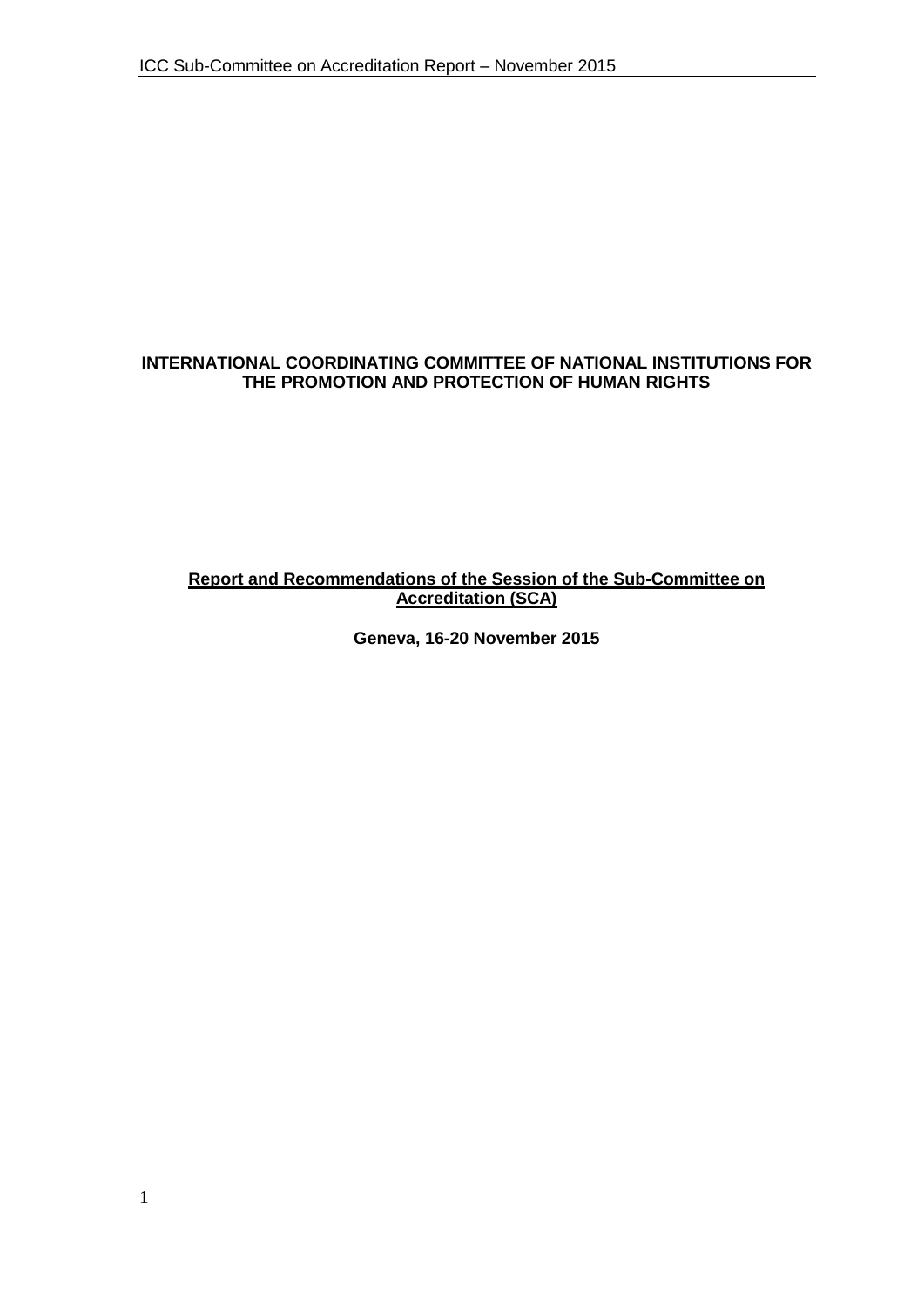## **SUMMARY OF RECOMMENDATIONS**

**2. Accreditation (Art. 10 of the ICC Statute)**

**2.1 Cyprus: Commissioner for Administration and Human Rights (CAHR) Recommendation:** The SCA recommends that the CAHR be accredited with **B** status.

**2.2 Ireland: Irish Human Rights and Equality Commission (IHREC) Recommendation:** The SCA recommends that the IHREC be accredited with **A** status.

**2.3 Myanmar: Myanmar National Human Rights Commission (MNHRC) Recommendation:** The SCA recommends that the MNHRC be accredited with **B** status.

**3. Re-Accreditation (Art. 15 of the ICC Statute)**

**3.1 Germany: German Institute for human Rights (GIHR) Recommendation:** The SCA recommends that the GIHR be re-accredited with **A** status.

**3.2 Great Britain: Equality and Human Rights Commission (EHRC) Recommendation:** The SCA recommends that the EHRC be re-accredited with **A** status.

**3.3 Jordan: National Centre for Human Rights (JNCHR)**

**Decision:** The SCA decided **to defer** consideration of the review of the JNCHR to the second session of 2016.

**3.4 Luxembourg: Commission Consultative des droits de lʹhomme (CCDH) Recommendation:** The SCA recommends that the CCDH be re-accredited with **A**

status. **3.5 Malaysia: Human Rights Commission of Malaysia (SUHAKAM)**

**Recommendation:** The SCA recommends that SUHAKAM be re-accredited with **A**  status.

**3.6 Morocco: National Human Rights Council (CNDH)**

**Recommendation:** The SCA recommends that the CNDH be re-accredited with **A** status.

**3.7 Palestine: Independent Commission for Human Rights (PICHR)**

**Recommendation:** The SCA recommends that the PICHR be re-accredited with **A** status.

**3.8 Qatar: National Human Rights Committee (NHRC) Recommendation:** The SCA recommends that the NHRC be re-accredited with **A** status.

**4. Review (Art. 18.1 of the ICC Statute)**

**4.1 Thailand: National Human Rights Commission (NHRC) Recommendation:** The SCA recommends that the NHRC be accredited with **B** status.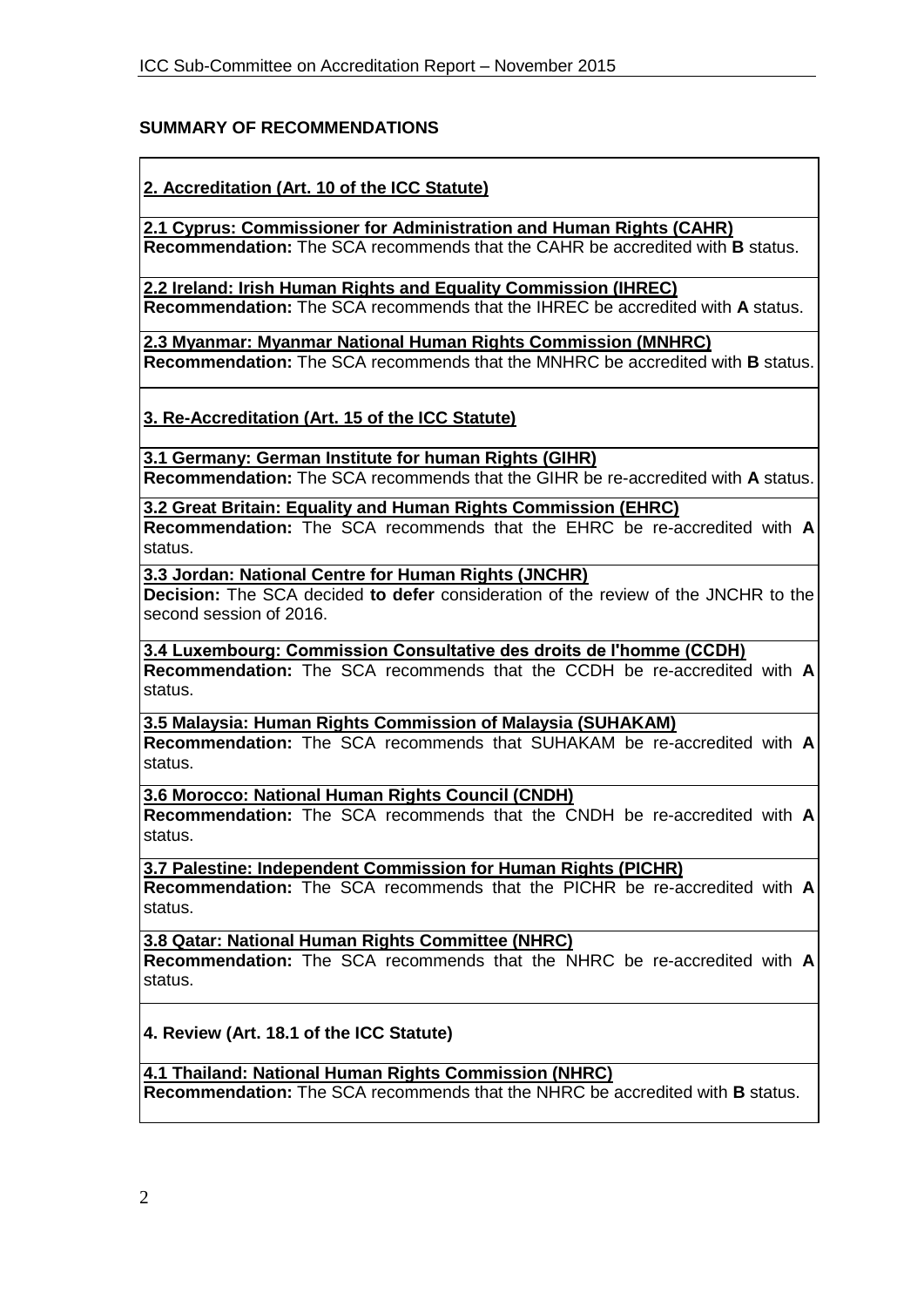# **5. Re-Accreditation (Art. 15 of the ICC Statute)**

# **5.1 Egypt: National Council for Human Rights (NCHR)**

**Decision:** The SCA decided **to defer** consideration of the re-accreditation of the NCHR to the second session of 2016.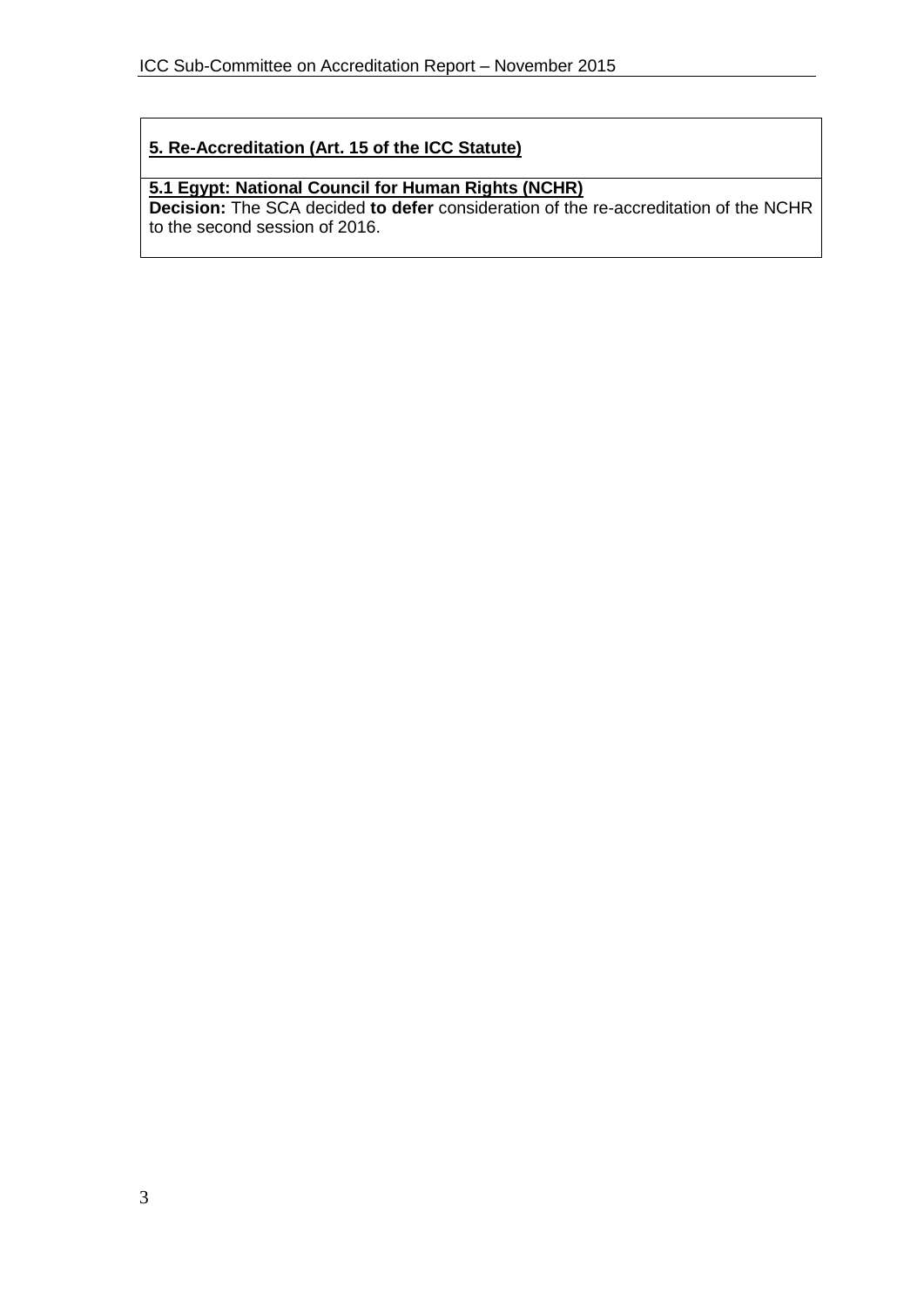#### **Report, Recommendations, and Decisions of the Session of the SCA on 16-20 November 2015**

### **1. BACKGROUND**

- **1.1.** In accordance with the Statute (Annex I) of the International Coordinating Committee of National Institutions for the Promotion and Protection of Human Rights (ICC), the SCA has the mandate to consider and review applications for accreditation, reaccreditation and special or other reviews received by the National Institutions, Regional Mechanisms and Civil Society Section (NIRMCSS) of the Office of the United Nations High Commissioner for Human Rights (OHCHR) in its capacity as the ICC Secretariat, and to make recommendations to the ICC Bureau members with regard to the compliance of applicant institutions with the Paris Principles (Annex II). The SCA assesses compliance with the Paris Principles in law and in practice.
- **1.2.** In accordance with the SCA Rules of Procedure, the SCA is composed of NHRI representatives from each region: Canada for the Americas (Chair), Mauritania for Africa, Palestine for Asia-Pacific and France for Europe.
- **1.3.** The SCA convened from 16-20 November. OHCHR participated as a permanent observer and in its capacity as ICC Secretariat. In accordance with established procedures, regional coordinating committees of NHRIs were invited to attend as observers. The SCA welcomed the participation of representatives from the Secretariat of the Asia Pacific Forum (APF) and the European Network of National Human Rights Institutions (ENNHRI).
- **1.4.** Pursuant to article 10 of the Statute, the SCA considered the applications for accreditation from the NHRIs of Cyprus, Ireland and Myanmar.
- **1.5.** Pursuant to article 15 of the Statute, the SCA also considered applications for re-accreditation from the NHRIs of Germany, Great Britain, Jordan, Luxembourg, Malaysia, Morocco, Palestine and Qatar.
- **1.6.** Pursuant to article 18.1 of the Statute, the SCA reviewed the NHRI of Thailand.
- **1.7.** In view of the recent political development and parliamentary elections in Egypt, the SCA discussed the re-accreditation of the NHRI of Egypt, deferred since May 2013.
- **1.8.** In accordance with the Paris Principles and the ICC SCA Rules of Procedure, the classifications for accreditation used by the SCA are:
	- **A:** Compliance with the Paris Principles;
	- **B**: Not fully in compliance with the Paris Principles or insufficient information provided to make a determination;
	- **C:** No status Not in compliance with the Paris Principles.
- **1.9.** The General Observations (Annex III), as interpretative tools of the Paris Principles, may be used to:
	- a) Instruct institutions when they are developing their own processes and mechanisms, to ensure Paris Principles compliance;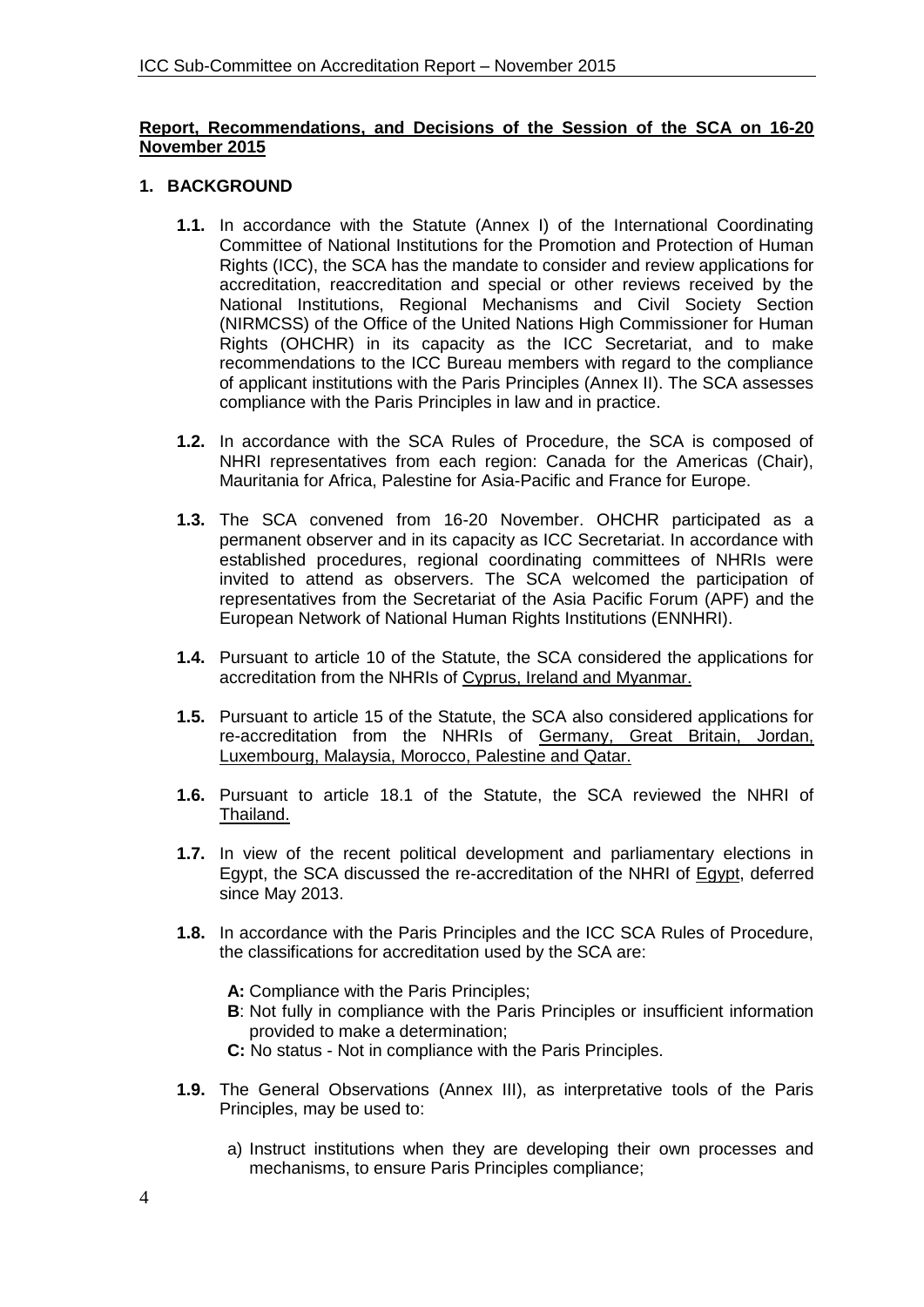- b) Persuade domestic governments to address or remedy issues relating to an institution's compliance with the standards articulated in the General Observations;
- c) Guide the SCA in its determination of new accreditation applications, reaccreditation applications or other review:
	- i) If an institution falls substantially short of the standards articulated in the General Observations, it will be open for the SCA to find that it was not Paris Principle compliant.
	- ii) If the SCA has noted concern about an institution's compliance with any of the General Observations, it may consider what steps, if any, have been taken by an institution to address those concerns in future applications. If the SCA is not provided with proof of efforts to address the General Observations previously made, or offered no reasonable explanation why no efforts had been made, it would be open to the SCA to interpret such lack of progress as non-compliance with the Paris Principles.
- **1.10.** The SCA notes that when specific issues are raised in its report in relation to accreditation, re-accreditation, or special reviews, NHRIs are required to address these issues in any subsequent application or other review.
- **1.11.** Pursuant to Article 12 of the Statute, where the SCA comes to an accreditation recommendation, it shall forward that recommendation to the ICC Bureau whose final decision is subject to the following process:
	- The recommendation of the SCA shall first be forwarded to the applicant;
	- ii) An applicant can challenge a recommendation by submitting a written challenge to the ICC Chairperson, through the ICC Secretariat, within twenty eight (28) days of receipt.
	- iii) Thereafter the recommendation will be forwarded to the members of the ICC Bureau for decision. If a challenge has been received from the applicant, the challenge together with all relevant material received in connection with both the application and the challenge will also be forwarded to the members of the ICC Bureau;
	- iv) Any member of the ICC Bureau who disagrees with the recommendation shall, within twenty (20) days of its receipt, notify the Chair of the SCA and the ICC Secretariat. The ICC Secretariat will promptly notify all ICC Bureau members of the objection raised and will provide all necessary information to clarify that objection. If within twenty (20) days of receipt of this information at least four members of the ICC Bureau coming from not less than two regional groups notify the ICC Secretariat that they hold a similar objection, the recommendation shall be referred to the next ICC Bureau meeting for decision;
	- v) If at least four members coming from two or more regional groups do not raise objection to the recommendation within twenty (20) days of its receipt, the recommendation shall be deemed to be approved by the ICC Bureau;
	- vi) The decision of the ICC Bureau on accreditation is final.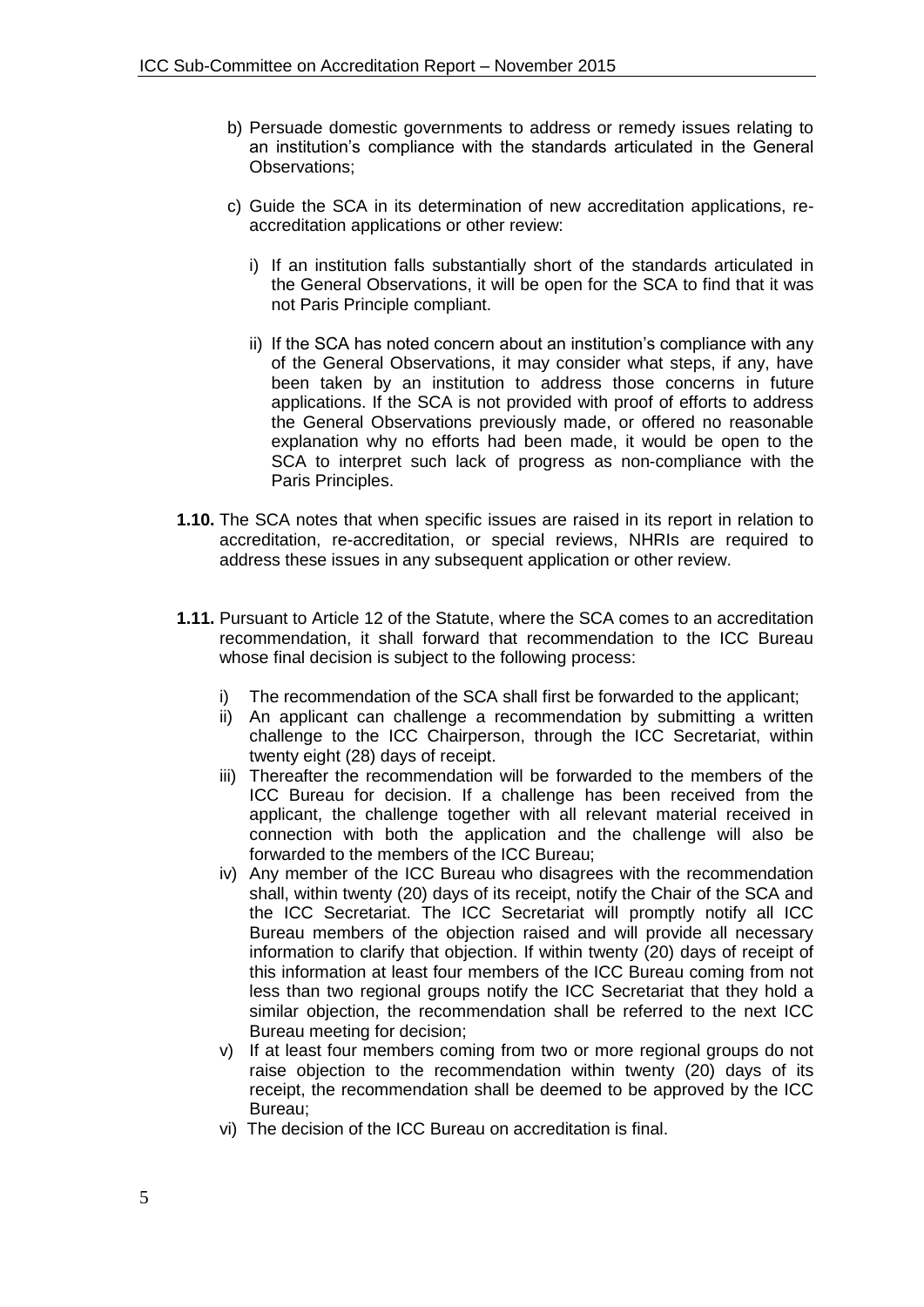- **1.12.** At each session the SCA conducts a teleconference with every NHRI. It may also consult with and seek further information from NHRIs where necessary. In addition, OHCHR desk officers and, as appropriate, OHCHR field officers were available to provide further information, as needed.
- **1.13.** Pursuant to Article 18.1 of the statute, any decision that would serve to remove accredited "A" status from an applicant can only be taken after the applicant is informed of this intention and is given the opportunity to provide in writing, within one (1) year of receipt of such notice, the written evidence deemed necessary to establish its continued conformity to the Paris Principles.
- **1.14.** At any time, the SCA may receive information that raises concern that the circumstances of a NHRI have changed in a way that affects its compliance with the Paris Principles, and the SCA may then initiate a special review of that NHRI's accreditation status. When considering whether or not to initiate a special review, the SCA has adopted a new procedure whereby, in addition to written submissions made by the NHRI, civil society and any other stakeholder, the NHRI is afforded the opportunity to make an oral statement to the SCA during the session.
- **1.15.** Pursuant to Article 16(3), any review of the accreditation classification of a NHRI must be finalized within 18 months.
- **1.16.** The SCA acknowledges the high degree of support and professionalism of the ICC Secretariat (OHCHR NIRMCSS).
- **1.17.** The SCA shared the summaries prepared by the Secretariat with the concerned NHRIs before the consideration of their applications and gave one week to provide any comments on them. The summaries are only prepared in English, due to financial constraints. Once the recommendations of the SCA are adopted by the ICC Bureau, the report of the SCA is placed on the ICC website [\(http://nhri.ohchr.org/\)](http://nhri.ohchr.org/).
- **1.18.** The SCA considered information received from civil society. The SCA shared that information with the concerned NHRIs and considered their responses.
- **1.19. Notes:** The ICC statute, the Paris Principles and the General Observations referred to above can be downloaded in Arabic, English, French and Spanish from the following links:
	- 1. The ICC Statute:
	- <http://nhri.ohchr.org/EN/AboutUs/Governance/Pages/Statute.aspx>
	- 2. The Paris Principles and General Observations: <http://nhri.ohchr.org/EN/AboutUs/ICCAccreditation/Pages/default.aspx>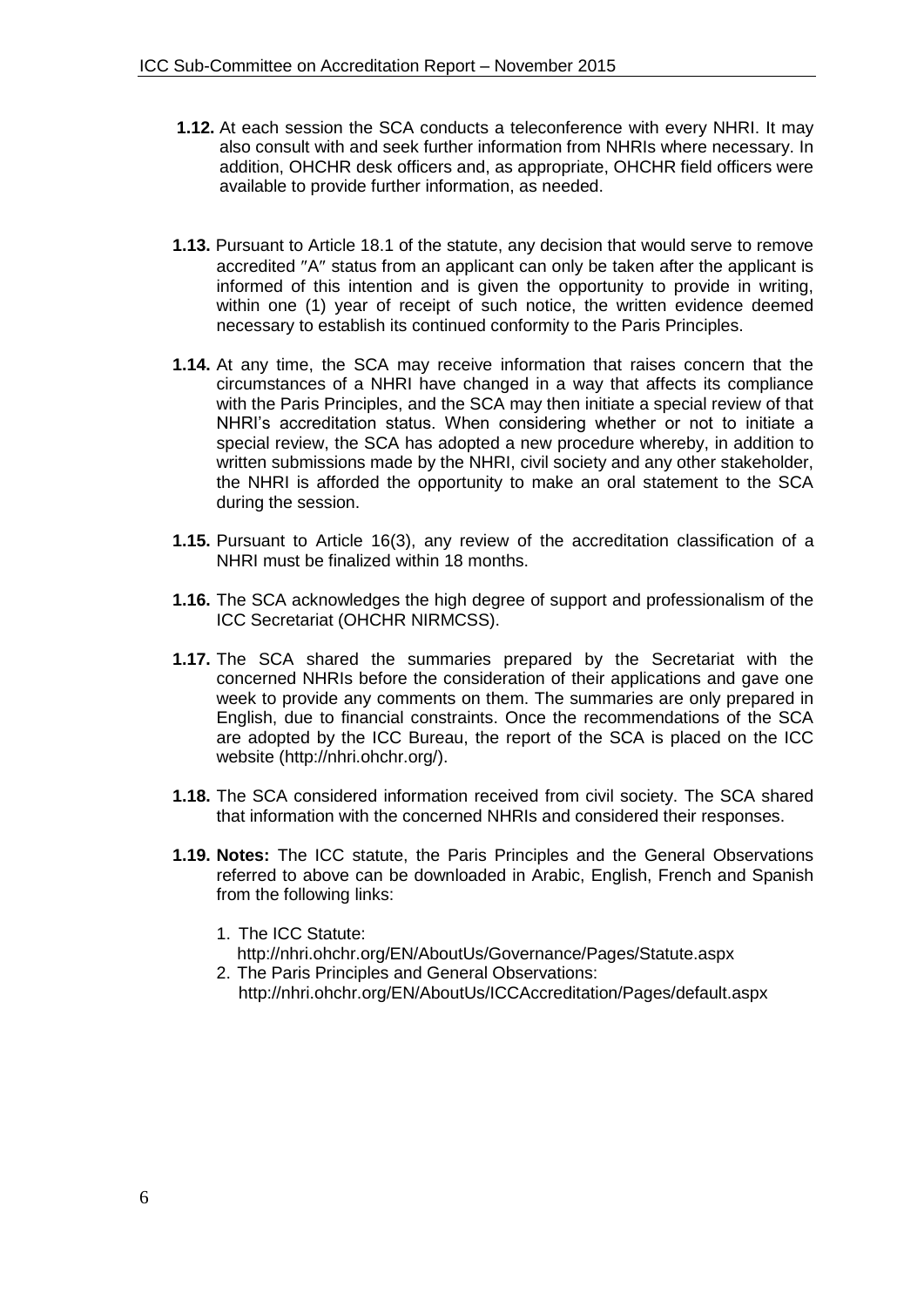#### **2. SPECIFIC RECOMMENDATIONS – ACCREDITATION APPLICATIONS (Art. 10 of the ICC Statute)**

#### **2.1 Cyprus: Commissioner for Administration and Human Rights (CAHR)**

**Recommendation**: The SCA recommends that the CAHR be accredited with **B** status.

The SCA welcomes the establishment of the CAHR. It notes with appreciation the extensive work undertaken by the NHRI.

The SCA encourages the CAHR to seek assistance and advice as needed from ENNHRI and OHCHR.

The SCA notes:

#### **1. Selection and appointment**

In accordance with section 3 (1) of the law, the President, upon recommendation of the Council of Ministers and with the prior consent of the majority of House of Representatives, appoints the Commissioner for Administration.

The SCA is of the view that the process currently enshrined in the Law is not sufficiently broad and transparent. In particular, it does not:

- require the advertisement of vacancies;
- establish clear and uniform criteria upon which all parties assess the merit of eligible applicants; and
- promote broad consultation and / or participation in the application, screening, selection and appointment process.

It is critically important to ensure the formalization of a clear, transparent and participatory selection and appointment process for an NHRI's decision-making body in relevant legislation, regulations or binding administrative guidelines, as appropriate. A process that promotes merit-based selection and ensures pluralism is necessary to ensure the independence of, and public confidence in, the senior leadership of an NHRI.

The SCA encourages CAHR to advocate for the formalization of a process that includes requirements to:

- a) Publicize vacancies broadly;
- b) Maximize the number of potential candidates from a wide range of societal groups and educational qualifications;
- c) Promote broad consultation and / or participation in the application, screening, selection and appointment process;
- d) Assess applicants on the basis of pre-determined, objective and publicly-available criteria; and
- e) Select members to serve in their individual capacity rather than on behalf of the organization they represent.

The SCA refers to Paris Principle B.1 and to its General Observation 1.8 on 'Selection and appointment of the decision-making body of NHRIs'.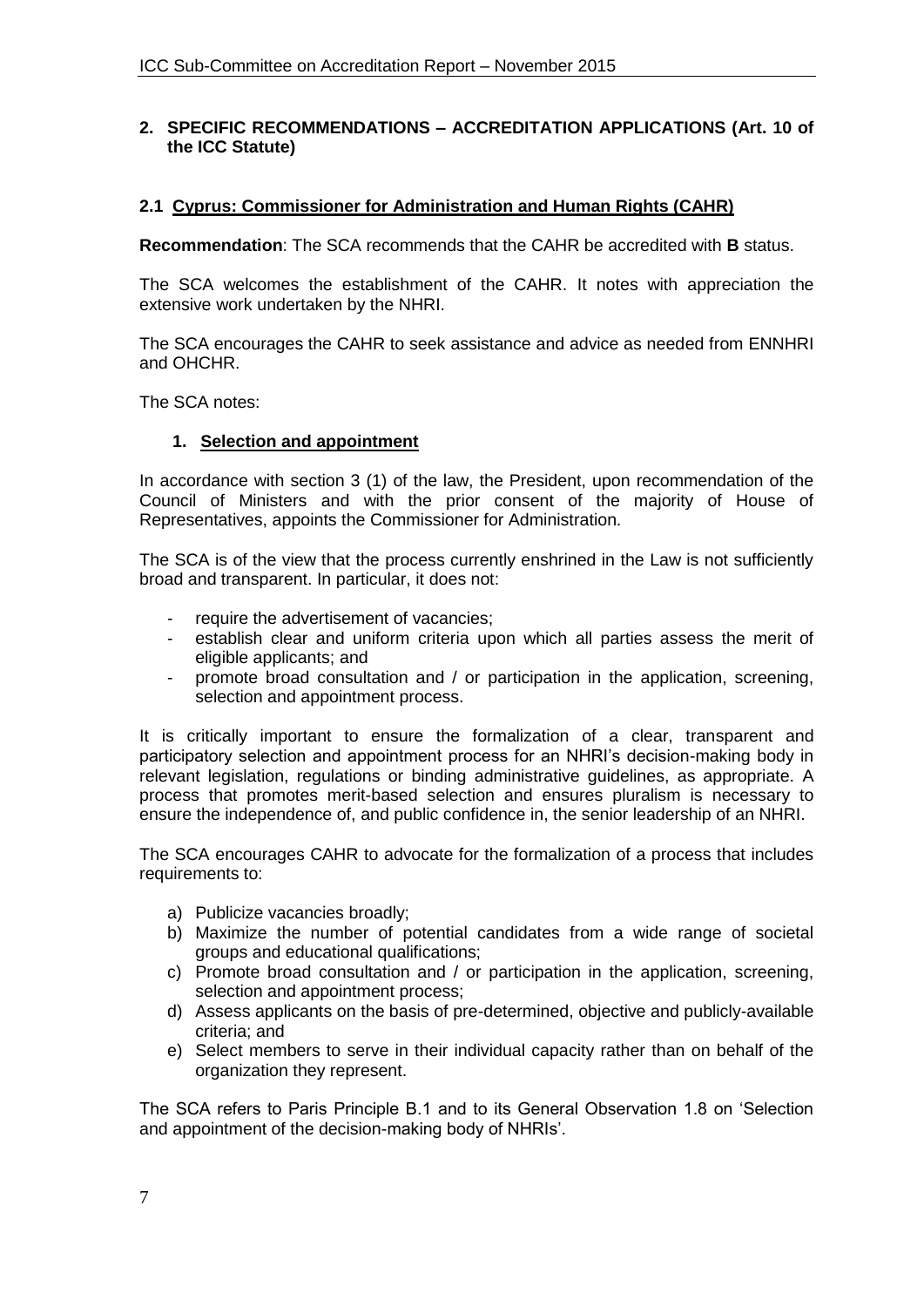## **2. Mandate**

The enabling law of the CAHR provides a limited promotion mandate. However, the SCA notes that the CAHR undertakes a wide range of promotional activities in practice despite the financial constraints it faces.

The SCA is of the view that a NHRI should be legislatively mandated with specific functions to both promote and protect human rights. It understands 'promotion' to include those functions which seek to create a society where human rights are more broadly understood and respected. Such functions may include education, training, advising, public outreach and advocacy.

The SCA encourages the CAHR to advocate for appropriate amendments to its enabling law to make its promotional mandate explicit.

The SCA refers to Paris Principle A.3 and to its General Observation 1.2 on 'Human Rights mandate'.

## **3. Adequate funding and financial autonomy**

The mandate of CAHR has increased significantly over the past years, with no concurrent increase in allocated resources. The SCA notes, in particular, that the CAHR has been assigned responsibility as the NPM under OPCAT and as the NMM under the CRPD with no increase in budget or staff. The SCA also notes that two (2) staff have been seconded to other government departments, and that three (3) vacant positions have been abolished despite being provided for in the budget.

Further, while the CAHR has management and control of its budget provided that the limits for each category of expense are respected, amendments to cover expenses not foreseen must be approved by the Ministry of Finance. The SCA is concerned that this may restrict the ability of the CAHR to direct its budget to those areas it has determined are most important.

The SCA emphasizes that, to function effectively, an NHRI must be provided with an appropriate level of funding in order to guarantee its independence and its ability to freely determine its priorities and activities. It must also have the power to allocate funding according to its priorities. In particular, adequate funding should, to a reasonable degree, ensure the gradual and progressive realization of the improvement of the Institution's operations and the fulfillment of its mandate.

Provision of adequate funding by the State should, at a minimum, include the following:

- a) the allocation of funds for premises which are accessible to the wider community, including for persons with disabilities. In certain circumstances, in order to promote independence and accessibility, this may require that offices are not colocated with other government agencies. Where possible, accessibility should be further enhanced by establishing a permanent regional presence;
- b) salaries and benefits awarded to its staff comparable to those of civil servants performing similar tasks in other independent institutions of the State;
- c) remuneration of members of its decision-making body (where appropriate);
- d) the establishment of well-functioning communications systems including telephone and internet; and
- e) the allocation of a sufficient amount of resources for mandated activities. Where the NHRI has been designated with additional responsibilities by the State,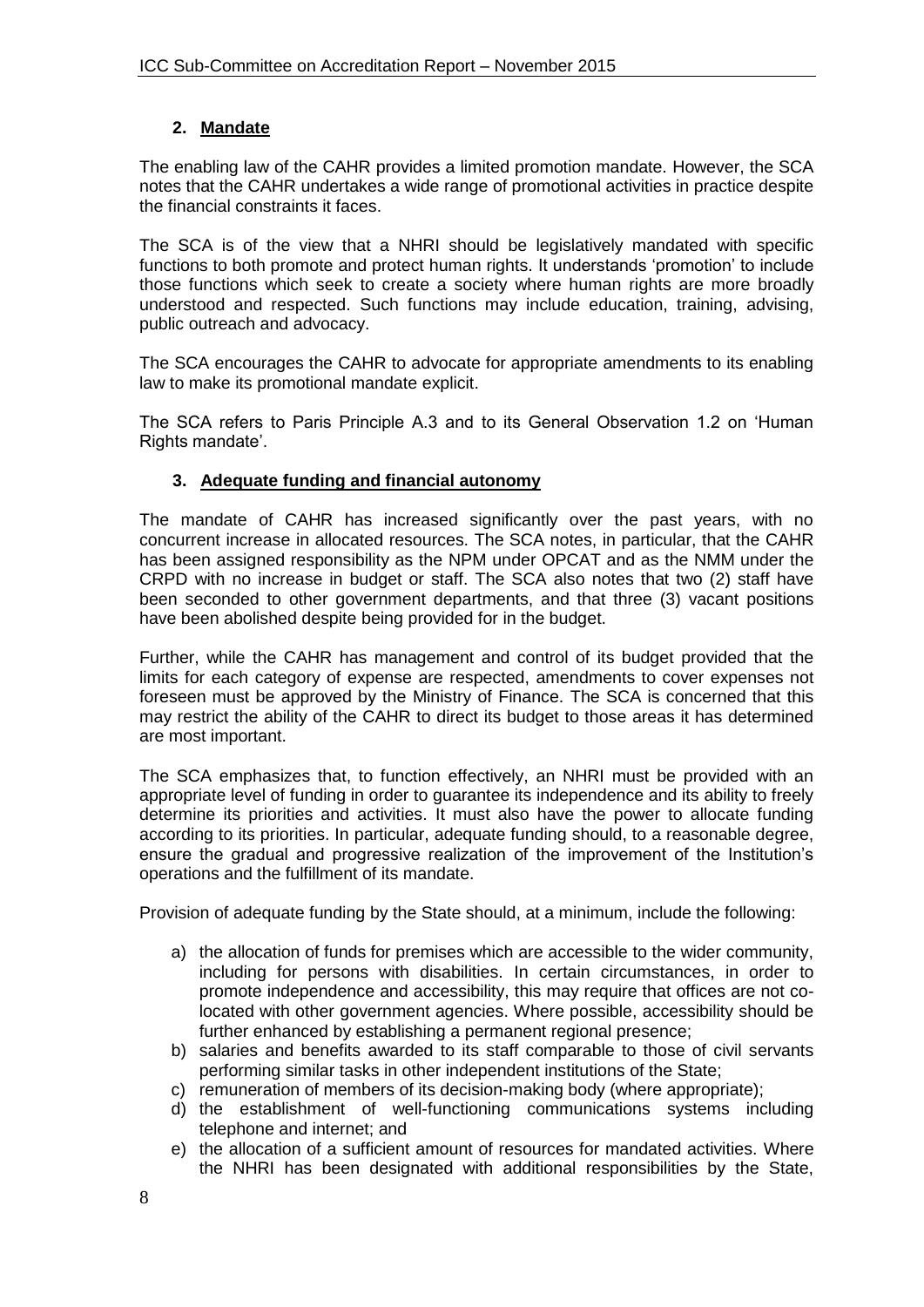additional financial resources should be provided to enable it to assume the responsibilities of discharging these functions.

Government funding should be allocated to a separate budget line applicable only to the NHRI. Such funding should be regularly released and in a manner that does not impact adversely on its functions, day-to-day management and retention of staff.

Where a State has developed uniform rules or regulations to ensure State agencies are properly accountable for their use of public funds, the application of such rules is not considered inappropriate provided that they do not compromise the NHRIs ability to perform its role independently and effectively. The administrative requirements on a NHRI must be clearly defined and should be no more onerous than those applicable to other independent State agencies.

The SCA refers to Paris Principle B.2 and to its General Observations 1.10 on 'Adequate funding' and 2.8 on 'Administrative regulation'.

## **4. Staffing**

The CAHR is not empowered to recruit its own staff.

NHRIs should be legislatively empowered to determine the staffing structure the skills required to fulfill the Institution's mandate, set other appropriate criteria (such as diversity), and select their staff in accordance with national law.

Staff should be recruited according to an open, transparent and merit-based selection process that ensures pluralism and a staff composition that possesses the skills required to fulfill the Institution's mandate. Such a process promotes the independence and effectiveness of, and public confidence in, the NHRI.

NHRI staff should not be seconded or re-deployed from branches of the public service.

The SCA encourages the CAHR to advocate for changes to its enabling law to allow it to recruit its own staff.

The SCA refers to Paris Principle B.2 and to its General Observation 2.4 on 'Recruitment and retention of NHRI staff'.

#### **5. Pluralism**

There is no requirement in the law that the staff of the CAHR be representative of the diverse segments of society.

Diversity in the membership and staff of an NHRI facilitates its appreciation of, and capacity to engage on, all human rights issues affecting the society in which it operates. In addition, it promotes the accessibility of the NHRI for all citizens.

Pluralism refers to the broader representation of national society. Consideration must be given to ensuring pluralism in the context of gender, ethnicity or minority status. This includes, for example, ensuring the equitable participation of women in the NHRI.

The SCA notes that there are diverse models for ensuring the requirement of pluralism in the composition of NHRIs as set out in the Paris Principles. In the case of single-member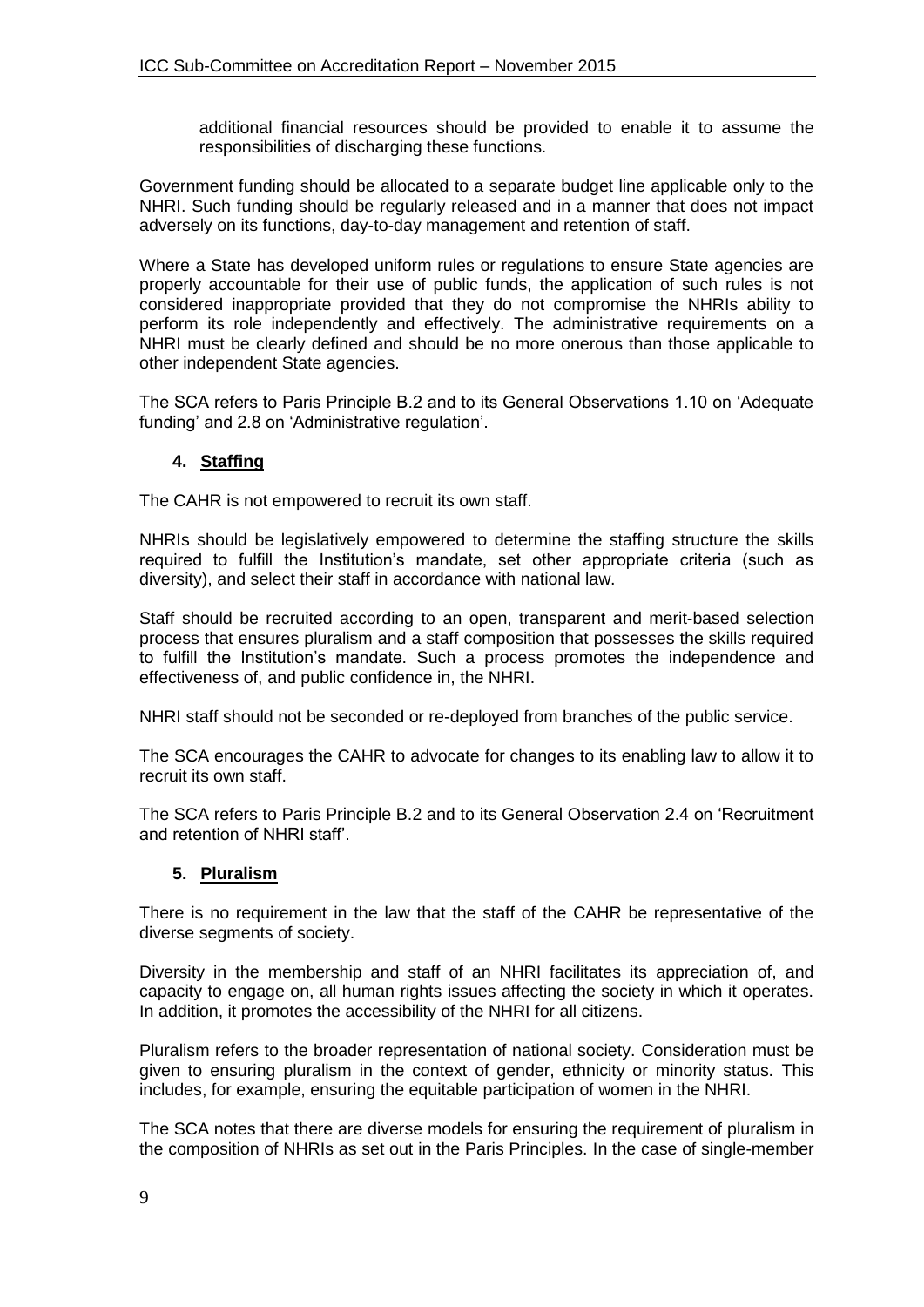institutions such as the CAHR, pluralism can be achieved by ensuring staff are representative of the diverse segments of society.

The SCA encourages the CAHR to advocate for the inclusion in its enabling law a requirement that its staff be reflective of the principle of pluralism.

The SCA refers to Paris Principle B.1 and to its General Observation 1.7 on 'Ensuring pluralism'.

### **2.2 Ireland: Irish Human Rights and Equality Commission (IHREC)**

**Recommendation:** The SCA recommends that the IHREC be accredited with **A** status.

The SCA notes:

#### **1. Encouraging ratification or accession to international instruments**

The SCA notes that the law does not provide the IHREC with an explicit mandate to encourage ratification or accession to international instruments.

The SCA is of the view that encouraging ratification of, or accession to, international instruments is a key function of an NHRI.

The SCA acknowledges the activities the IHREC has undertaken in this regard. However, the SCA encourages the IHREC to advocate for changes to its enabling law to mandate it with explicit responsibility to encourage ratification or accession to international instruments.

The SCA refers to Paris Principles A.3(b) and (c) and to its General Observation 1.3 on 'Encouraging ratification or accession to international human rights instruments'.

#### **2. Adequate funding and financial autonomy**

According to section 46 of the enabling law, "the Minister for Justice and Equality may, after consultation with the IHREC, advance funds which the Minister, with the consent of the Minister for Public Expenditure and Reform, considers to be reasonably sufficient for the purposes of the expenditure of the IHREC in the performance of its functions".

The SCA is concerned that the Minister for Justice and Equality has significant discretion over the allocation of funds to the IHREC, and that this has the potential to impact on its effectiveness and independence.

The SCA encourages the IHREC to advocate for appropriate amendments to its enabling law in order to ensure the adequacy of the IHREC's funding and safeguard its financial independence.

The SCA refers to Paris Principle B.2 and to its General Observation 1.10 on 'Adequate funding'.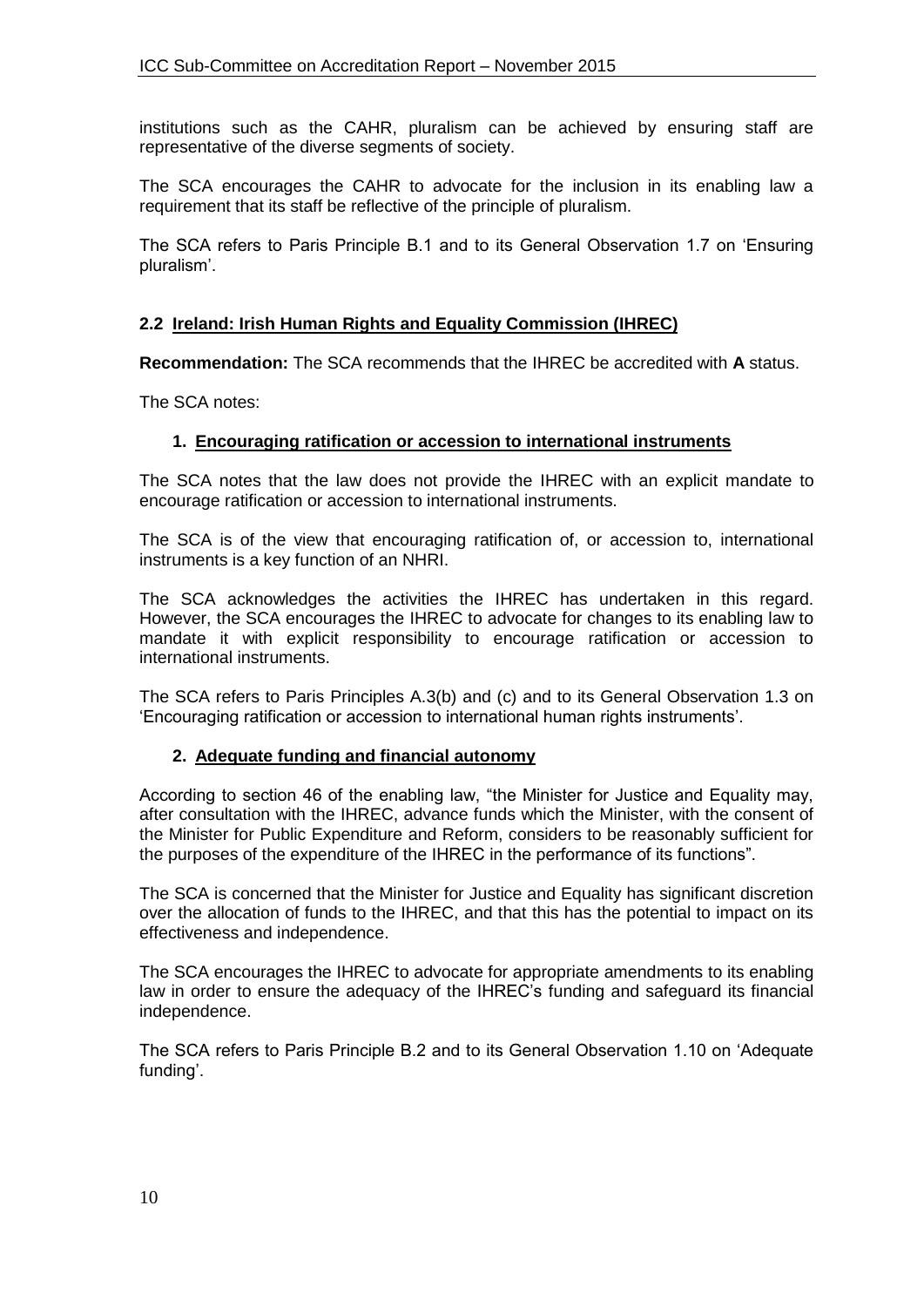## **2.3 Myanmar: National Human Rights Commission (NHRC)**

**Recommendation:** The SCA recommends that the NHRC be accredited with **B** status.

The SCA welcomes the establishment of the NHRC in law. It commends the NHRC for its continuing efforts to promote human rights despite the challenging context in which it operates, noting in particular the NHRC coordinating program to educate key stakeholders in the application of human rights. The SCA notes:

#### **1. Selection and appointment**

Section 5 of the Law requires that a Selection Board be established by the President of the Republic consisting of the Chief Justice of the Union; Minister of Home Affairs; Minister of Social Welfare, Relief and Resettlement; Attorney General; one representative from the Bar Council; two representatives from the Parliament; one representative from the Myanmar Women's Affairs Federation; and two representatives from registered NGOs. The Selection Board is mandated under section 8 of the Law to adopt procedures for nominating prospective members of the NHRC and submit a list of thirty (30) nominees to the President, who, in accordance with section 9 of the Law, selects and appoints suitable members, in coordination with the Speakers of both Houses of the Parliament.

The SCA is concerned that the composition of the Selection Board includes a significant number of members of the government and that there is no quorum requirement in the Law. In addition, it is concerned that the designation of, and process for selection of civil society representatives (in particular from 'registered' civil society organisations) is not sufficient to ensure a transparent and participatory selection process.

In addition, the SCA received conflicting reports regarding whether the most recent selection process was conducted in accordance with the law. Several civil society organisations reported that the recent selection process was not made public.

The SCA emphasizes the requirement for a clear, transparent and participatory selection process that promotes merit-based selection, ensures pluralism and promotes the independence of, and public confidence in, the senior leadership of a national human rights institution. Such a process would include requirements to:

- a) Publicize vacancies broadly;
- b) Maximize the number of potential candidates from a wide range of societal groups and educational qualifications;
- c) Promote broad consultation and / or participation in the application, screening, selection and appointment process;
- d) assess applicants on the basis of pre-determined, objective and publicly-available criteria; and
- e) Select members to serve in their individual capacity rather than on behalf of the organization they represent.

The SCA encourages the NHRC to engage with the new Parliament and government to address the concerns outlined above and to ensure the selection and appointment process is enshrined in relevant laws, regulations or binding administrative guidelines

The SCA refers to Paris Principle B.1 and to its General Observation 1.8 on 'Selection and appointment of the decision-making body of NHRIs'.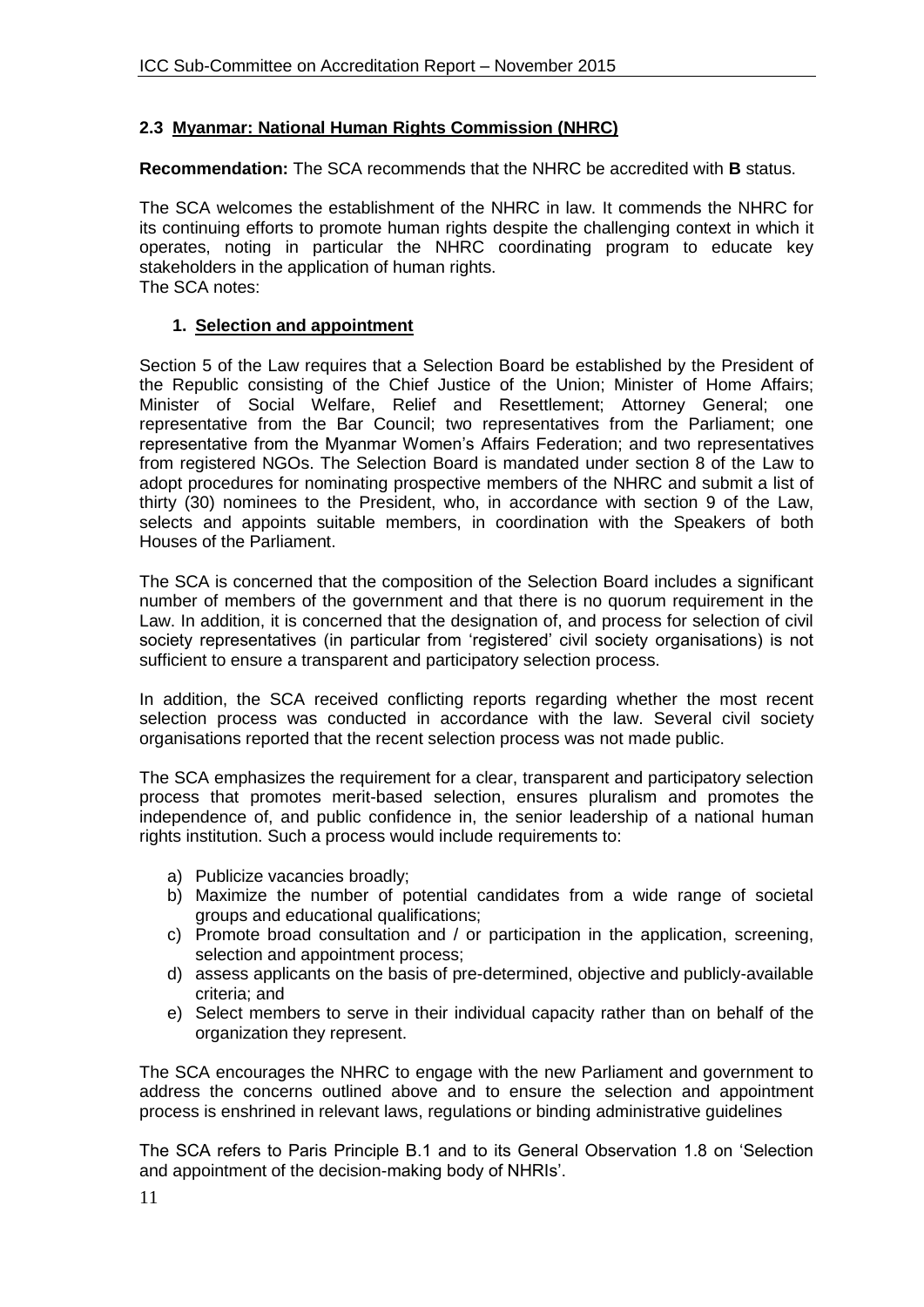#### **2. National Institutions operating in situations of internal unrest or internal armed conflict**

The SCA noted reports from the Human Rights Council and from civil society highlighting concerns about human rights violations occurring as a result of situations of armed conflict between the government and different ethnic groups, as well as internal unrest between different ethnic and religious groups.

While the SCA noted that the NHRC had conducted some inquiries and made some public statements, it notes that in times of internal conflict or unrest, NHRIs are expected to conduct themselves with a heightened level of vigilance and independence, and to promote and ensure respect for the human rights of all individuals in all circumstances and without exception. In this regard an NHRIs actions may include monitoring, documenting, issuing public statements and releasing regular and detailed reports on human rights violations through the media, and that these should be provided in a timely manner.

Furthermore, an NHRI should also undertake rigorous and systematic follow-up activities, and should advocate for the consideration and implementation of its findings and recommendations in order to ensure the protection of those whose rights have been violated. These actions, in particular the release of public reports, serve to combat impunity for human rights violations.

The SCA encourages the NHRC to interpret its mandate in a broad, liberal and purposive manner, and to promote and protect human rights of all including the rights of Rohingya and other minority groups.

The SCA refers to Paris Principles A.3(a)(ii)-(iv), and to its General Observations 1.2 on 'Human rights mandate' and 2.6 on 'National Institutions during the situation of a coup d'etat or a state of emergency'.

## **3. Pluralism**

The SCA notes that, while section 7(c) of the enabling law requires equitable representation of men and women, at present only two (2) of the eleven (11) NHRC members are women.

Diversity in the membership and staff of a NHRI facilitates its appreciation of, and capacity to engage on, all human rights issues affecting the society in which it operates. In addition, it promotes the accessibility of the NHRI for all citizens. While the SCA notes that the NHRC indicated that its membership reflects the diversity of the society, the SCA encourages the NHRC to advocate for the inclusion of provisions in its enabling law to ensure diversity in its membership and staff.

The SCA refers to Paris Principle B.1 and to its General Observation 1.7 on 'Ensuring pluralism of NHRIs'.

## **4. Adequate funding and financial independence**

The budget of the NHRC is submitted to the President's Office for approval. Funds are then transferred from this Office on a quarterly basis. The SCA is concerned that this arrangement provides the Executive with substantial control over the NHRC's ability to continue to operate.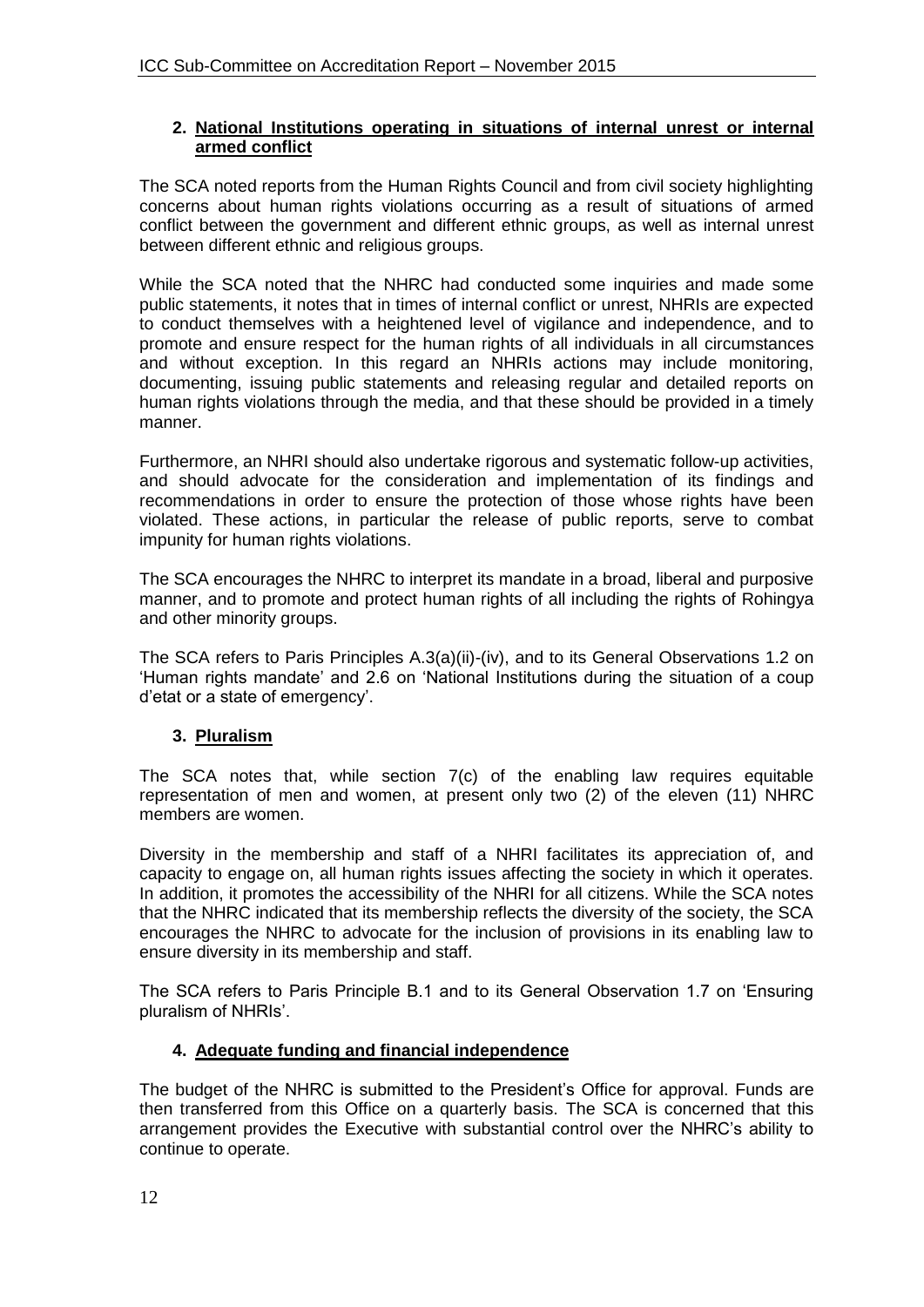The SCA emphasizes that, to function effectively, an NHRI must be provided with an appropriate level of funding in order to guarantee its independence and its ability to freely determine its priorities and activities. It must also have the power to allocate funding according to its priorities.

Government funding should be allocated to a separate budget line applicable only to the NHRI. Such funding should be regularly released and in a manner that does not impact adversely on its functions, day-to-day management and retention of staff.

The SCA encourages the NHRC to advocate for appropriate amendments to its enabling law in order to ensure the adequacy of the NHRC's funding and safeguard its financial independence.

The SCA refers to Paris Principle B.2 and to its General Observation 1.10 on 'Adequate funding'.

## **5. Monitoring places of deprivation of liberty**

Section 44(3) of the Law provides for the NHRC to visit all places of confinement upon prior notification.

While the SCA notes that, in some circumstances, it may be necessary to provide notice for security reasons, it encourages the NHRC to conduct 'unannounced' visits as this limits opportunities for detaining authorities to hide or obscure human rights violations and facilitates greater scrutiny.

The SCA encourages the NHRC to continue to access all places of deprivation of liberty to effectively monitor, investigate and report on the human rights situation in a timely manner, and to undertake systematic follow-up activities and advocate for the consideration and implementation of its findings and recommendations in order to ensure the protection of those detained.

The SCA refers to Paris Principle A.3 and D(d) and to its General Observation 1.6 on 'Recommendations by NHRIs'.

#### **6. Interaction with the international human rights system**

The Paris Principles recognize that monitoring and engaging with the international human rights system, in particular the Human Rights Council and its mechanisms and the Treaty Bodies, can be an effective tool for NHRIs in the promotion and protection of human rights domestically.

Depending on existing domestic priorities and resources, effective engagement with the international human rights system may include:

- submitting parallel or shadow reports to the UPR, Special Procedure mechanisms and Treaty Bodies;
- making statements during debates before review bodies and the Human Rights Council; and
- monitoring and promoting the implementation of relevant recommendations emanating from the international human rights system.

While it is appropriate for the NHRIs to provide information to the government in the preparation of the State report, NHRIs must maintain their independence and where they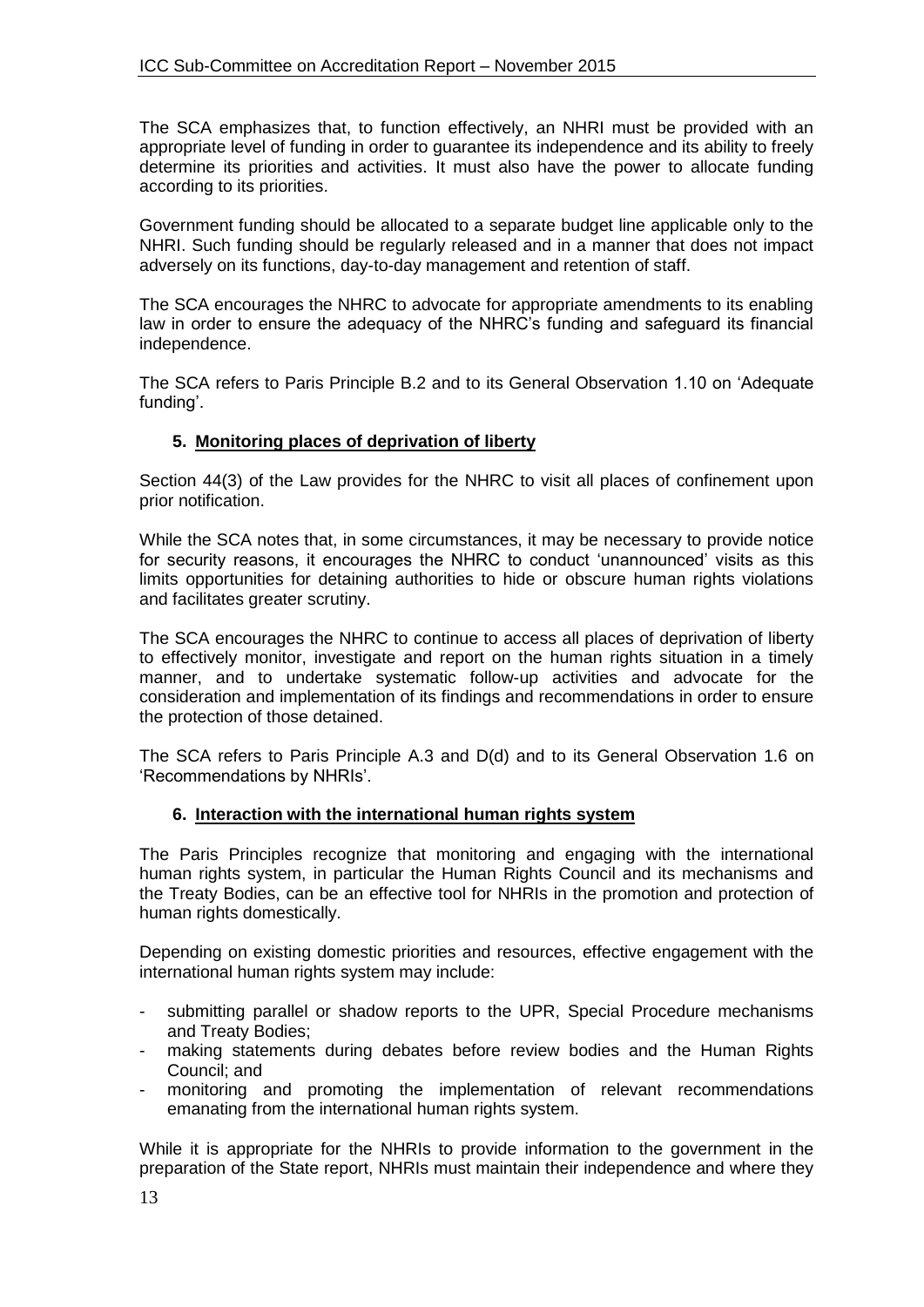have the capacity to provide information to human rights mechanisms should do so in their own right.

The SCA encourages the NHRC to continue its engagement with the international human rights system.

The SCA refers to Paris Principles A.3(d) and (e) and to its General Observation 1.4 on 'Interaction with the international human rights system'.

### **7. Annual report**

In accordance with article 22(m) of the Law, special reports of the NHRC are submitted to the President rather than tabled in Parliament.

The SCA considers it important that the enabling laws of a NHRI establish a process whereby the Institution's reports are required to be widely circulated, discussed and considered by the legislature. The SCA encourages the NHRC to advocate for changes to its enabling law to provide the explicit power to table all reports directly in the legislature, rather than through the Executive, and in doing so to promote action on them.

The SCA refers to Paris Principle A.3 and to its General Observation 1.11 on 'Annual reports of NHRIs'.

#### **3. SPECIFIC RECOMMENDATIONS - RE-ACCREDITATION APPLICATIONS (Art. 15 of the ICC Statute)**

#### **3.1 Germany: German Institute for Human Rights (GIHR)**

**Recommendation:** The SCA recommends that the GIHR be re-accredited with **A** status.

The SCA welcomes the adoption of a new law that establishes the GIHR in primary legislation. It commends the GIHR for its sustained efforts to advocate for the passage of this legislation.

The SCA notes:

#### **1. Selection and appointment**

In accordance with section 4 of the Law and section 9 of the Statute, the Board of Trustees decides on the admission of new members of the General Assembly on the basis of written applications, guided by the principle of pluralistic representation of civil society and taking into consideration the tasks of the GIHR. The Law and Statute are otherwise silent on the process for selection and appointment of members of the General Assembly.

In accordance with Section 6 of the Law, the Board of Trustees is comprised of eighteen (18) voting member and nine (9) non-voting members: six (6) elected by the General Assembly by simple majority vote; three (3) chosen by Forum Human Rights; one (1) chosen by the German Disability Council; three (3) representatives of academic institutions in the field of human rights appointed by Parliament; three (3) human rights NGOs appointed by Parliament; two (2) members appointed from among the Federal Parliamentary Committee on Human Rights and Humanitarian Aid; and nine (9)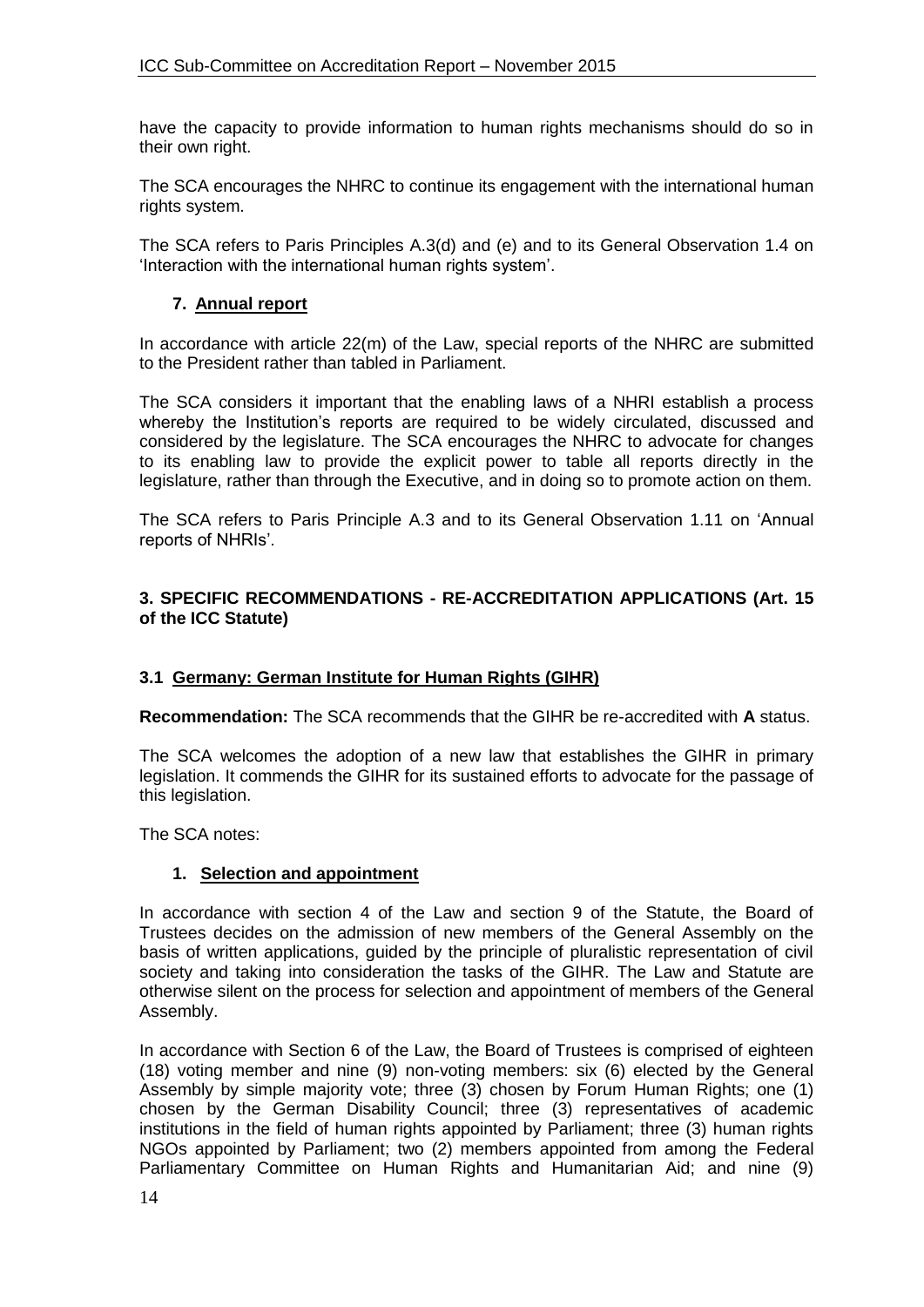delegated by their respective government department. Other than for the members elected by the General Assembly, the selection process is not clearly defined.

The SCA is of the view that the process currently enshrined in the Law is not sufficiently broad and transparent. In particular, it does not:

- require the advertisement of vacancies;
- establish clear and uniform criteria upon which all parties assess the merit of eligible applicants; and
- promote broad consultation and / or participation in the application, screening, selection and appointment process.

It is critically important to ensure the formalization of a clear, transparent and participatory selection and appointment process for an NHRI's decision-making body in relevant legislation, regulations or binding administrative guidelines, as appropriate. A process that promotes merit-based selection and ensures pluralism is necessary to ensure the independence of, and public confidence in, the senior leadership of an NHRI.

The SCA encourages the GIHR to advocate for the formalization and application of a consistent process that includes requirements to:

- a) Publicize vacancies broadly;
- b) Maximize the number of potential candidates from a wide range of societal groups and educational qualifications;
- c) Promote broad consultation and / or participation in the application, screening, selection and appointment process;
- d) Assess applicants on the basis of pre-determined, objective and publicly-available criteria; and
- e) Select members to serve in their individual capacity rather than on behalf of the organization they represent.

The SCA refers to Paris Principle B.1 and to its General Observation 1.8 on 'Selection and appointment of the decision-making body of NHRIs'.

## **2. Political representatives on NHRIs**

Two (2) members of the GIHR's Board of Trustees are members of the German Parliament, and these members have voting rights.

The SCA further notes that the number of non-voting members of the GIHR's Board of Trustees, who are representatives of government ministries, has increased.

The Paris Principles require that a NHRI be independent of government in its composition, operation and decision-making. It must be constituted and empowered to consider and determine its strategic priorities and activities based solely on its determination of the human rights priorities in the country, free from political interference.

For these reasons, government representatives and members of parliament should not be members of, nor participate in the decision-making of, organs of a NHRI. Their membership of, and participation in, the decision-making body of the NHRI has the potential to impact on both the real and perceived independence of the NHRI.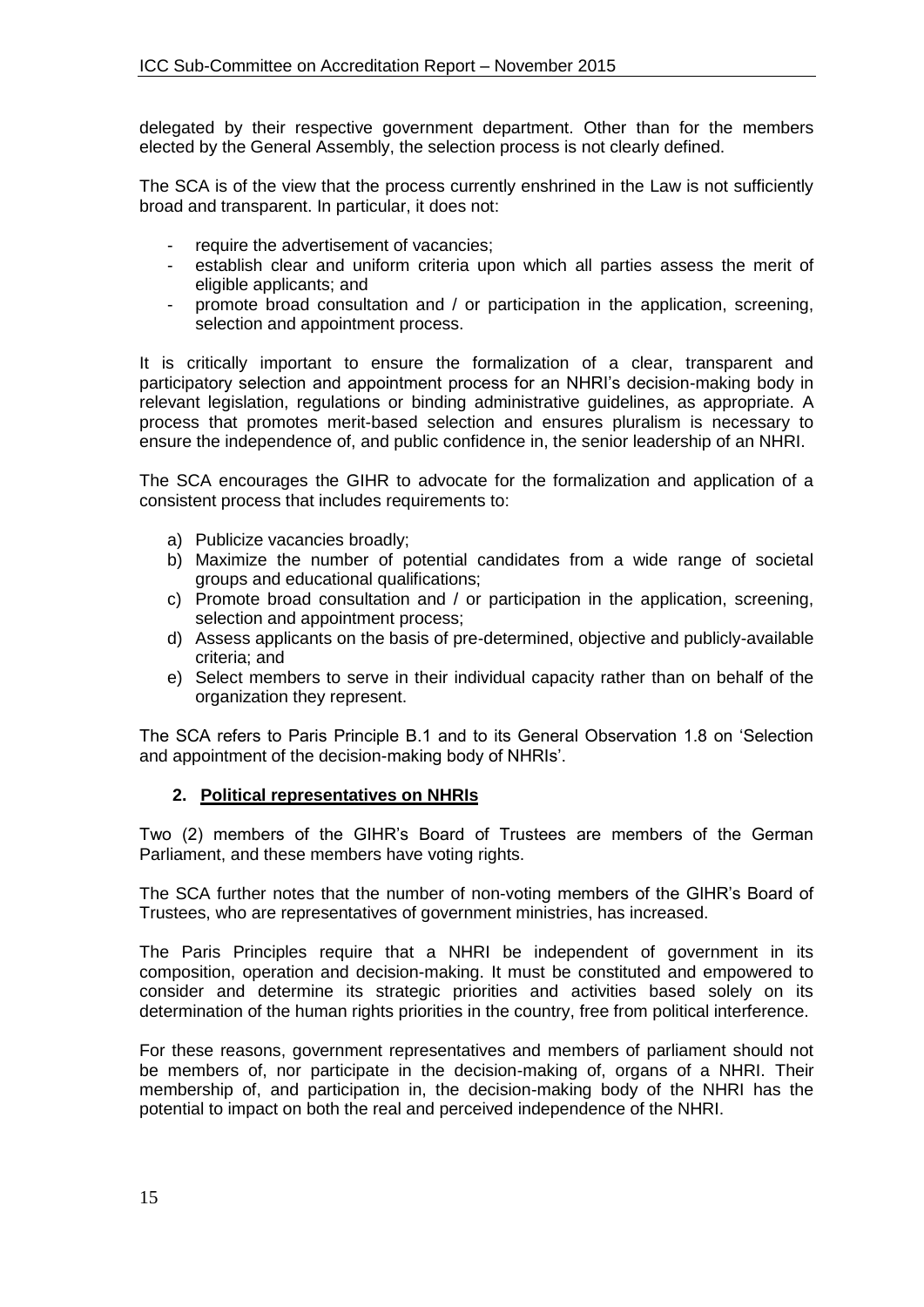The SCA recognizes that it is important to maintain effective working relationships, and where relevant, consult with government. However, this should not be achieved through the participation of government representatives in the decision-making body of the NHRI.

Where government representatives or members of parliament are included in the decision-making body, they should be excluded from attending parts of the meeting where final deliberations and strategic decisions are made, and they should not be able to vote on these matters.

Reiterating its previous recommendation in November 2013, the SCA encourages the GIHR to advocate for the necessary changes in its governance structure and accordingly amend the law.

The SCA refers to Paris Principles B.1, B.3 and C(c) and to its General Observation 1.9 on 'Government representatives on NHRIs'.

### **3. Human rights mandate**

The GIHR is legislatively mandated to both promote and protect human rights. However, its protection mandate appears to be somewhat limited.

The SCA understands protection activities as those that address and seek to prevent actual human rights violations. Such functions include monitoring, inquiring, investigating and reporting on human rights violations. Some NHRIs may also have an individual complaint handling mandate.

The SCA acknowledges that GIHR interprets its protection mandate broadly and undertakes certain protection activities through, for example, monitoring activities, publishing research and advice on various human rights issues, submitting amicus curiae briefs, providing a legal aid fund, and interacting with international human rights mechanisms. It also acknowledges that the GIHR has been designated as the NMM under the CRPD and with monitoring functions under the CRC.

However, the SCA encourages the GIHR to advocate for appropriate amendments to its enabling law that would clarify and strengthen its protection mandate.

The SCA refers to Paris Principles A.1, A.2 and to its General Observation 1.2 on 'Human rights mandate'.

## **4. Adequate funding**

The SCA notes that, during this review period, the GIHR has been entrusted with several new responsibilities, including monitoring functions under the CRC, analyzing the continuing human-rights related effects of totalitarian dictatorships as well as the situation of armed conflict and post-conflict situations, and submitting to Parliament an annual report on the situation of human rights in Germany. While additional financial means were provided for a period of two years for this first activity, no increase in funding has been provided for the other newly-mandated tasks.

The SCA emphasizes that, to function effectively, an NHRI must be provided with an appropriate level of funding in order to guarantee its independence and its ability to freely determine its priorities and activities. It must also have the power to allocate funding according to its priorities. In particular, adequate funding should, to a reasonable degree,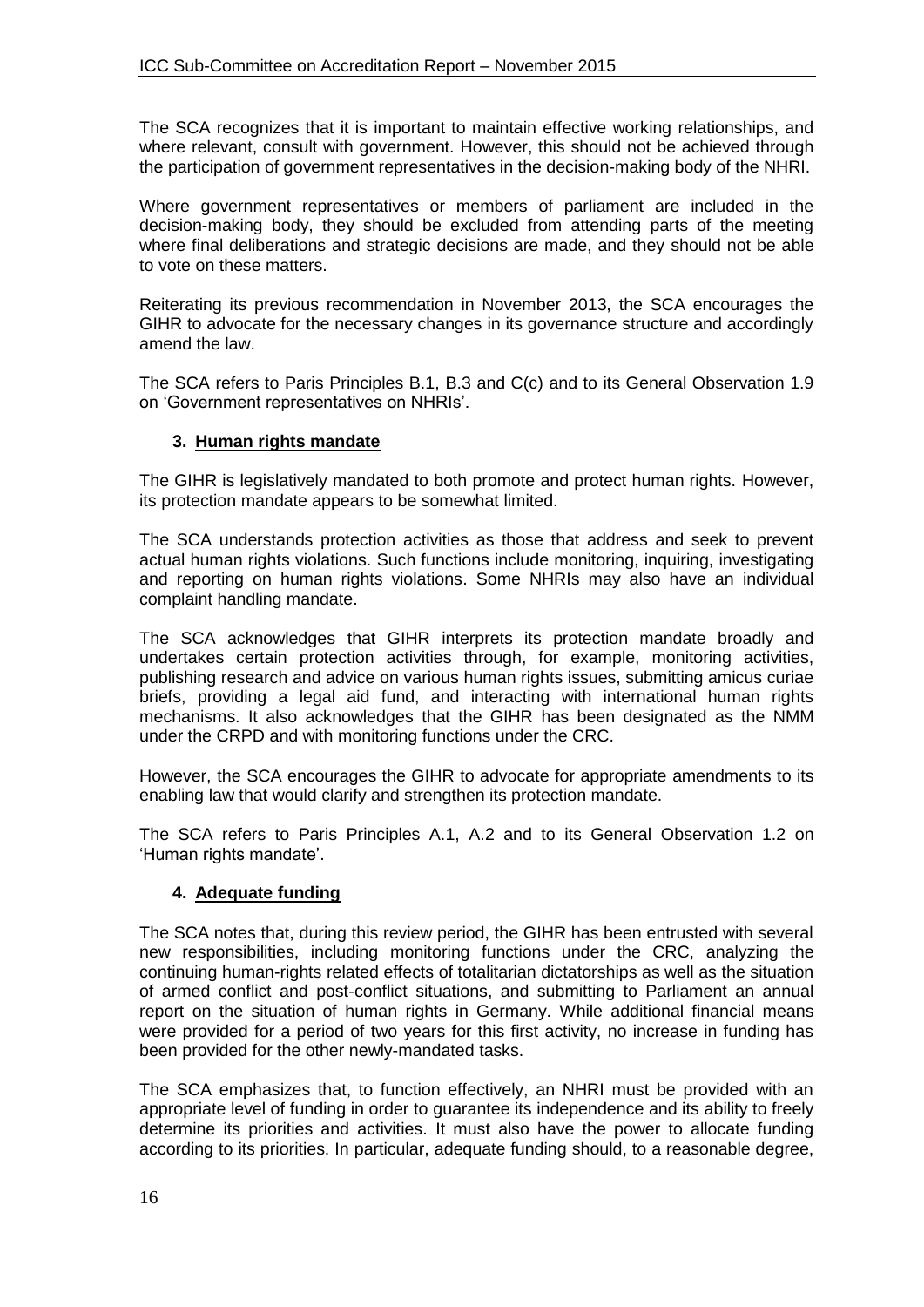ensure the gradual and progressive realization of the improvement of the Institution's operations and the fulfillment of its mandate.

Provision of adequate funding by the State should, at a minimum, include the following:

- a) the allocation of funds for premises that is accessible to the wider community, including for persons with disabilities. In certain circumstances, in order to promote independence and accessibility, this may require that offices are not colocated with other government agencies. Where possible, accessibility should be further enhanced by establishing a permanent regional presence;
- b) salaries and benefits awarded to its staff comparable to those of civil servants performing similar tasks in other independent institutions of the State;
- c) remuneration of members of its decision-making body (where appropriate);
- d) the establishment of well-functioning communications systems including telephone and internet; and
- e) the allocation of a sufficient amount of resources for mandated activities. Where the NHRI has been designated with additional responsibilities by the State, additional financial resources should be provided to enable it to assume the responsibilities of discharging these functions.

Such funding should be regularly released and in a manner that does not impact adversely on its functions, day-to-day management and retention of staff.

The SCA refers to Paris Principle B.2 and to its General Observation 1.10 on 'Adequate funding'.

### **5. Guarantee of tenure**

Section 2(4) of the Statute provides that, if a voting member of the Board of Trustees leaves the organization or institution which has appointed him or her, or resigns from his or her position on the Board, then his or her replacement is elected or appointed for the remaining duration of the term of the Board. The Statute and Law are otherwise silent on the dismissal procedure for members of the Board.

The SCA emphasizes that, in order to address the requirement for a stable mandate, which is important in reinforcing independence, the enabling law of a NHRI must contain an independent and objective dismissal process similar to that accorded to members of other independent State agencies.

The grounds for dismissal must be clearly defined and appropriately confined to those actions that impact adversely on the capacity of the members to fulfill the institution's mandate. Where appropriate, the legislation should specify that the application of a particular ground must be supported by a decision of an independent body with appropriate jurisdiction. The dismissal must be made in strict conformity with all the substantive and procedural requirements as prescribed by law. It should not be allowed to be based solely on the discretion of the appointing authorities.

The SCA is of the view that such requirements ensure the security of tenure of members of the governing body and are essential to ensure the independence of, and public confidence in, the senior leadership of a NHRI.

The SCA refers to Paris Principle B.3 and to its General Observation 2.1 on 'Guarantee of tenure for members of the NHRI decision-making body'.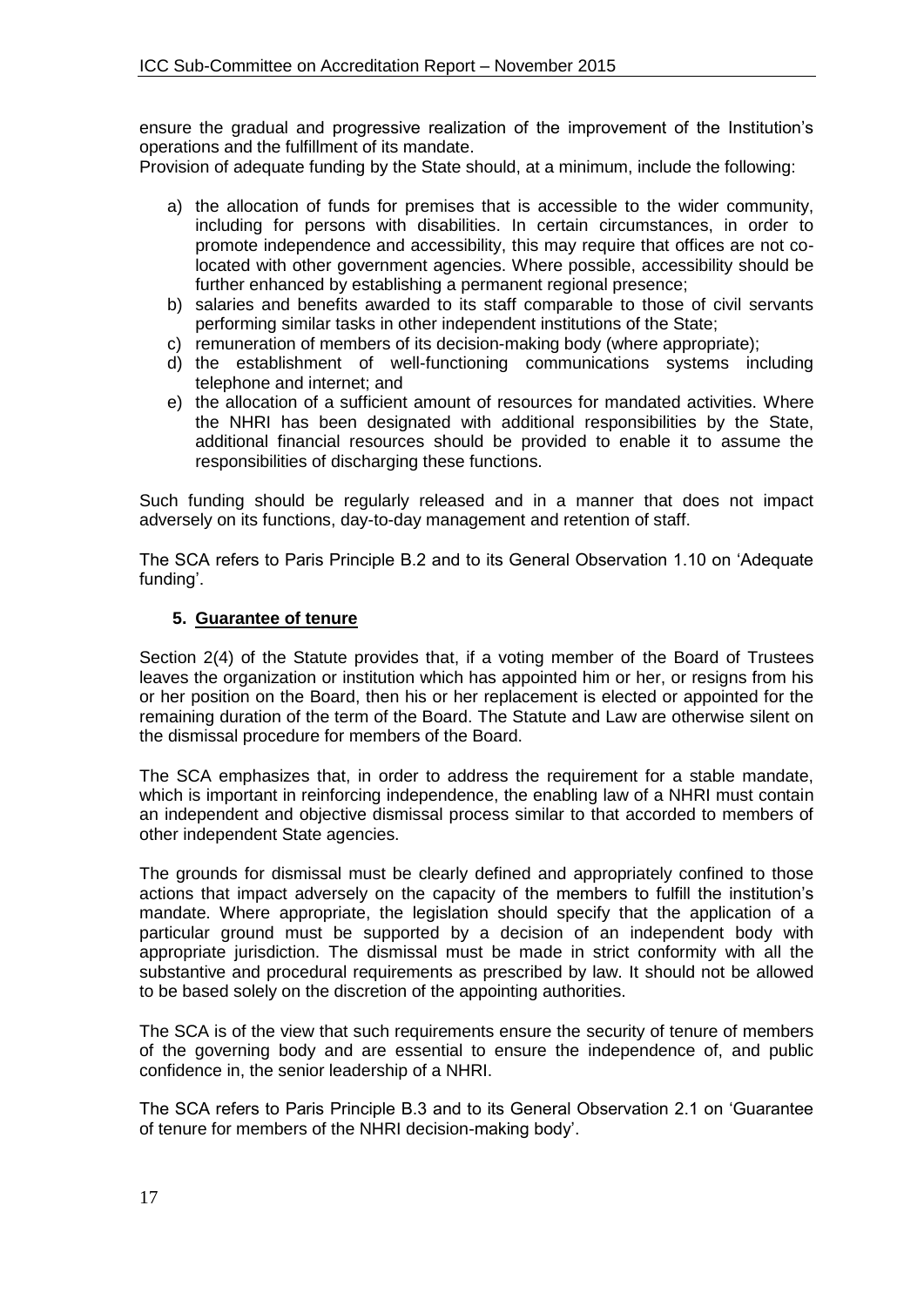## **6. Functional immunity**

In accordance with section 31.5 of the Statute, personal liability of the Board of Directors towards the Association is restricted to acts of intent or gross negligence. The Statute and Law are otherwise silent on the issue of immunity, including for members of the General Assembly and the Board of Trustees.

External parties may seek to influence the operation of an NHRI by initiating, or threatening to initiate, legal proceedings against a member. For this reason, NHRI legislation should include provisions to protect members from legal liability for acts undertaken in good faith in their official capacity. Such a provision promotes:

- security of tenure;
- the NHRI's ability to engage in critical analysis and commentary on human rights issues free from interference;
- the independence of senior leadership; and
- public confidence in the NHRI.

The SCA recognizes that no office holder should be beyond the reach of the law and thus, in certain circumstances, such as corruption, it may be necessary to lift immunity. However, the authority to do so should not be exercised by an individual, but rather by an appropriately constitutes body such as the superior court or a special majority of parliament. It is recommended that the law clearly establishes the grounds, and a clear and transparent process by which the functional immunity of the decision-making body may be lifted.

The SCA refers to Paris Principles B.3 and C(a) and to its General Observation 2.3 on 'Guarantee of functional immunity'.

## **3.2 Great Britain: Equality and Human Rights Commission (EHRC)**

**Recommendation:** The SCA recommends that EHRC be re-accredited with **A** status.

The SCA notes:

#### **1. Selection and appointment**

In accordance with paragraph 1(1) of Schedule 1 of the Act, the Secretary of State shall appoint members of the EHRC. Paragraph 2(1) provides that an individual may be appointed if he or she (i) has experience or knowledge relating to a relevant matter (discrimination or human rights) or (ii) is suitable for appointment for some other special reason, having regard to the desirability of the Commissioners together having experience and knowledge relating to relevant matter (discrimination or human rights).

The SCA notes that in practice the appointment process is subject to detailed guidance from the Office of the Commissioner for Public Appointments. The Commissioner for Public Appointments regulates the processes by which ministers make appointments on merit to the boards of national and regional public bodies. The appointment process is undertaken by the EHRC's sponsor department, the Government Equalities Office within the Department for Culture, Media and Sport.

The SCA is of the view that the process currently enshrined in the Law is not sufficiently broad and transparent. In particular, it does not: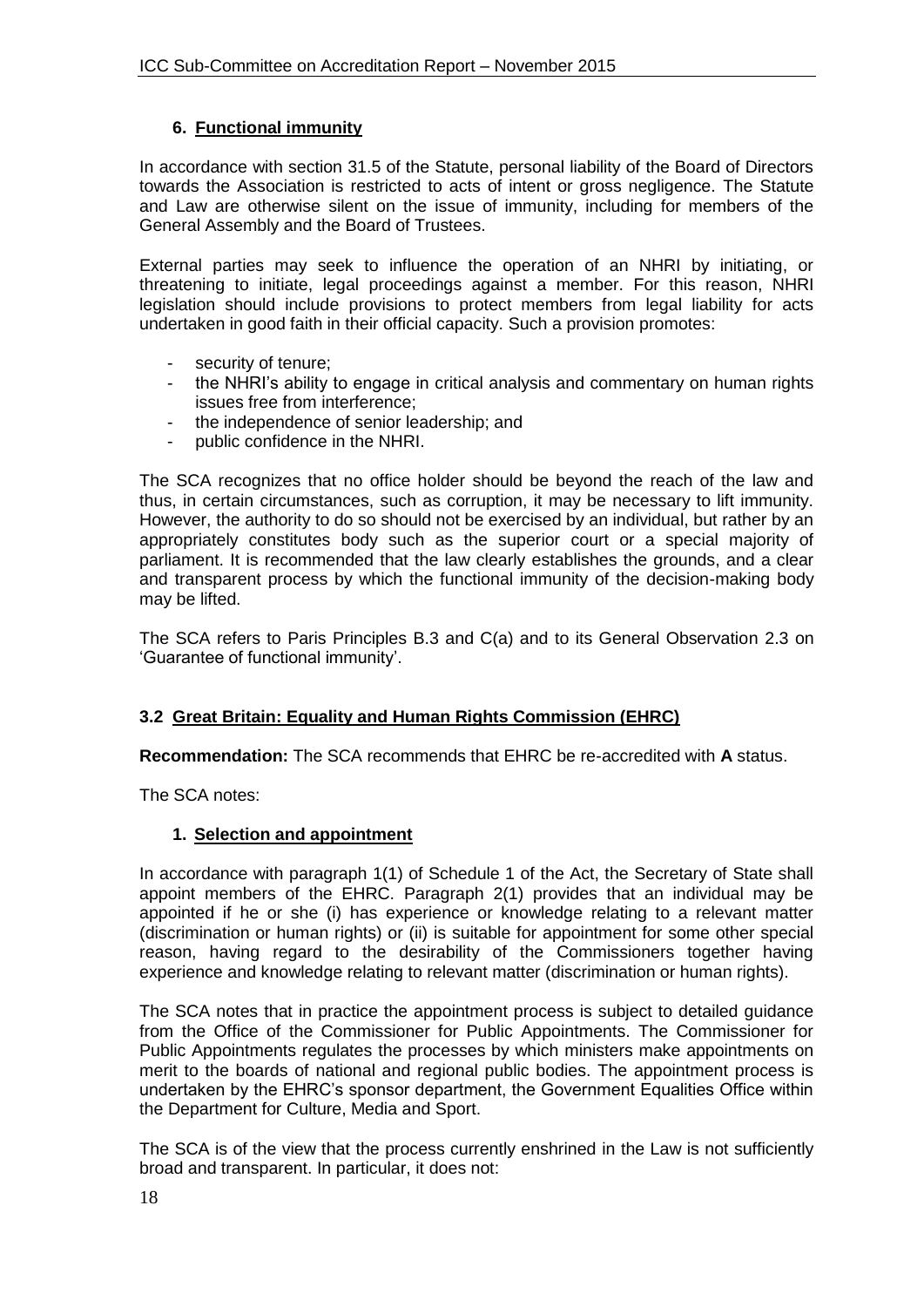- require the advertisement of vacancies;
- establish clear and uniform criteria upon which the merit of eligible applicants is assessed; or
- promote broad consultation and / or participation in the application, screening, selection and appointment process.

Further, while the SCA acknowledges that the EHRC has provided as an example of "some other special reason" ensuring pluralist representation, the SCA is concerned that provision is not sufficiently defined in the law and may be open to abuse.

It is critically important to ensure the formalization of a clear, transparent and participatory selection and appointment process for an NHRI's decision-making body in relevant legislation, regulations or binding administrative guidelines, as appropriate. A process that promotes merit-based selection and ensures pluralism is necessary to ensure the independence of, and public confidence in, the senior leadership of an NHRI.

The SCA encourages the EHRC to advocate for the formalization and application of a process that includes requirements to:

- a) Publicize vacancies broadly;
- b) Maximize the number of potential candidates from a wide range of societal groups and educational qualifications;
- c) Promote broad consultation and / or participation in the application, screening, selection and appointment process;
- d) Assess applicants on the basis of pre-determined, objective and publicly-available criteria; and
- e) Select members to serve in their individual capacity rather than on behalf of the organization they represent.

The SCA refers to Paris Principle B.1 and to its General Observation 1.8 on 'Selection and appointment of the decision-making body of NHRIs'.

#### **2. Full-time members**

All members of the EHRC work on a part-time basis. The number of days members are expected to work each year is determined by the Secretary of State in consultation with the EHRC, and is set out in members' terms and conditions of appointment.

According to paragraph 1(3) of Schedule 1 of the Act, EHRC members hold office for a fixed term ranging from two (2) to five (5) years, and a member whose period of membership has expired may be re-appointed.

The SCA is of the view that the enabling law of an NHRI should provide that members of its decision-making body include full-time remunerated members. This assists in ensuring:

- a) the independence of the NHRI from actual or perceived conflicts of interest;
- b) a stable tenure for the members;
- c) regular and appropriate direction for staff; and
- d) the ongoing and effective fulfillment of the NHRI's functions.

An appropriate minimum term of appointment is crucial in promoting the independence of the membership of the NHRI, and to ensure the continuity of its programs and services. An appointment period of three years is considered to be the minimum that would be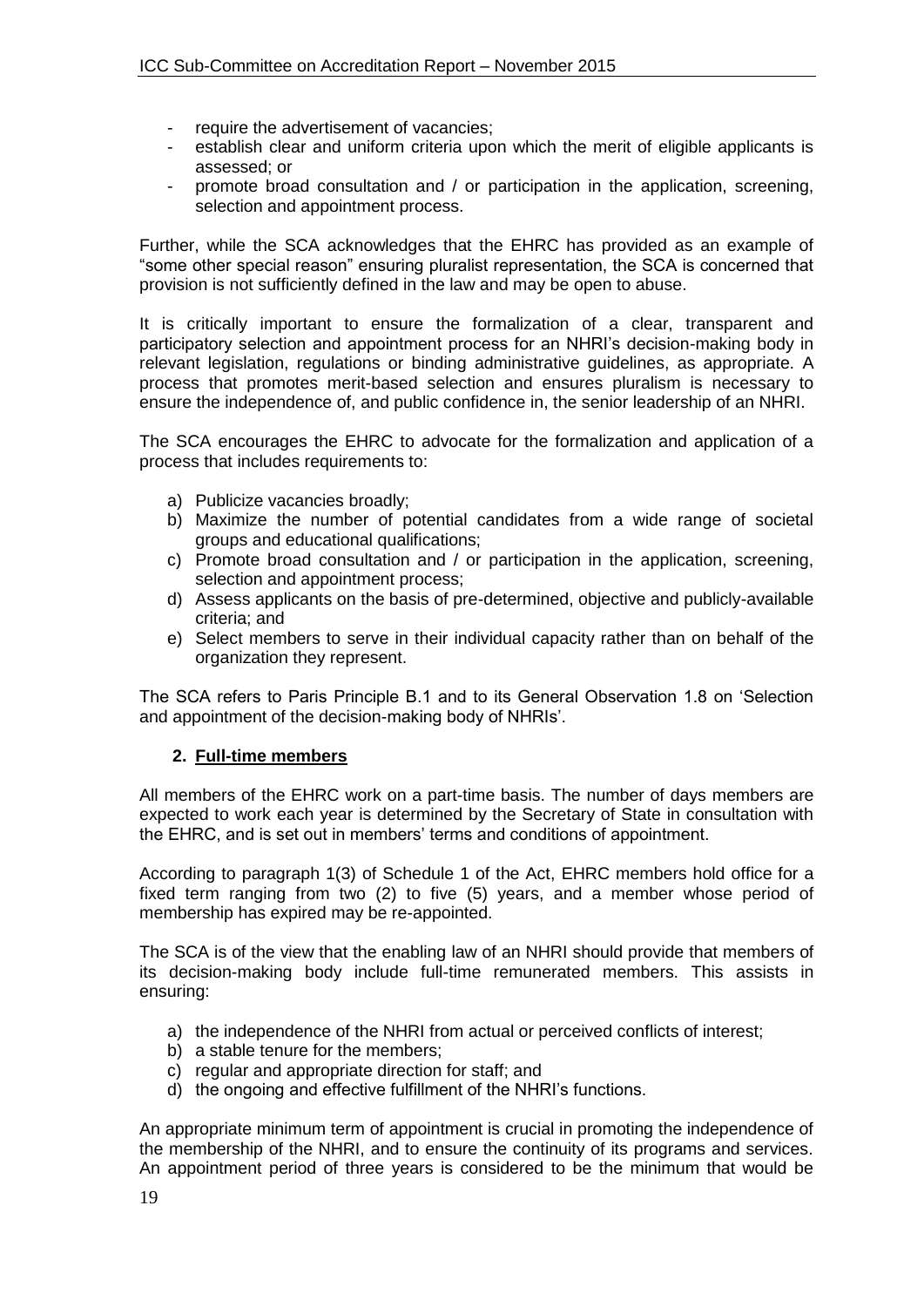sufficient to achieve these aims. As a proven practice, the SCA encourages that a term of between three (3) and seven (7) years with the option to renew once be provided for in the NHRI's enabling law.

The SCA encourages the EHRC to advocate for changes to its enabling law to provide for remunerated full-time members amongst its decision-making body, with a term of between three (3) and seven (7) years, with the option to renew once.

The SCA refers to Paris Principle B.3 and to its General Observation 2.2 on 'Full-time members of a NHRI'.

## **3. Guarantee of tenure**

In accordance with paragraph 2(3) of Schedule 1 of the Act, the Secretary of State may dismiss a Commissioner who is, in the opinion of the Secretary of State, unable, unfit or unwilling to perform his functions.

The SCA acknowledges that the EHRC has indicated that Commissioners can only be dismissed for a very narrow range of reasons, and that such a dismissal could be challenged by judicial review or in an employment tribunal. However, The SCA emphasizes that, in order to address the requirement for a stable mandate, which is important in reinforcing independence, the enabling law of a NHRI must contain an independent and objective dismissal process similar to that accorded to members of other independent State agencies.

The grounds for dismissal must be clearly defined and appropriately confined to those actions that impact adversely on the capacity of the members to fulfill the institution's mandate. Where appropriate, the legislation should specify that the application of a particular ground must be supported by a decision of an independent body with appropriate jurisdiction. The dismissal must be made in strict conformity with all the substantive and procedural requirements as prescribed by law. It should not be allowed to be based solely on the discretion of the appointing authorities.

The SCA is of the view that such requirements ensure the security of tenure of members of the governing body and are essential to ensure the independence of, and public confidence in, the senior leadership of a NHRI.

The SCA refers to Paris Principle B.3 and to its General Observation 2.1 on 'Guarantee of tenure for members of the NHRI decision-making body'.

## **4. Annual report**

In accordance with paragraph 32 of Schedule 1 of the Act, the annual report of the EHRC is sent to the Secretary of State, who then lays it before Parliament.

The SCA acknowledges that the EHRC has indicated that the Minister's role is limited to laying the document before Parliament, and that he or she is not permitted to modify the report or require that modifications be made. However, the SCA considers it important that the enabling laws of a NHRI establish a process whereby the Institution's reports are required to be widely circulated, discussed and considered by the legislature. It is preferable for a NHRI to have the explicit power to table reports directly in the legislature, rather than through the Executive, and in doing so to promote action on them.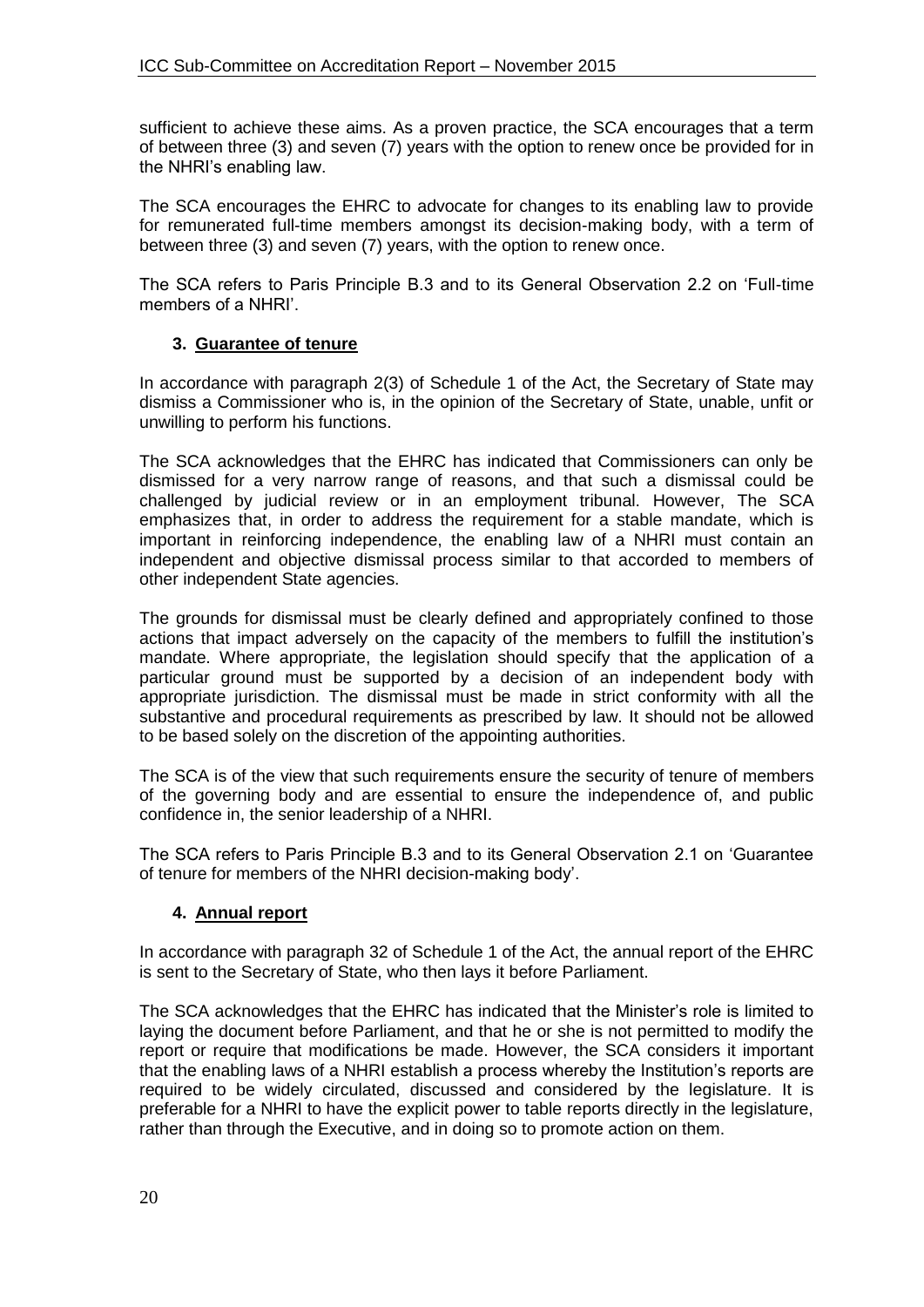The SCA refers to Paris Principle A.3 and to its General Observation 1.11 on 'Annual reports of NHRIs'.

## **5. Adequate funding and financial independence**

The EHRC has experienced a significant cut in its budget since 2010. The SCA acknowledges the EHRC's report that most public bodies have experienced a cut in funding. However, the SCA notes that the EHRC has experienced a cut in funding, equivalent to approximately seventy percent (70%) of its 2010 budget. The SCA also notes that the number of staff have been reduced from 500 in 2010 to 204 in 2015.

The SCA emphasizes that, to function effectively, an NHRI must be provided with an appropriate level of funding in order to guarantee its independence and its ability to freely determine its priorities and activities. It must also have the power to allocate funding according to its priorities. In particular, adequate funding should, to a reasonable degree, ensure the gradual and progressive realization of the improvement of the Institution's operations and the fulfillment of its mandate.

Further, in accordance with paragraph 38 of Schedule 1 of the Act, the Secretary of State shall pay to the EHRC such funds as appear to the Secretary of State to be reasonably sufficient for the purpose of enabling it to perform its functions.

The SCA is concerned that the Secretary of State has significant discretion over the allocation of funds to the EHRC, and that this has the potential to impact on its effectiveness and independence.

The SCA encourages the EHRC to advocate for appropriate amendments to its enabling law in order to ensure the adequacy of the EHRC's funding and safeguard its financial independence.

Government funding should be allocated to a separate budget line applicable only to the NHRI. Such funding should be regularly released and in a manner that does not impact adversely on its functions, day-to-day management and retention of staff.

The SCA refers to Paris Principle B.2 and to its General Observation 1.10 on 'Adequate funding'.

#### **6. Encouraging ratification or accession to international human rights instruments**

The Law does not provide the EHRC with an explicit mandate to encourage ratification or accession to international human rights instruments.

While acknowledging the activities the EHRC has undertaken in this regard, the SCA encourages it to advocate for changes to its enabling law to mandate it with explicit responsibility to encourage ratification or accession to international human rights instruments.

The SCA refers to Paris Principles A.3(b) and (c) and to its General Observation 1.3 on 'Encouraging ratification or accession to international human rights instruments'.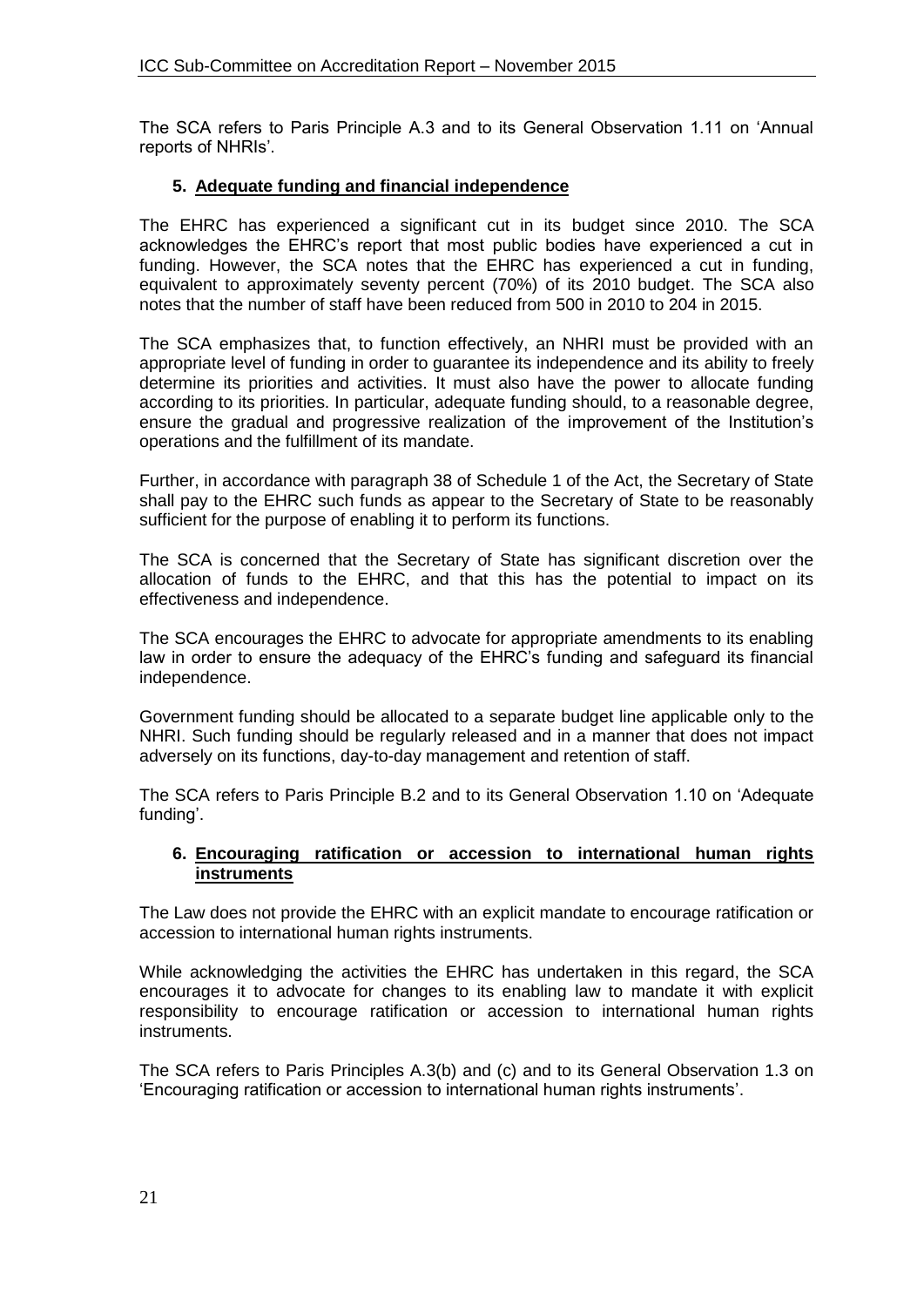### **3.3 Jordan: National Centre for Human Rights (JNCHR)**

**Decision:** The SCA decides **to defer** consideration of the re-accreditation of the JNCHR to the second session of 2016.

The SCA notes that the JNCHR has proposed amendments to its enabling law, and that these amendments have been referred to the Council of Ministers.

The SCA considers that the passage of these amendments will significantly contribute to the compliance of the JNCHR with the Paris Principles. The SCA encourages the JNCHR to continue to advocate for the passage of these amendments.

The SCA notes:

#### **1. Selection and appointment**

In accordance with Article 13(A) of the Law, the JNCHR shall be supervised by a Board of Trustees of no more than twenty-one (21) members, whose Chairman and members are appointed by Royal Decree at the recommendation of the Prime Minister. The Law is otherwise silent on the selection and appointment process.

The SCA is of the view that the process currently enshrined in the Law is not sufficiently broad and transparent. In particular, it does not:

- require the advertisement of vacancies;
- establish clear and uniform criteria upon which all parties assess the merit of eligible applicants; and
- promote broad consultation and / or participation in the application, screening, selection and appointment process.

It is critically important to ensure the formalization of a clear, transparent and participatory selection and appointment process for an NHRI's decision-making body in relevant legislation, regulations or binding administrative guidelines, as appropriate. A process that promotes merit-based selection and ensures pluralism is necessary to ensure the independence of, and public confidence in, the senior leadership of an NHRI.

The SCA notes that the proposed amendments:

- do not require the advertisement of vacancies;
- require consultation with relevant authorities and civil society bodies, but do not specify the form that such consultation should take, not who the relevant authorities are.

The SCA encourages the JNCHR to advocate for the formalization and application of a process that includes requirements to:

- a) Publicize vacancies broadly;
- b) Maximize the number of potential candidates from a wide range of societal groups and educational qualifications;
- c) Promote broad consultation and / or participation in the application, screening, selection and appointment process;
- d) Assess applicants on the basis of pre-determined, objective and publicly-available criteria; and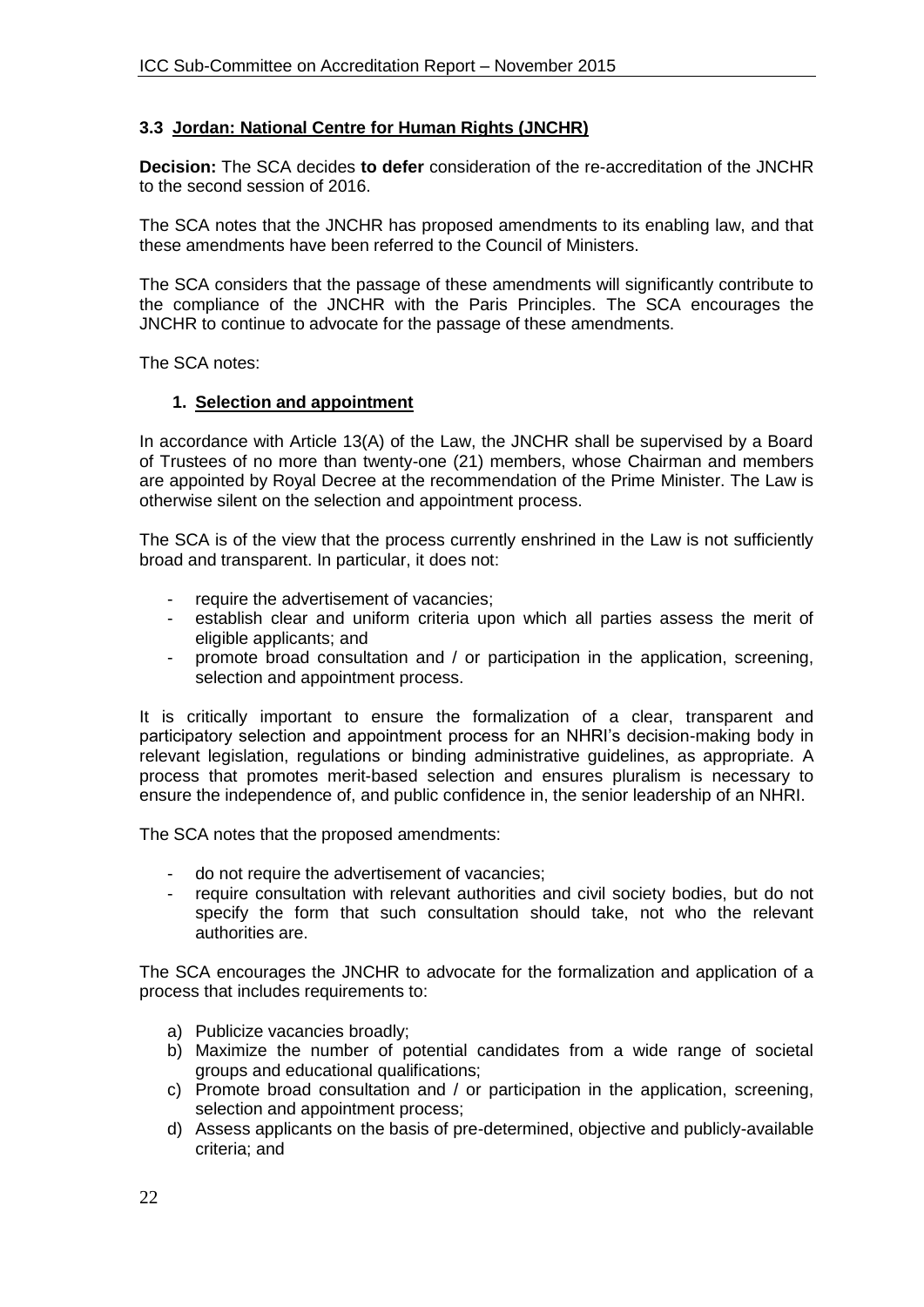e) Select members to serve in their individual capacity rather than on behalf of the organization they represent.

The SCA refers to Paris Principle B.1 and to its General Observation 1.8 on 'Selection and appointment of the decision-making body of NHRIs'.

## **2. Political representatives on NHRIs**

The SCA notes that two (2) members of the JNCHR's Board of Trustees are parliamentarians, and these members have voting rights.

The Paris Principles require that a NHRI be independent of government in its composition, operation and decision-making. It must be constituted and empowered to consider and determine its strategic priorities and activities based solely on its determination of the human rights priorities in the country, free from political interference.

For these reasons, government representatives and members of parliament should not be members of, nor participate in the decision-making of, organs of a NHRI. Their membership of, and participation in, the decision-making body of the NHRI has the potential to impact on both the real and perceived independence of the NHRI.

The SCA recognizes that it is important to maintain effective working relationships, and where relevant, consult with government. However, this should not be achieved through the participation of government representatives in the decision-making body of the NHRI.

Where government representatives or members of parliament are included in the decision-making body, they should be excluded from attending parts of the meeting where final deliberations and strategic decisions are made, and they should not be able to vote on these matters.

The SCA encourages the JNCHR to advocate for the necessary changes in its governance structure and accordingly amend the law.

The SCA refers to Paris Principles B.1, B.3 and C(c) and to its General Observation 1.9 on 'Government representatives on NHRIs'.

#### **3. Full-time members**

Board members serve on a voluntary basis and are not remunerated.

The SCA is of the view that the enabling law of an NHRI should provide that members of its decision-making body include full-time remunerated members. This assists in ensuring:

- a) the independence of the NHRI from actual or perceived conflict of interests;
- b) a stable tenure for the members;
- c) regular and appropriate direction for staff; and
- d) the ongoing and effective fulfilment of the NHRI's functions.

The SCA encourages the JNCHR to advocate for amendments to its structure and enabling law to provide for full-time members.

The SCA refers to Paris Principle B.3 and to its General Observation 2.2 on 'Full-time members of an NHRI'.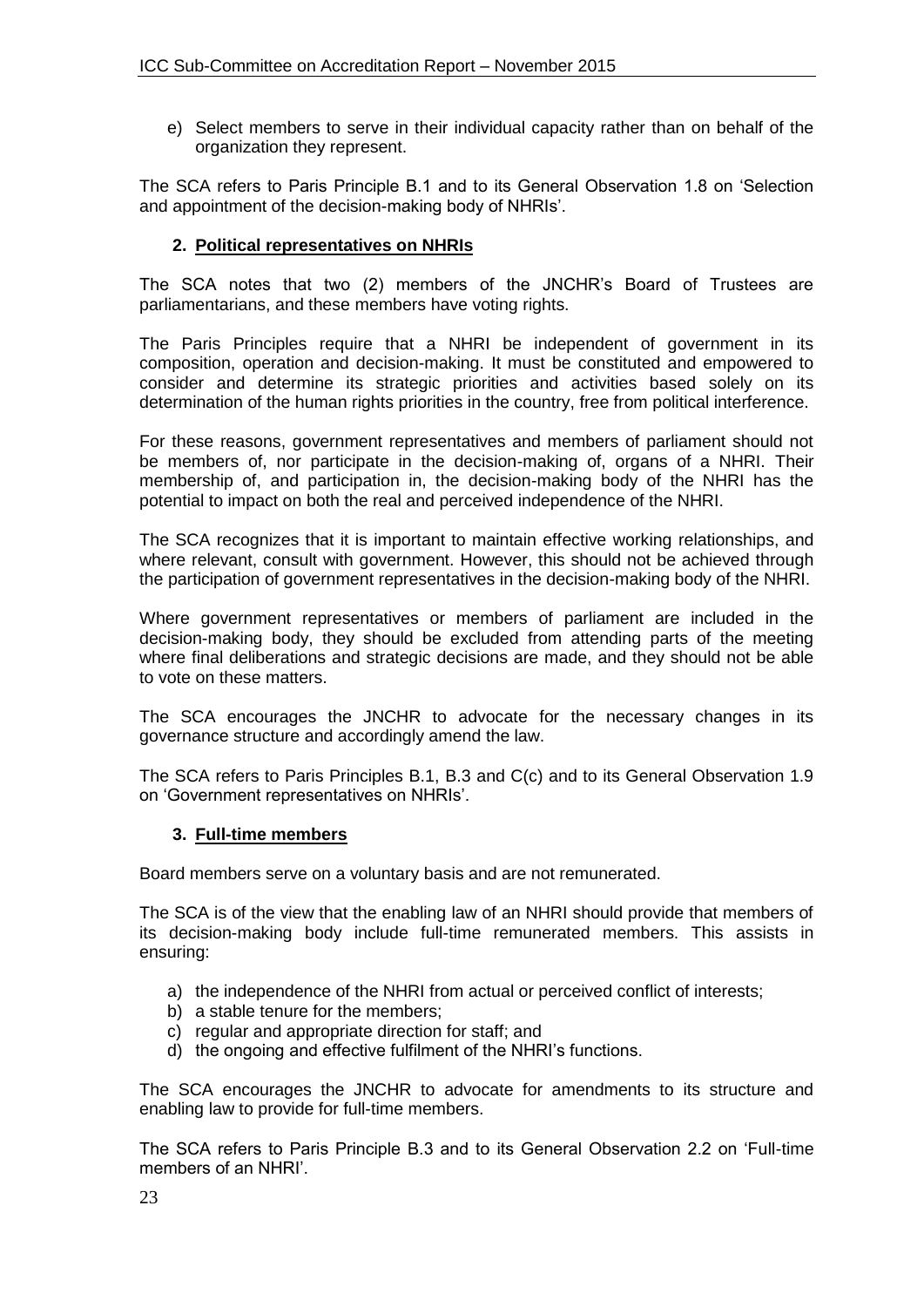## **4. Guarantee of tenure**

The Law is silent on the grounds and process for dismissal of members of the Board.

The SCA emphasizes that, in order to address the requirement for a stable mandate, which is important in reinforcing independence, the enabling law of a NHRI must contain an independent and objective dismissal process similar to that accorded to members of other independent State agencies.

The grounds for dismissal must be clearly defined and appropriately confined to those actions that impact adversely on the capacity of the members to fulfill the institution's mandate. Where appropriate, the legislation should specify that the application of a particular ground must be supported by a decision of an independent body with appropriate jurisdiction. The dismissal must be made in strict conformity with all the substantive and procedural requirements as prescribed by law. It should not be allowed to be based solely on the discretion of the appointing authorities.

The SCA is of the view that such requirements ensure the security of tenure of members of the governing body and are essential to ensure the independence of, and public confidence in, the senior leadership of a NHRI.

The SCA acknowledges that the JNCHR has advocated for changes to its enabling law to provide for dismissal under the following conditions: a) resignation; b) conviction by a regular court for a felony or misdemeanor of a moral and ethical nature; c) loss of any of the eligibility requirements; or d) the expiration of the Board term. The SCA notes that the proposed amendment continues to be silent on the process for dismissal.

The SCA refers to Paris Principle B.3 and to its General Observation 2.1 on 'Guarantee of tenure for members of the NHRI decision-making body'.

## **5. Conflicts of interest**

The Law does not include a provision to address a situation where members have an actual or perceived conflict of interest.

The avoidance of conflicts of interest protects the reputation, and the real and perceived independence of an NHRI. Members should be required to disclose conflicts of interest and to avoid participation on decisions where these arise.

The SCA encourages the JNCHR to advocate for the inclusion of express provisions in its enabling law that protect against real or perceived conflicts of interest.

## **6. Adequate funding and financial independence**

The SCA welcomes the proposed amendment to the Law to specify that the JNCHR should receive financial support that is adequate to enable the JNCHR to exercise its functions and implement its programs and activities in a satisfactory manner. It acknowledges that the NHRC has advocated for increased funding in order to carry out its activities. In particular, the SCA notes that the JNCHR in its Statement of Compliance indicates that it has plans to open regional offices, but that it has been unable to do so as a result of limited financial resources.

The SCA emphasizes that, to function effectively, an NHRI must be provided with an appropriate level of funding in order to guarantee its independence and its ability to freely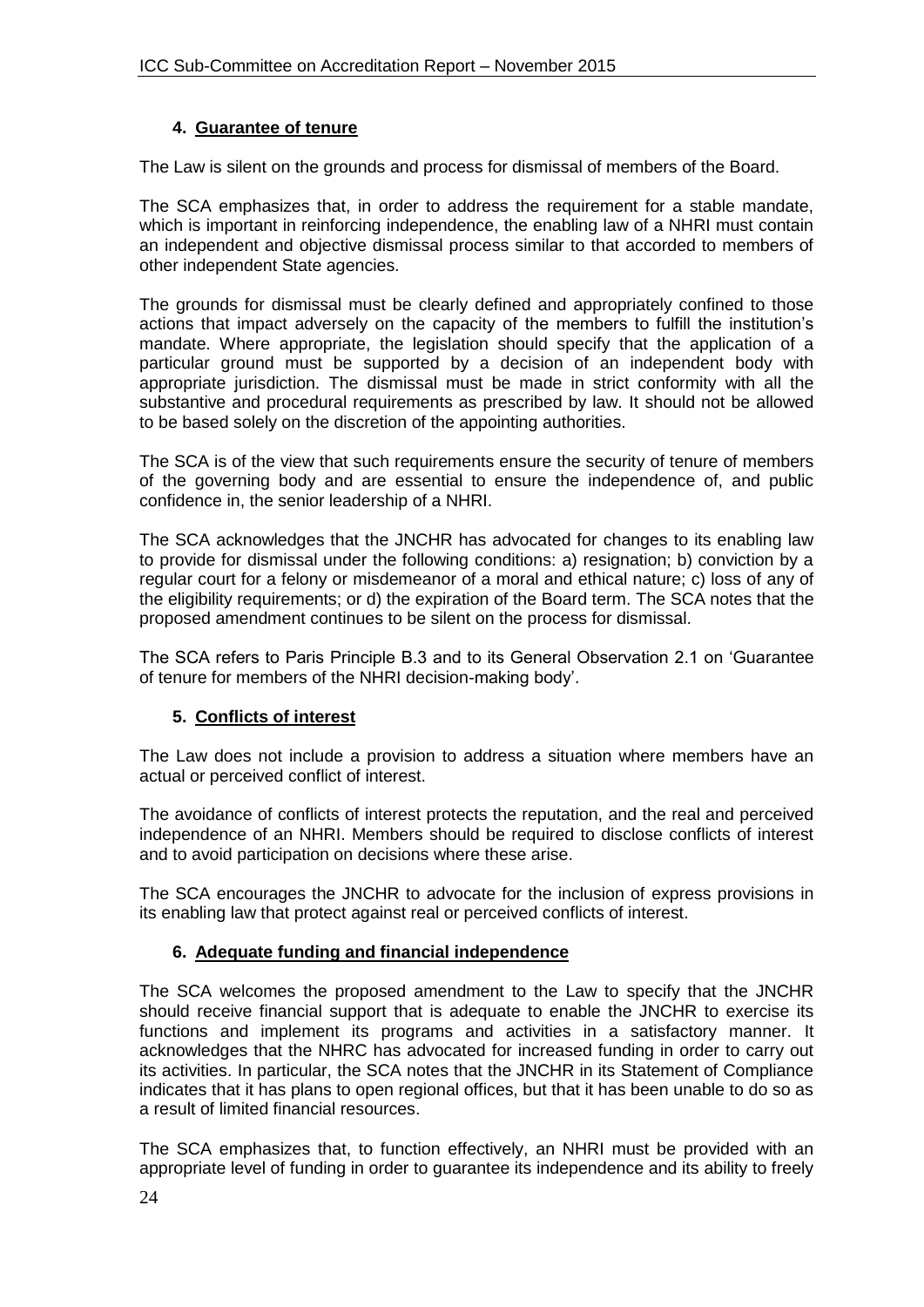determine its priorities and activities. It must also have the power to allocate funding according to its priorities. In particular, adequate funding should, to a reasonable degree, ensure the gradual and progressive realization of the improvement of the Institution's operations and the fulfillment of its mandate.

Provision of adequate funding by the State should include the allocation of funds for mandate activities. Where the NHRI is designated with additional responsibilities by the State, additional financial resources should be provided to enable it to assume the responsibilities of these functions.

The SCA further welcomes the reduction in reliance of the JNCHR on donor funding for its activities. However, the SCA notes that the JNCHR requires the approval of the Council of Ministers in order to accept foreign donor funding.

Funding from external sources should not compose the core funding of the NHRI, as that is the responsibility of the State. However, the SCA recognizes the need for the international community, in specific and rare circumstances, to continue to engage and support a NHRI in order to ensure it receives adequate funding until such time when the State will be able to do so. In such unique cases NHRIs should not be required to obtain approval from the state for external sources of funding, which may otherwise detract from its independence.

The SCA welcomes the report that the JNCHR has been able to obtain in 2015 a separate budget line for its funding. It encourages the JNCHR to advocate for the entrenchment of this practice in its enabling law, regulations, or binding administrative guidelines.

The SCA refers to Paris Principle B.2 and to its General Observation 1.10 on 'Adequate funding'.

## **7. Visiting places of deprivation of liberty**

The JNCHR reports that it conducts announced and unannounced visits to correction and rehabilitation centres (prisons), temporary detention centres, police station holding areas, and other institutions including the detention centre of the General Intelligence Department, as well as juvenile centres, elderly centres and centres for persons with disabilities.

While the SCA notes that, in some circumstances, it may be necessary to provide notice for security reasons, it encourages the JNCHR to conduct 'unannounced' visits as this limits opportunities for detaining authorities to hide or obscure human rights violations and facilitates greater scrutiny.

The SCA encourages the JNCHR to continue to access all places of deprivation of liberty to effectively monitor, investigate and report on the human rights situation in a timely manner, and to undertake systematic follow-up activities and advocate for the consideration and implementation of its findings and recommendations in order to ensure the protection of those detained.

The SCA refers to Paris Principles A.3 and D(d) and to its General Observation 1.6 on 'Recommendations by NHRIs'.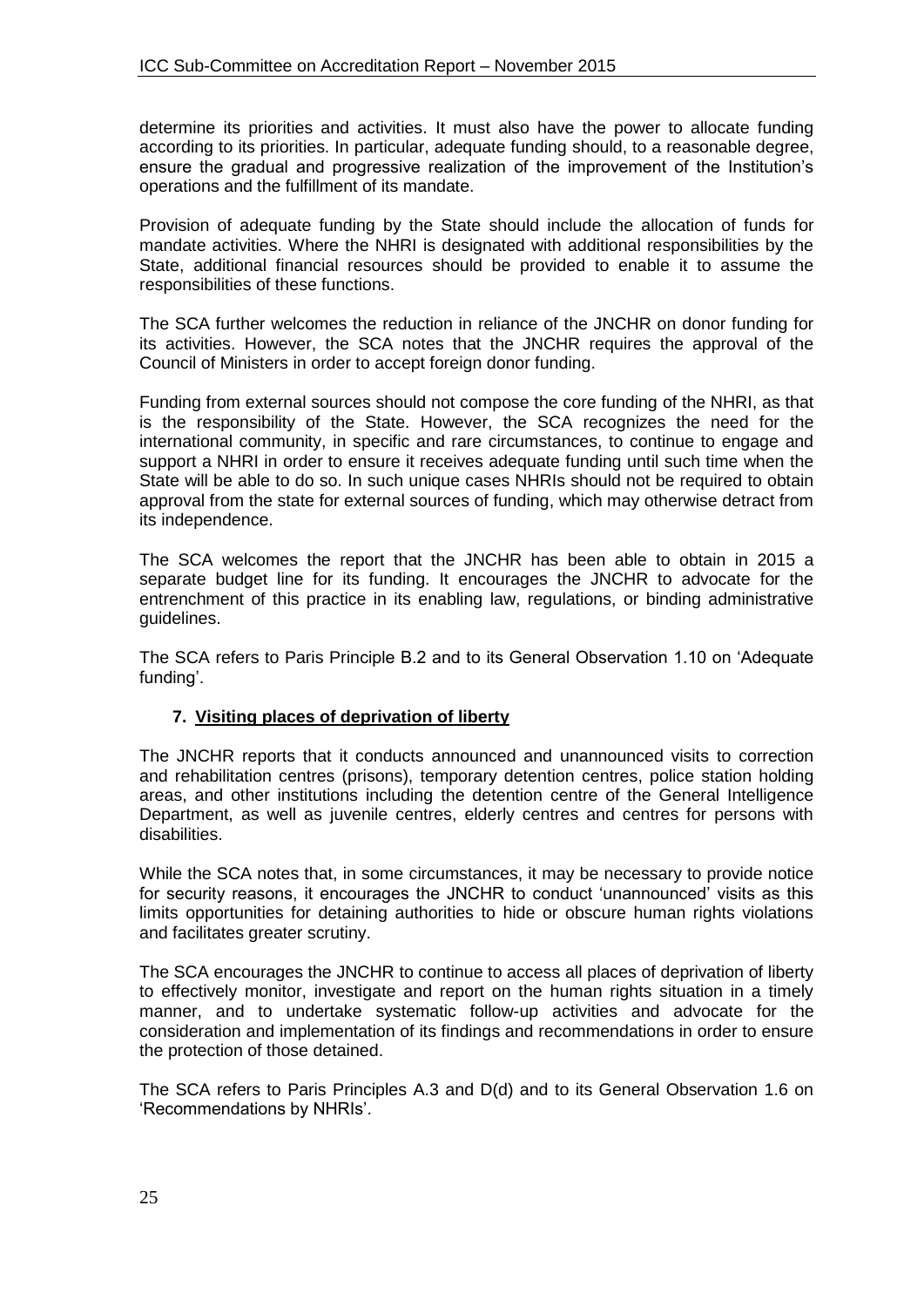### **8. Regional offices**

The JNCHR does not have regional offices.

The SCA underscores the importance of ensuring the JNCHR is broadly accessible to the wider community, including those that are most vulnerable. Establishing a regional presence through the opening of regional offices enhances such accessibility.

The SCA refers to Paris Principle B.2 and to its General Observation 1.10 on 'Adequate funding'.

## **3.4 Luxembourg: Commission consultative des droits de l'homme (CCDH)**

**Recommendation:** It is recommended that the CCDH be re-accredited with **A** status.

The SCA notes:

### **1. Selection and appointment**

In accordance with article 4(1) of the Law, members of the CCDH are appointed by the government. The regulation regarding selection provides that this appointment is based on the proposal of an internal selection committee comprised of members of CCDH, and the opinion of an external selection committee comprised of the heads of five (5) nongovernmental organizations. The SCA is of the view that it would be preferable for the process also to include greater representation from diverse segments of society, such as those listed in the Paris Principles at B1.

The SCA refers to Paris Principle B.1.

## **2. Full-time members**

Members of the CCDH serve on a part-time basis and are not remunerated.

The SCA is of the view that the enabling law of an NHRI should provide that members of its decision-making body include full-time remunerated members. This assists in ensuring:

- a) the independence of the NHRI from actual or perceived conflicts of interest;
- b) a stable tenure for members;
- c) regular and appropriate direction for staff; and
- d) the ongoing and effective fulfillment of the NHRI's functions.

The SCA encourages the CCDH to advocate for changes to its enabling law to provide for remunerated full-time members in its decision-making body.

The SCA refers to Paris Principle B.3 and to its General Observation 2.2 on 'Full-time members of a NHRI'.

#### **3. Immunity**

The Law does not provide functional immunity for members of the CCDH for actions undertaken in good faith in their official capacity. The SCA notes that this was identified as an issue of concern during its 2010 review.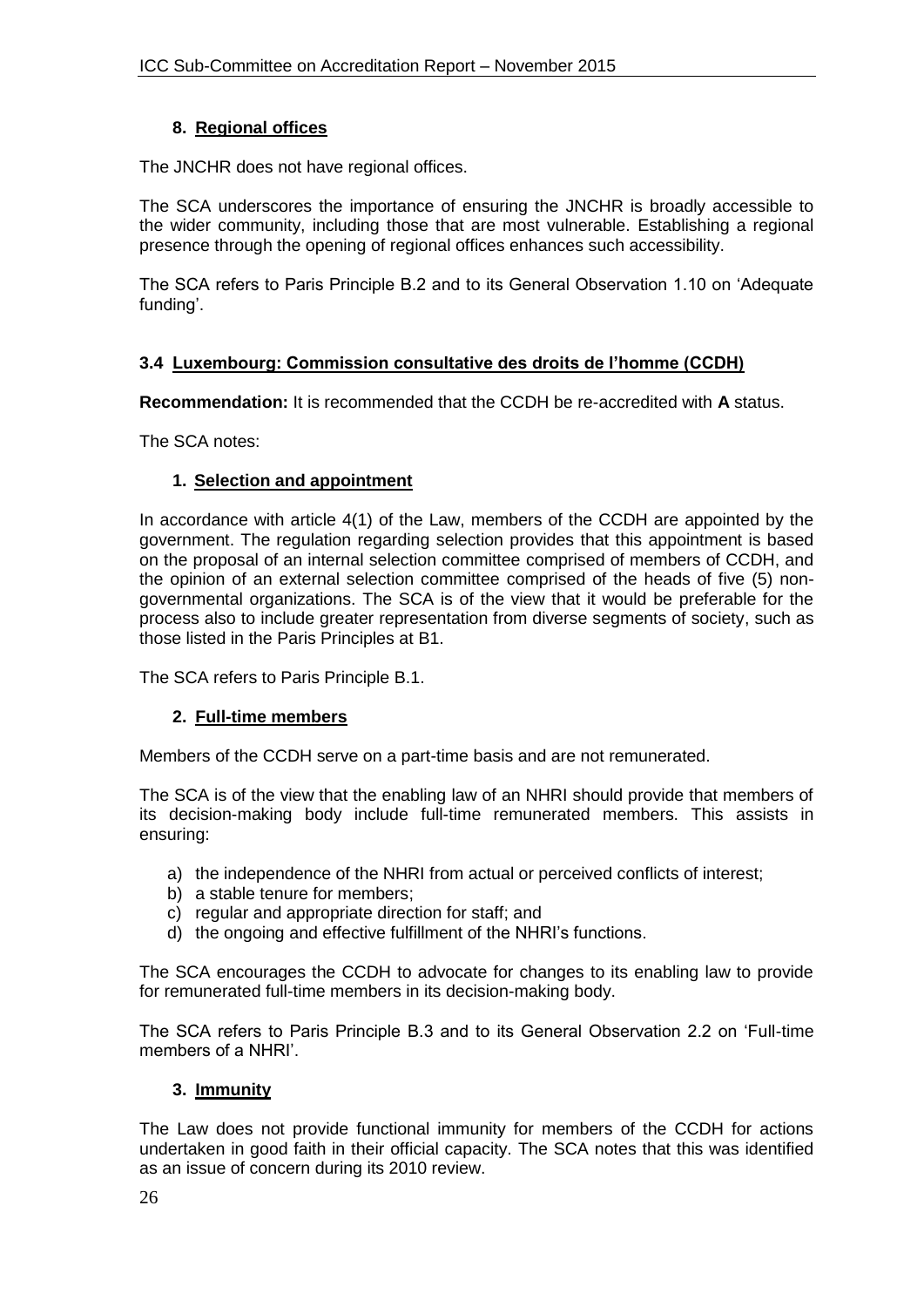External parties may seek to influence the operation of an NHRI by initiating, or threatening to initiate, legal proceedings against a member. For this reason, NHRI legislation should include provisions to protect members from legal liability for acts undertaken in good faith in their official capacity. Such a provision promotes:

- security of tenure;
- the NHRI's ability to engage in critical analysis and commentary on human rights issues free from interference;
- the independence of senior leadership; and
- public confidence in the NHRI.

The SCA recognizes that no office holder should be beyond the reach of the law and thus, in certain circumstances, such as corruption, it may be necessary to lift immunity. However, the authority to do so should not be exercised by an individual, but rather by an appropriately constituted body such as the superior court or a special majority of parliament. It is recommended that the law clearly establishes the grounds, and a clear and transparent process by which the functional immunity of the decision-making body may be lifted.

The SCA again encourages the CCDH to advocate for the inclusion in the Law of a provision providing for the functional immunity of members.

The SCA refers to Paris Principle B.3 and to its General Observation 2.3 on 'Guarantee of functional immunity'.

### **4. Annual report**

In accordance with article 1(2) of the Law, reports of the CCDH are transmitted to the government, and the Prime Minister then transmits these reports to Parliament. A 2008 motion of Parliament was passed requiring the CCDH annual report to be tabled and debated by Parliament. This was recalled in a 2014 motion. However, the CCDH annual report has not yet been tabled or debated by Parliament.

The SCA considers it important that the enabling laws of a NHRI establish a process whereby the Institution's reports are required to be widely circulated, discussed and considered by the legislature. It is preferable for a NHRI to have the explicit power to table reports directly in the legislature, rather than through the Executive, and in doing so to promote action on them.

The SCA refers to Paris Principle A.3 and to its General Observation 1.11 on 'Annual reports of NHRIs'.

## **5. Adequate funding and financial autonomy**

The resources of the CCDH, including its staff complement and financial resources, are not sufficient to effectively carry out its mandate. Further, the mandate of the CCDH has been increased to include the NMM for the CRPD and the National Rapporteur on Human Trafficking without a corresponding increase in resources.

The SCA also notes that the Minister of Finance proposes the budget of the CCDH to the Parliament. The SCA encourages the CCDH to continue to advocate for processes to ensure financial autonomy, and sufficient and sustainable State funding.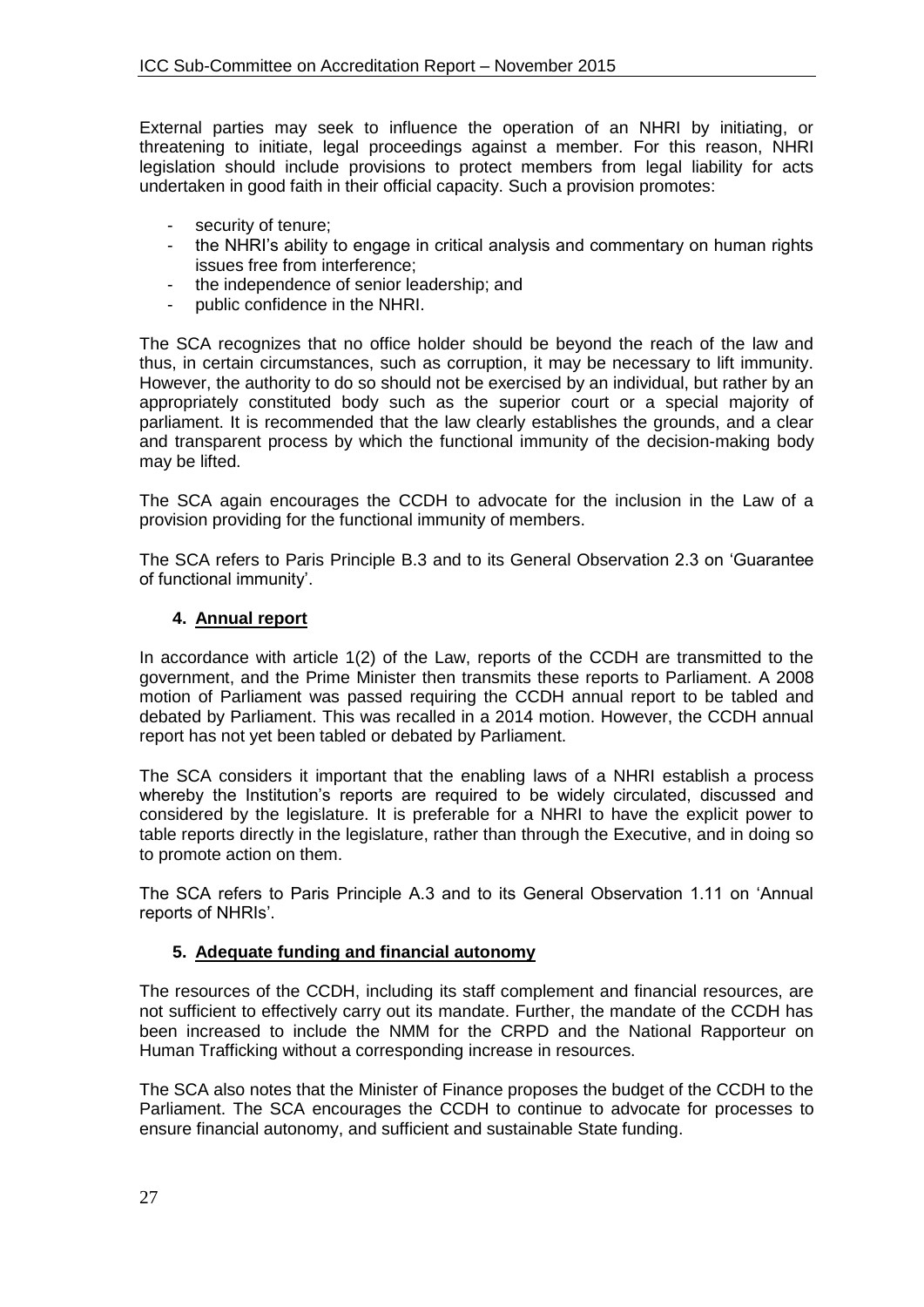The SCA emphasizes that, to function effectively, an NHRI must be provided with an appropriate level of funding in order to guarantee its independence and its ability to freely determine its priorities and activities. It must also have the power to allocate funding according to its priorities. In particular, adequate funding should, to a reasonable degree, ensure the gradual and progressive realization of the improvement of the Institution's operations and the fulfillment of its mandate.

Provision of adequate funding by the State should, at a minimum, include the following:

- a) the allocation of funds for premises which are accessible to the wider community, including for persons with disabilities. In certain circumstances, in order to promote independence and accessibility, this may require that offices are not colocated with other government agencies. Where possible, accessibility should be further enhanced by establishing a permanent regional presence;
- b) salaries and benefits awarded to its staff comparable to those of civil servants performing similar tasks in other independent institutions of the State;
- c) remuneration of members of its decision-making body (where appropriate);
- d) the establishment of well-functioning communications systems including telephone and internet; and
- e) the allocation of a sufficient amount of resources for mandated activities. Where the NHRI has been designated with additional responsibilities by the State, additional financial resources should be provided to enable it to assume the responsibilities of discharging these functions.

The SCA refers to Paris Principle B.2 and to its General Observation 1.10 on 'Adequate funding'.

### **6. Recommendations by National Human Rights Institutions**

The SCA notes that the CCDH is not systematically consulted on draft legislation by the Executive. The SCA commends the CCDH for continuing to produce reports and recommendations in spite of this.

The SCA notes that, as part of their mandate to promote and protect human rights, NHRIs should monitor and publicize detailed information on responses to and implementation of its recommendations by public authorities. These authorities are encouraged to respond in a timely manner, and to provide detailed information on practical and systematic follow-up action, as appropriate.

The SCA encourages the CCDH to continue its work in this regard.

The SCA refers to Paris Principle A.3 (a) and to its General Observation 1.6 on 'Recommendations by National Human Rights Institutions'.

## **3.5 Malaysia: Human Rights Commission (SUHAKAM)**

**Recommendation:** The SCA recommends that SUHAKAM be re-accredited with **A**  status.

The SCA notes:

## **1. Selection and appointment**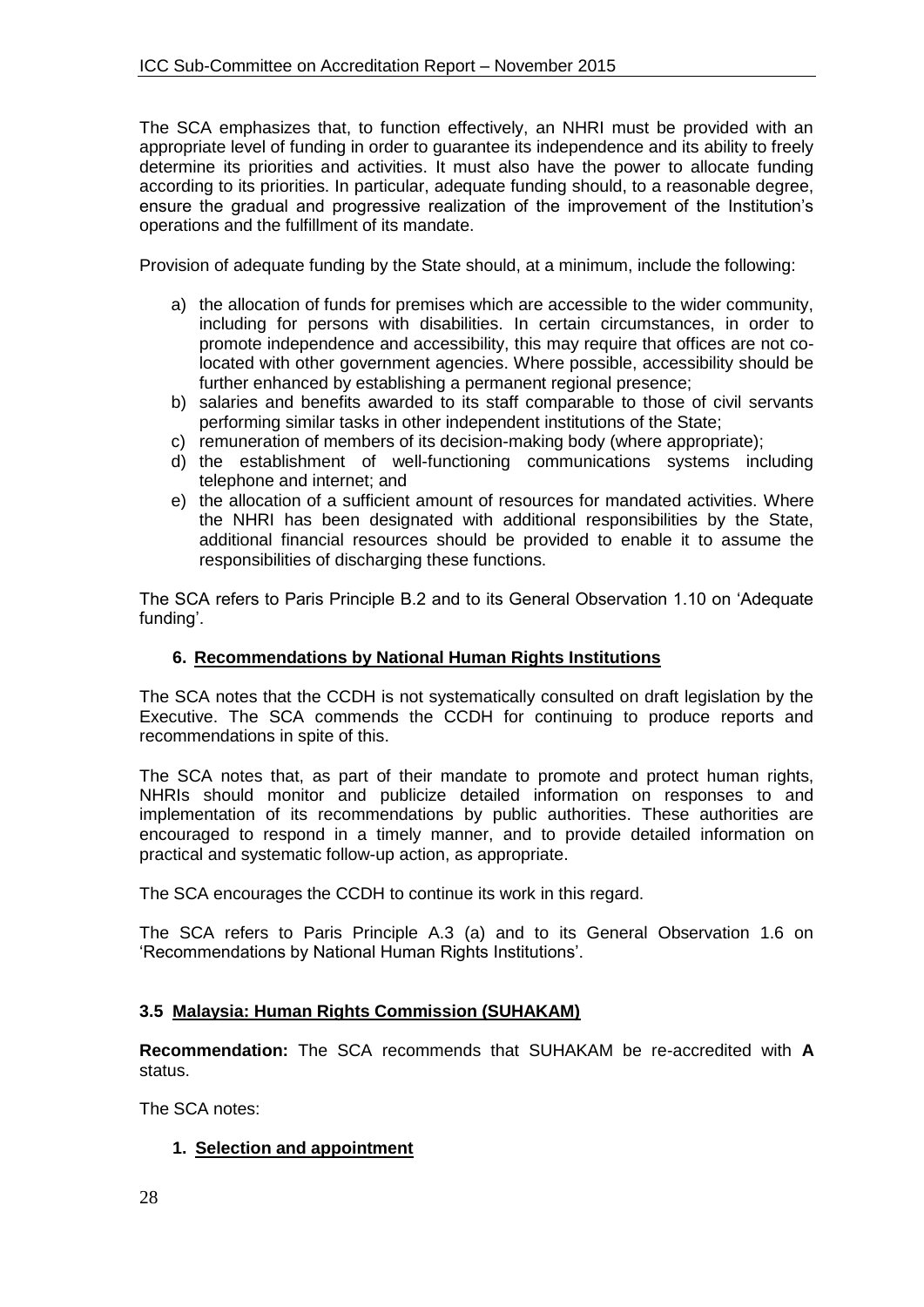The SCA notes that, in order to promote greater transparency in the 2013 selection and appointment process, vacancies were published in various Malay and English newspapers in Peninsular Malaysia and the States of Sabah and Sarawak, as well as on official websites. In addition, letters were sent to over 70 organisations from a wide variety of civil society organisations inviting them to nominate qualified candidates for the positions.

Notwithstanding this positive development, the SCA remains concerned about certain aspects of the selection and appointment process.

In accordance with section 5(2) of the Act, the King, on recommendation of the Prime Minister, appoints SUHAKAM Commissioners. Before making a recommendation, the Chairperson must consult a Selection Committee comprised of the Chief Secretary to the Government, the Chairperson of the Commission, and three (3) members of civil society, appointed by the Prime Minister, who have knowledge of or practical experience in human rights matters. The law therefore provides the Prime Minister with discretion to nominate the three civil society candidates on the Selection Panel.

In addition, the SCA is concerned that, while the Prime Minister must consult the Selection Committee, there is no legal requirement that he or she make recommendations from the list of candidates that were been determined by the independent Selection Committee to be suitable for appointment.

The SCA noted these concerns in 2009 and highlighted that the combination of these two factors leaves open the potential for political interference.

The SCA is of the view that the process currently enshrined in the Law is not sufficiently broad and transparent. In particular, it does not:

- require the advertisement of vacancies;
- establish clear and uniform criteria upon which the Selection Committee assesses the merit of applicants; and
- promote broad consultation and / or participation in the application, screening, selection and appointment process.

It is critically important to ensure the formalization of a clear, transparent and participatory selection and appointment process for an NHRI's decision-making body in relevant legislation, regulations or binding administrative guidelines, as appropriate. A process that promotes merit-based selection and ensures pluralism is necessary to ensure the independence of, and public confidence in, the senior leadership of an NHRI.

The SCA encourages SUHAKAM to advocate for the formalization and application of a process that includes requirements to:

- a) Publicize vacancies broadly;
- b) Maximize the number of potential candidates from a wide range of societal groups and educational qualifications;
- c) Promote broad consultation and / or participation in the application, screening, selection and appointment process;
- d) Assess applicants on the basis of pre-determined, objective and publicly-available criteria; and
- e) Select members to serve in their individual capacity rather than on behalf of the organization they represent.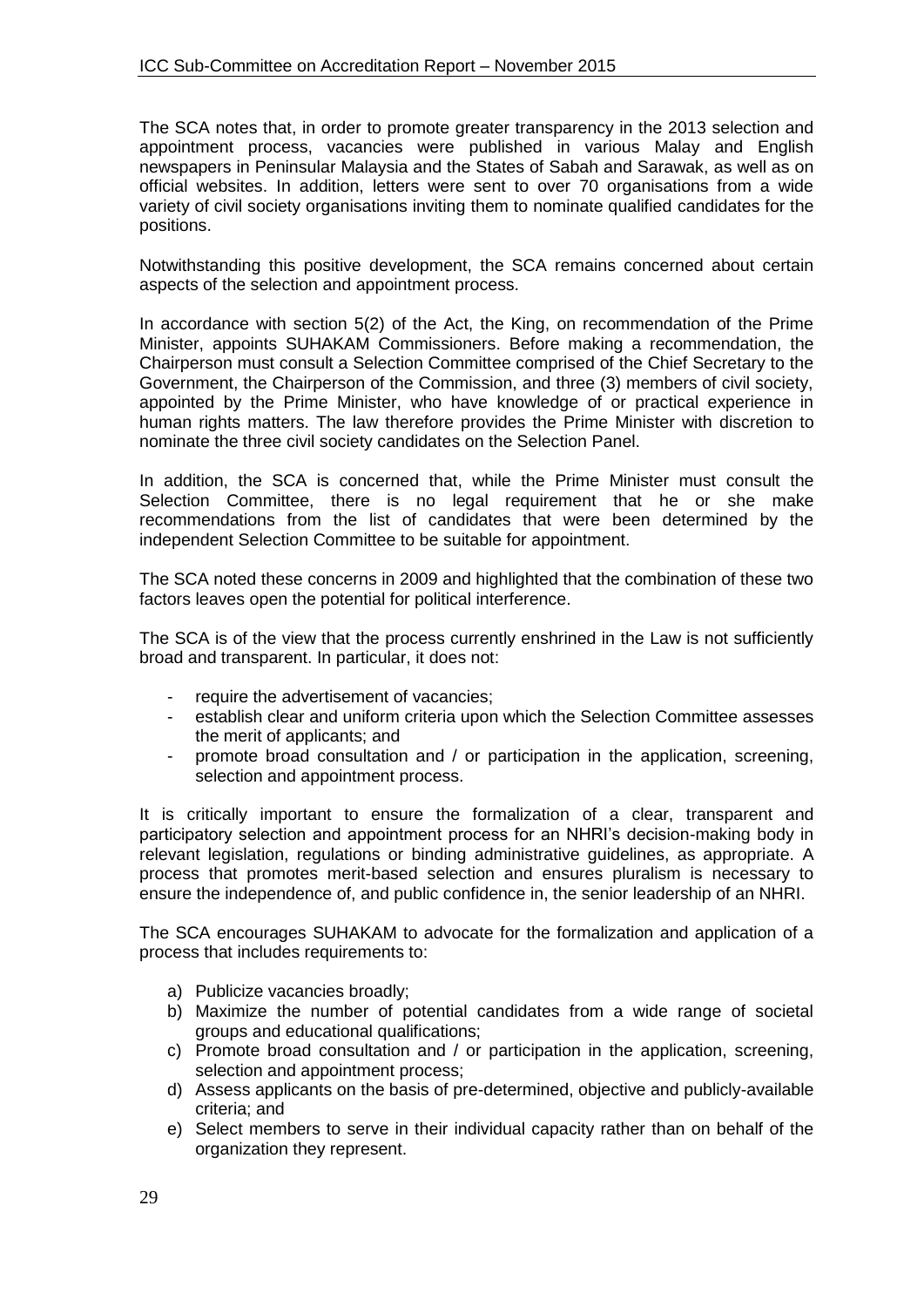The SCA refers to Paris Principle B.1 and to its General Observation 1.8 on 'Selection and appointment of the decision-making body of NHRIs'.

### **2. Full-time members**

The Act does not specify whether SUHAKAM members serve in a full-time or part-time capacity. SUHAKAM reports that, officially, members serve on a part-time basis.

The SCA is of the view that the enabling law of an NHRI should provide that members of its decision-making body include full-time remunerated members. This assists in ensuring:

- a) the independence of the NHRI from actual or perceived conflicts of interest;
- b) a stable tenure for members;
- c) regular and appropriate direction for staff; and
- d) the ongoing and effective fulfilment of the NHRI's functions.

The SCA acknowledges that currently five members do not hold positions in other organizations and, accordingly, dedicate their full time to SUHAKAM. However, the SCA notes that this is not provided for by the Act and accordingly encourages SUHAKAM to advocate for changes to its enabling law to provide for remunerated full-time members amongst its decision-making body.

The SCA refers to Paris Principle B.3 and to its General Observation 2.2 on 'Full-time members of a NHRI'.

### **3. Adequate funding**

According to section 19 of the Act, the Government shall provide SUHAKAM with adequate funds on an annual basis to enable the Commission to discharge its functions. The SCA has received information that SUHAKAM may be subject to significant (50%) budgetary cuts for 2016.

While welcoming the Chairperson's proactive engagement with government on this issue, The SCA emphasizes that, to function effectively, an NHRI must be provided with an appropriate level of funding in order to guarantee its independence and its ability to freely determine its priorities and activities. It must also have the power to allocate funding according to its priorities. In particular, adequate funding should, to a reasonable degree, ensure the gradual and progressive realization of the improvement of the Institution's operations and the fulfilment of its mandate.

Provision of adequate funding by the State should, at a minimum, include the following:

- a) the allocation of funds for premises that is accessible to the wider community, including for persons with disabilities. In certain circumstances, in order to promote independence and accessibility, this may require that offices are not colocated with other government agencies. Where possible, accessibility should be further enhanced by establishing a permanent regional presence;
- b) salaries and benefits awarded to its staff comparable to those of civil servants performing similar tasks in other independent institutions of the State;
- c) remuneration of members of its decision-making body (where appropriate);
- d) the establishment of well-functioning communications systems including telephone and internet; and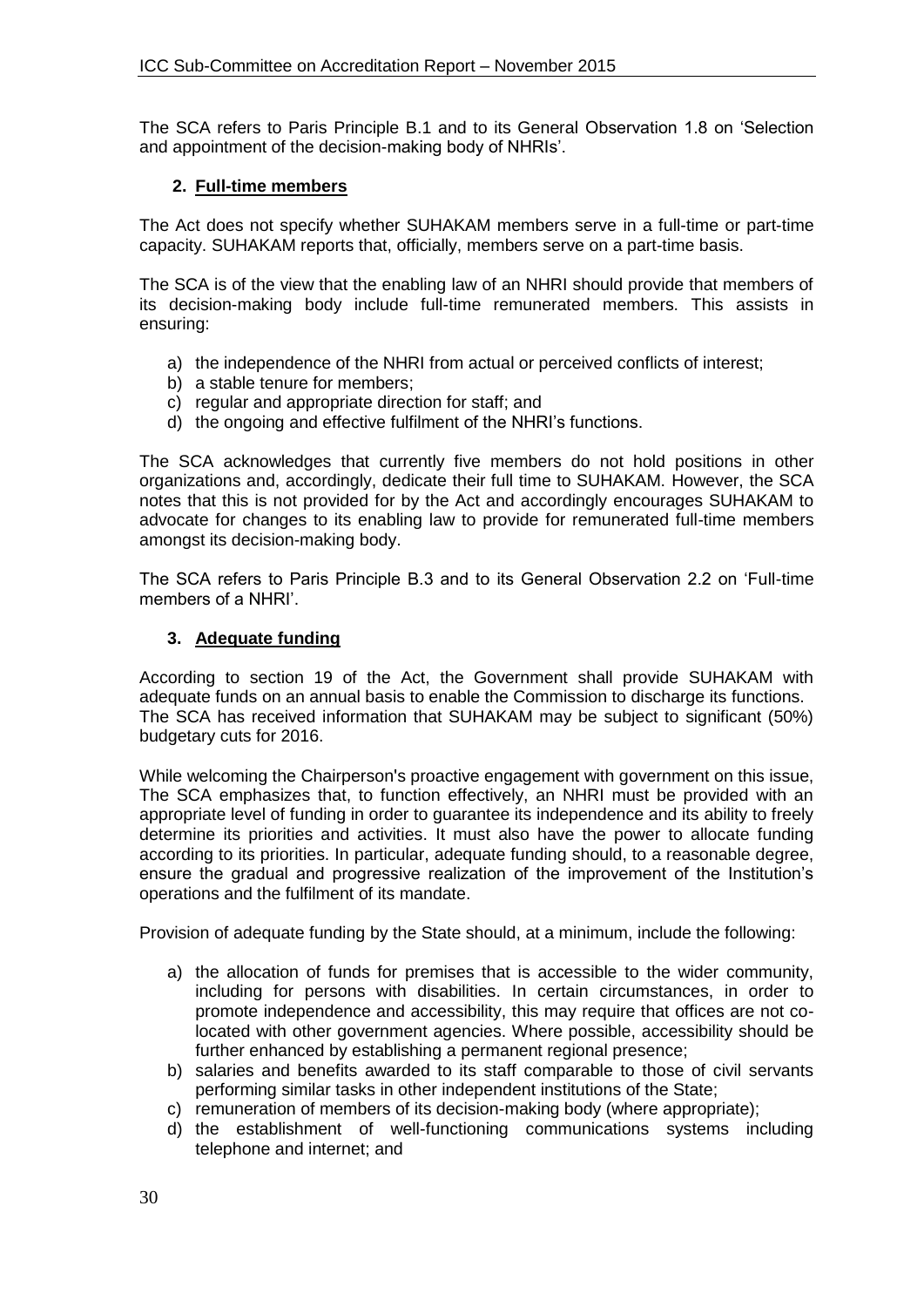e) the allocation of a sufficient amount of resources for mandated activities. Where the NHRI has been designated with additional responsibilities by the State, additional financial resources should be provided to enable it to assume the responsibilities of discharging these functions.

Government funding should be allocated to a separate budget line applicable only to the NHRI. Such funding should be regularly released and in a manner that does not impact adversely on its functions, day-to-day management and retention of staff.

The SCA refers to Paris Principle B.2 and to its General Observation 1.10 on 'Adequate funding'.

### **4. Cooperation with other human rights bodies**

The SCA highlights that regular and constructive engagement with all relevant stakeholders is essential for NHRIs to effectively fulfil their mandates. In this regard it notes with appreciation that SUHAKAM advised that it recognises the crucial role of civil society organisation (CSOs) in promoting and protecting human rights, and that it has intensified its engagement and cooperation with CSOs in various ways.

The SCA reiterates that NHRIs should maintain working relationships, as appropriate, with other domestic institutions established for the promotion and protection of human rights, including civil society and non-governmental organizations.

The SCA encourages the HCHR to maintain and strengthen these relationships and refers to Paris Principle C (g) and to its General Observation 1.5 on 'Cooperation with other human rights institutions'.

## **5. Annual and Special Reports**

In accordance with section 21 of the Act, SUHAKAM may present annual and thematic reports to Parliament. However, there is no requirement for the Government to table and debate the report in Parliament.

The SCA acknowledges with appreciation SUHAKAM efforts since its establishment in calling on the Parliament to discuss its annual reports. However, the SCA is of the view this practice should be enshrined in the Act.

The SCA considers it important that the enabling law establish a process whereby the NHRIs reports are required to be publicly circulated, and tabled, discussed and considered by the legislature. It is preferable for an NHRI to have the explicit power to table reports directly in the legislature, rather than through the Executive, and in doing so to promote action on them.

The SCA refers to Paris Principle A.3 and to its General Observation 1.11 on 'Annual reports of NHRIs'.

#### **6. Guarantee of tenure**

31 In accordance with section 10(d) of the Act, the King may remove a member, on the advice of the Prime Minister, if he is of the opinion that the members: (i) has engaged in any paid office or employment which conflicts with his duties as a members of the Commission; (ii) has misbehaved or conducted himself in such a manner as to bring disrepute to the Commission; or (iii) has acted in contravention of the Act and in conflict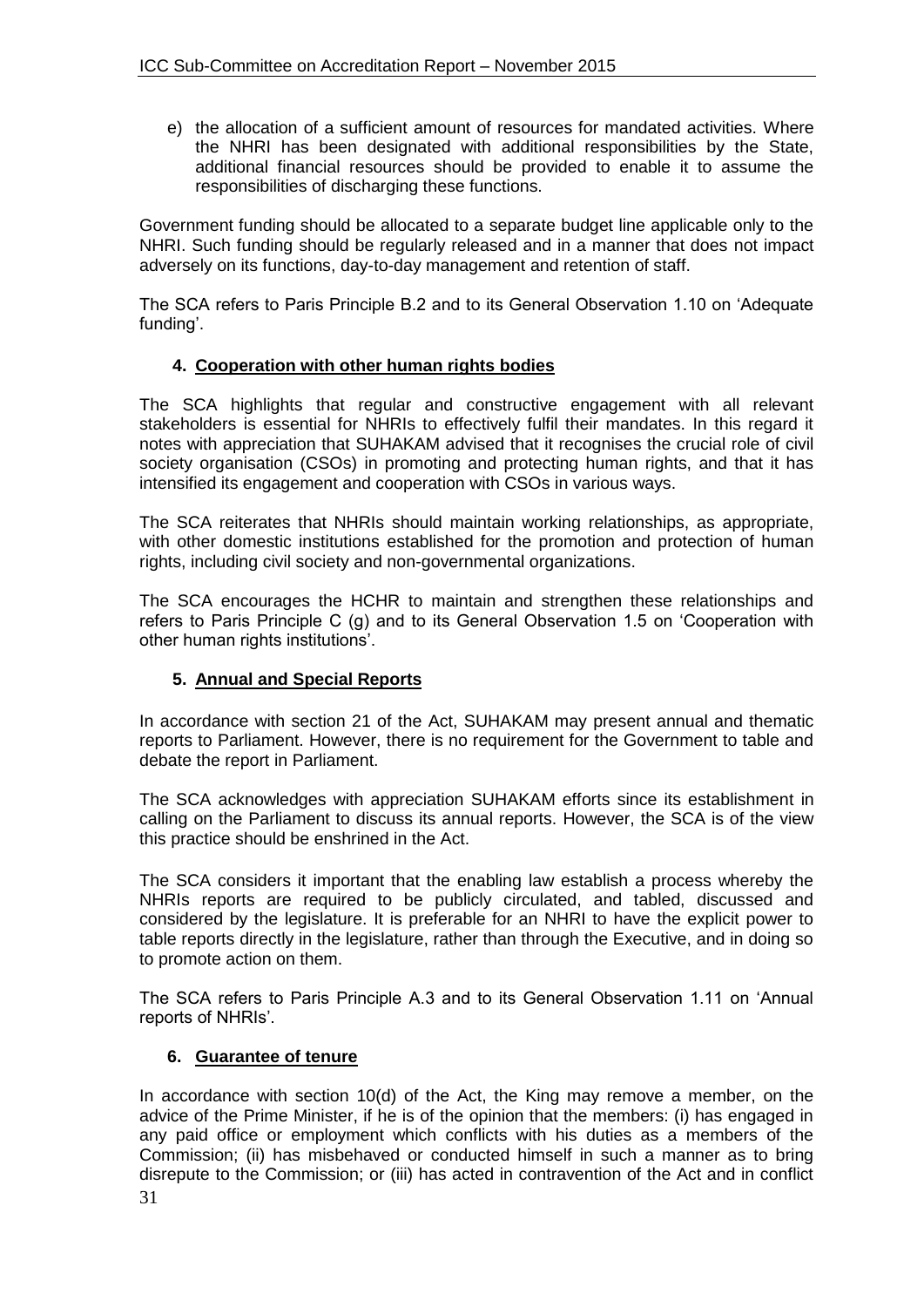with his duties as a members of the Commission. This provision provides significant discretion to the Prime Minister in recommending the removal of a member, and, as the grounds are ill defined, may not provide sufficient protection against political interference. The SCA emphasizes that, in order to address the requirement for a stable mandate, which is important in reinforcing independence, the enabling law of a NHRI must contain an independent and objective dismissal process.

The grounds for dismissal must be clearly defined and appropriately confined to those actions that impact adversely on the capacity of the members to fulfil the institution's mandate. Where appropriate, the legislation should specify that the application of a particular ground must be supported by a decision of an independent body with appropriate jurisdiction. The dismissal must be made in strict conformity with all the substantive and procedural requirements as prescribed by law. Dismissal should not be allowed based solely on the discretion of the appointing authorities.

The SCA is of the view that such requirements promote the security of tenure of members of the governing body and are essential to ensure the independence of, and public confidence in, the senior leadership of a NHRI.

The SCA refers to Paris Principle B.3 and to its General Observation 2.1 on 'Guarantee of tenure for members of the NHRI decision-making body'.

## **3.6 Morocco: Conseil National des Droits de l'Homme (CNDH)**

**Recommendation:** The SCA recommends that the CNDH be re-accredited with **A** status.

The SCA commends the efforts made by the CNDH to promote and human rights in Morocco, noting in particular its work in relation to gender equality.

The SCA welcomes with appreciation the entrenchment of CNDH in the 2011 Constitution and the adoption of a new founding law in March 2011, which partially addressed the concerns expressed by the SCA in 2010.

The SCA notes that the CNDH has submitted new amendments to its enabling law to the Council of Ministers. It notes that these amendments have been referred to the Ministry of Justice and Liberty for review. The SCA notes with appreciation that these amendments would further broaden the mandate of the CNDH. It encourages the CNDH to continue to advocate for the passage of these amendments.

The SCA notes:

#### **1. Selection and appointment**

In accordance with article 35 of the Law, CNDH members are appointed by a Royal Decree based on the nominations of various entities. The SCA notes that, because the process to be employed is not specified, different processes are likely to be used by each nominating entity.

The SCA is of the view that the process currently enshrined in the law is not sufficiently broad and transparent. In particular, it does not:

require the advertisement of vacancies;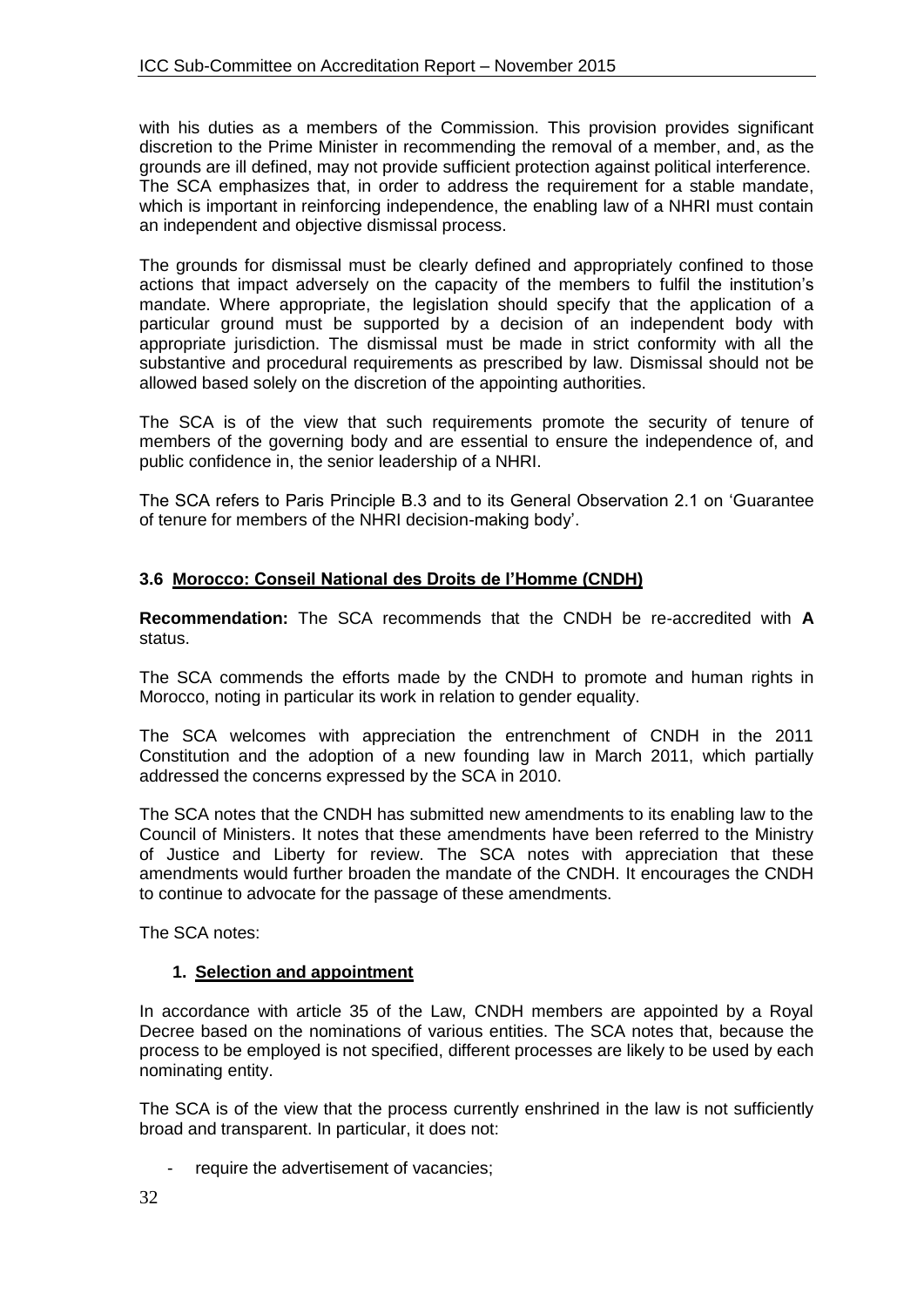- establish clear and uniform criteria upon which all parties assess the merit of eligible applicants; and
- promote broad consultation and / or participation in the application, screening, selection and appointment process.

It is critically important to ensure the formalization of a clear, transparent and participatory selection and appointment process for an NHRI's decision-making body in relevant legislation, regulations or binding administrative guidelines, as appropriate. A process that promotes merit-based selection and ensures pluralism is necessary to ensure the independence of, and public confidence in, the senior leadership of an NHRI.

The SCA encourages the CNDH to advocate for the formalization and application of a consistent process that includes requirements to:

- a) Publicize vacancies broadly;
- b) Maximize the number of potential candidates from a wide range of societal groups and educational qualifications;
- c) Promote broad consultation and / or participation in the application, screening, selection and appointment process;
- d) Assess applicants on the basis of pre-determined, objective and publicly-available criteria; and
- e) Select members to serve in their individual capacity rather than on behalf of the organization they represent.

The SCA refers to Paris Principle B.1 and to its General Observation 1.8 on 'Selection and appointment of the decision-making body of NHRIs'.

#### **2. Guarantee of tenure**

In accordance with article 39 of the Royal Decree, membership may be lost for reasons including "physical incapacity" or "as a result of acts or practices that are inconsistent with the obligations associated with membership in the Council".

The SCA is of the view that:

- the former ground should require the determination of an incapacity by an appropriate independent medical professional or tribunal, and
- the latter ground the initial ground of termination is not appropriately defined and could be open for misuse.

Further, the SCA notes that the exact procedure for dismissal is not outlined. While the SCA acknowledges that the CNDH reports that such termination is effected based on a decision of the Council (taken either by consensus or by vote), this is not specified by the law or laid out in binding regulations or administrative guidelines.

The SCA emphasizes that, in order to address the requirement for a stable mandate, which is important in reinforcing independence, the enabling law of an NHRI must contain an independent and objective dismissal process similar to that accorded to members of other independent State agencies. This process should apply uniformly to all nominating entities.

The grounds for dismissal must be clearly defined and appropriately confined to those actions that impact adversely on the capacity of the member to fulfil his or her mandate. Where appropriate, the legislation should specify that the application of a particular ground must be supported by the decision of an appropriate body with independent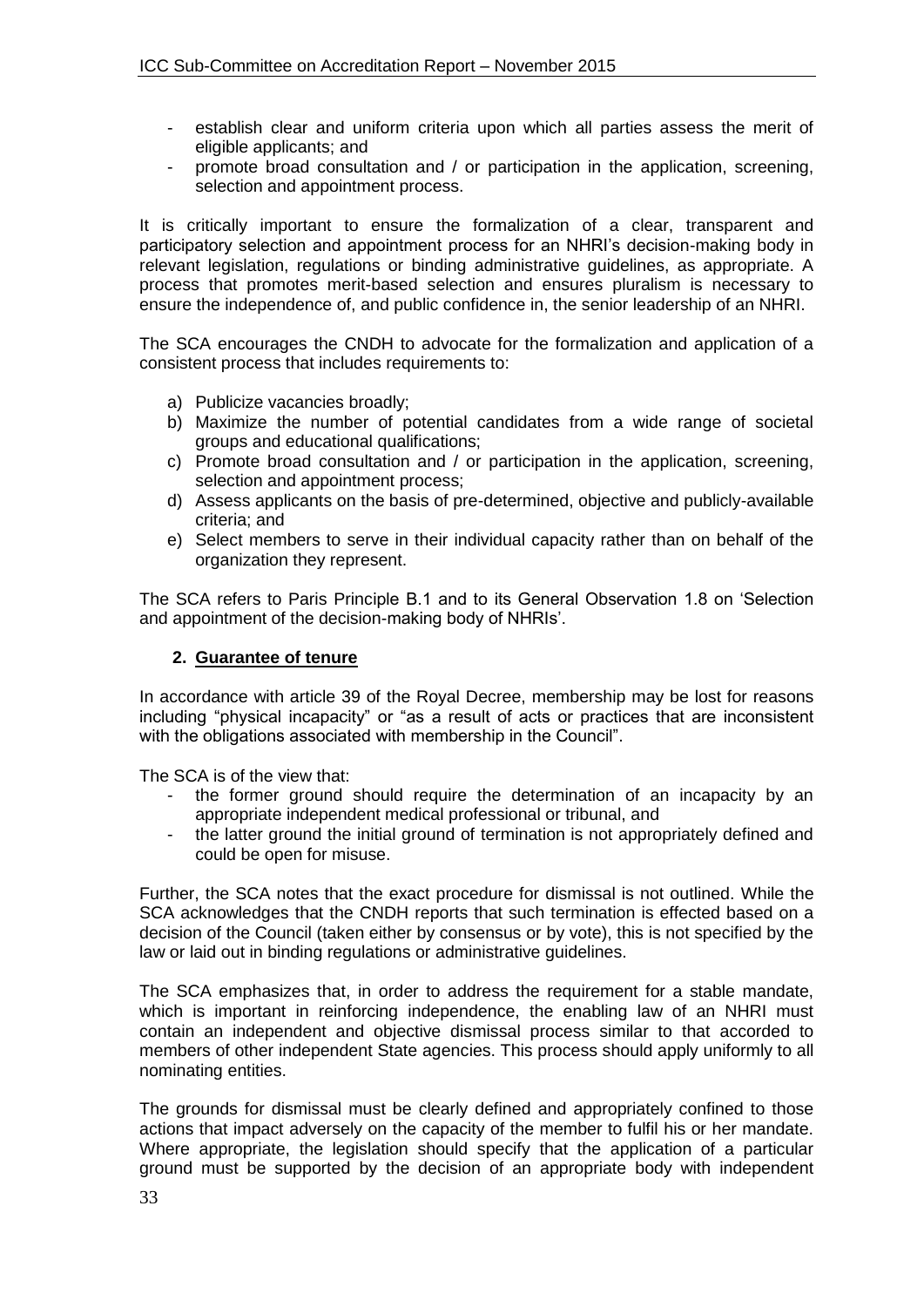jurisdiction. The dismissal must be made in strict conformity with all the substantive and procedural requirements as prescribed by law. It should not be allowed based solely on the discretion of the appointing authorities.

The SCA is of the view that such requirements ensure the security of tenure of the members of the governing body and are essential to ensure the independence of, and public confidence in, the senior leadership of an NHRI.

The SCA refers to Paris Principle B.3 and to its General Observation 2.1 on 'Guarantee of tenure for members of the NHRI decision-making body'.

### **3. Functional immunity**

The law does not specify whether and how members of the CNDH enjoy immunity from legal liability for actions taken in good faith in their official capacity.

External parties may seek to influence the independent operation of a NHRI by initiating, or by threatening to initiate, legal proceedings against a member. For this reason, NHRI legislation should include provisions to protect members from legal liability for acts undertaken in good faith in their official capacity. Such a provision promotes:

- security of tenure;
- the NHRI's ability to engage in critical analysis and commentary on human rights issues free from interference;
- the independence of the senior leadership; and
- public confidence in the NHRI.

The SCA recognizes that no office holder should be beyond the reach of the law and thus, in certain circumstances, such as corruption, it may be necessary to lift immunity. However, the authority to do so should not be exercised by an individual, but rather by an appropriately constituted body such as the superior court or by a special majority of parliament. It is recommended that the law clearly establishes the grounds, and a clear and transparent process, by which the functional immunity of the decision-making body may be lifted.

The SCA encourages the CNDH to advocate for the inclusion in its law of express provisions that clearly establish the functional immunity of its members.

The SCA refers to Paris Principle B.3 and to its General Observation 2.3 on 'Guarantee of functional immunity'.

#### **3.7 Palestine: Independent Commission for human Rights of Palestine (PICHR)**

**Recommendation:** The SCA recommends that the PICHR be re-accredited with **A** status.

The SCA acknowledges that the PICHR continues to be an effective national human rights institution, carrying out a broad range of activities to promote and protect human rights despite operating in a particularly difficult and volatile political and security environment.

The SCA commends actions taken by PICHR to implement SCA's recommendations, through by-laws including a definition for human rights and guarantees of tenure for members of the governing body.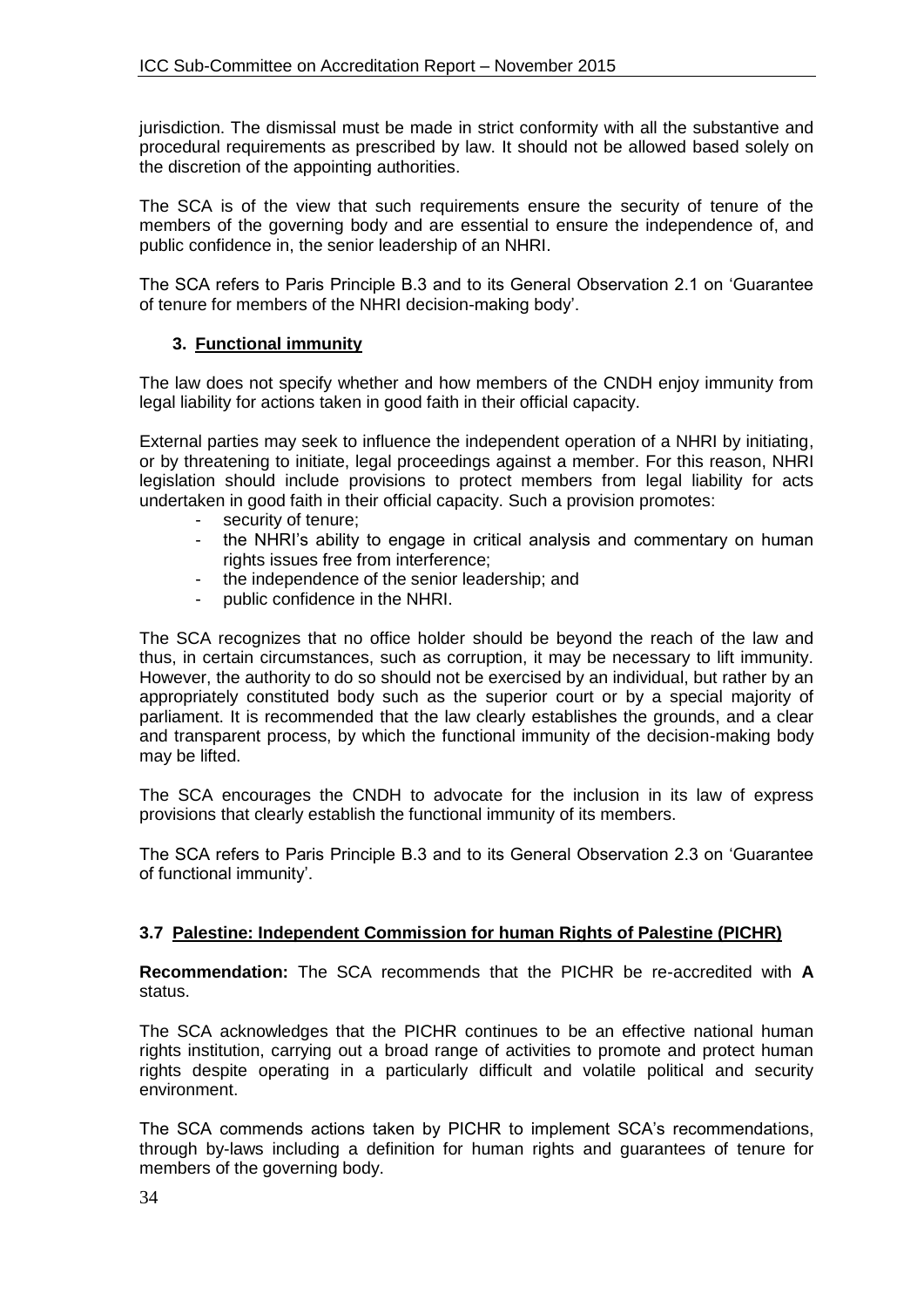The SCA encourages the PICHR to continue its vigilance in monitoring, promoting and protecting human rights in Palestine. The SCA notes:

### **1. Establishment of national institutions**

The SCA commends the efforts made by the PICHR to advocate for its establishment in primary legislation. It notes that the draft legislation had been prepared and submitted to the Palestinian Legislative Council in 2005, before the disruption of its activities in 2006. The SCA recognizes that the PICHR considers its by-laws the reference point until the draft law is adopted.

The SCA acknowledges the specific circumstances of the Palestinian Authority and the fact that a draft law that was submitted in 2005 was not able to be adopted as a result of the disruption of the activities of the Palestinian Legislative Council. It encourages the PICHR to continue to engage with the Palestinian Authority to formalize its status through the adoption of an enabling law.

The SCA also welcomes with appreciation the development of the PICHR's bylaws in the spirit of an enabling law.

The SCA refers to Paris Principle A.2 and to its General Observation 1.1 on 'Establishment of NHRIs'.

#### **2. Full-time members**

In accordance with article 14 of the bylaws of the PICHR, the Commissioner General serves on a full-time basis and all other Commissioners on a part-time basis. However, the PICHR reports that the Commissioner General has served only on a part-time basis for the past two years.

The SCA is of the view that the enabling law of an NHRI should provide that members of its decision-making body include full-time remunerated members. This assists in ensuring:

- a) the independence of the NHRI from actual or perceived conflicts of interest;
- b) a stable tenure for the members;
- c) regular and appropriate direction for staff; and
- d) the ongoing and effective fulfillment of the NHRI's functions.

The SCA encourages the NCHR to advocate for changes to its enabling law to provide for remunerated full-time members amongst its decision-making body.

The SCA refers to Paris Principle B.3 and to its General Observation 2.2 on 'Full-time members of a NHRI'.

#### **3. Adequate funding**

The PICHR received its primary funding from donors and the state provides only five percent (5%) of its budget. While the SCA acknowledges that the State is itself reliant on funding from external sources and therefore has limited capacity to fully fund the budget of the PICHR, it remains the obligation of the State to fund its NHRIs. The SCA notes that the State has regularly failed to provide the five percent that it is expected to contribute.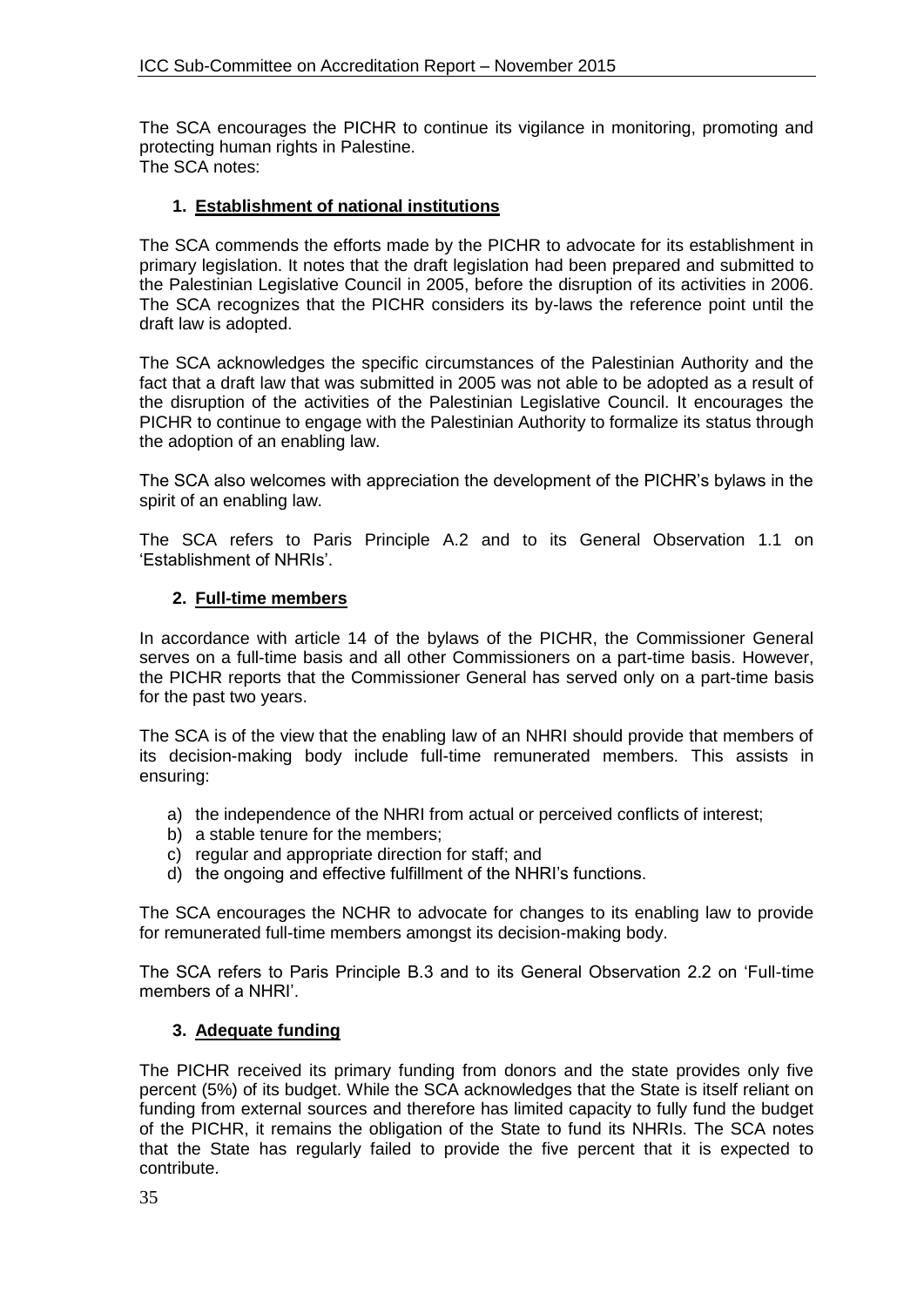The SCA wishes to express its appreciation to the donor consortium for its ongoing essential support of the PICHR without which the PICHR would not be able to function.

Funding from external sources should not compose the core funding of the NHRI, as that is the responsibility of the State. However, the SCA recognizes the need for the international community, in specific and rare circumstances, to continue to engage and support a NHRI in order to ensure it receives adequate funding until such time when the State will be able to do so. In such unique cases NHRIs should not be required to obtain approval from the state for external sources of funding, which may otherwise detract from its independence.

The SCA emphasizes that, to function effectively, the State must provide its NHRI with an appropriate level of funding in order to guarantee its independence and its ability to freely determine its priorities and activities. It must also have the power to allocate funding according to its priorities. In particular, adequate funding should, to a reasonable degree, ensure the gradual and progressive realization of the improvement of the Institution's operations and the fulfillment of its mandate.

Government funding should be allocated to a separate budget line applicable only to the NHRI. Such funding should be regularly released and in a manner that does not impact adversely on its functions, day-to-day management and retention of staff.

The SCA acknowledges the efforts of the PICHR to advocate for stable government funding. It encourages the PICHR to continue its efforts in this regard.

The SCA refers to Paris Principle B.2 and to its General Observation 1.10 on 'Adequate funding'.

## **4. Annual and special reports**

According to article 2 of the by-laws, the PICHR issues monthly, annual, field and factfinding reports on specific human rights violations. The PICHR provides relevant recommendations to the President and the Palestinian Legislative Council in accordance with article (31) of the Palestinian Basic Law.

The by-laws are silent about the need for the relevant government ministries and the competent parliamentary committees to hold discussion on PICHR reports and their recommendations.

The SCA refers to Paris Principle A.3 and to its General Observation 1.11 on 'Annual reports of NHRIs'.

## **3.8 Qatar: National Human Rights Committee (NHRC)**

**Recommendation:** The SCA recommends that the NHRC be re-accredited with **A** status.

The SCA welcomes with appreciation the adoption of Law No.(12) of 2015, which addresses the SCA's 2010 concern about immunity for members of the Commission.

The SCA notes: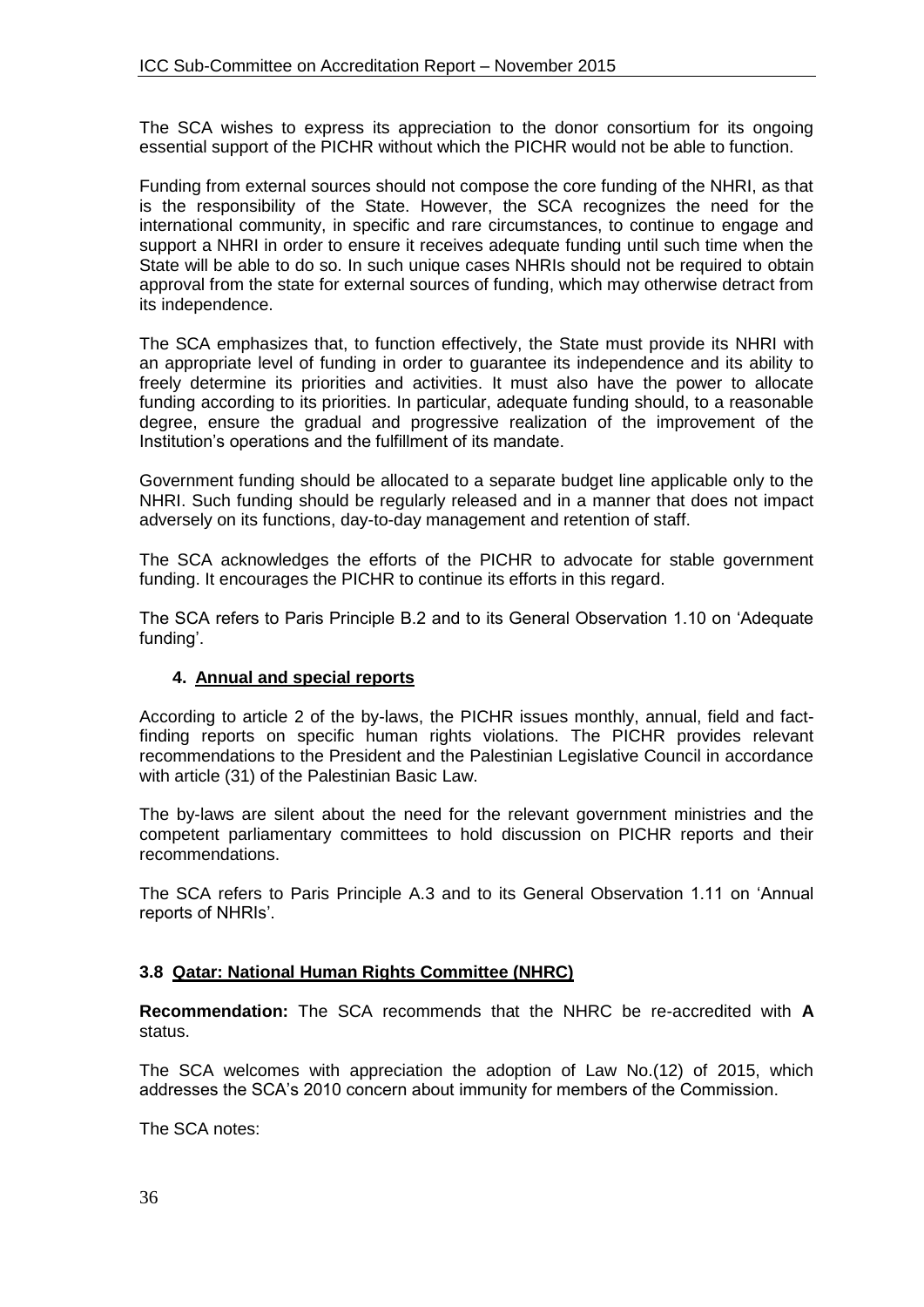### **1. Selection and appointment**

In accordance with the 2015 Law, the NHRC is comprised of no less than seven (7) civil society representatives and four (4) representatives from government ministries. All members are appointed by Emiri decree. The 2015 Law also indicates that the civil society representatives should have experience and interest in human rights. The law is otherwise silent on the process and criteria used to determine the suitability of applicants. In March 2009, the SCA requested the NCHR advocate for changes to its legislation to provide for a transparent, participatory, merit based selection process.

While the NCHR has formed its own a selection committee to nominate candidates for appointment, the SCA notes that its 2009 recommendation has not been addressed. It reiterates its original recommendation that a transparent, participatory, merit based selection process should be entrenched in the law.

In particular, the current law does not:

- require the advertisement of vacancies;
- establish clear and uniform criteria upon which the Selection Committee assesses the merit of applicants; and
- promote broad consultation and/or participation in the application, screening, selection and appointment process.

It is critically important to ensure the formalization of a clear, transparent and participatory selection and appointment process for an NHRI's decision-making body in relevant legislation, regulations or binding administrative guidelines, as appropriate. A process that promotes merit-based selection and ensures pluralism is necessary to ensure the independence of, and public confidence in, the senior leadership of an NHRI.

The SCA encourages the NHRC to advocate for the formalization and application of a process that includes requirements to:

- a) Publicize vacancies broadly;
- b) Maximize the number of potential candidates from a wide range of societal groups and educational qualifications;
- c) Promote broad consultation and / or participation in the application, screening, selection and appointment process;
- d) Assess applicants on the basis of pre-determined, objective and publicly-available criteria; and
- e) Select members to serve in their individual capacity rather than on behalf of the organization they represent.

The SCA refers to Paris Principle B.1 and to its General Observation 1.8 on 'Selection and appointment of the decision-making body of NHRIs'.

## **2. Pluralism**

The decree law does not require pluralism in the membership of the NHRC. The SCA notes that, at present, only three (3) of the thirteen (13) NHRC members are women.

Diversity in the membership and staff of an NHRI facilitates its appreciation of, and capacity to engage on, all human rights issues affecting the society in which it operates. In addition, it promotes the accessibility of the NHRI for all citizens.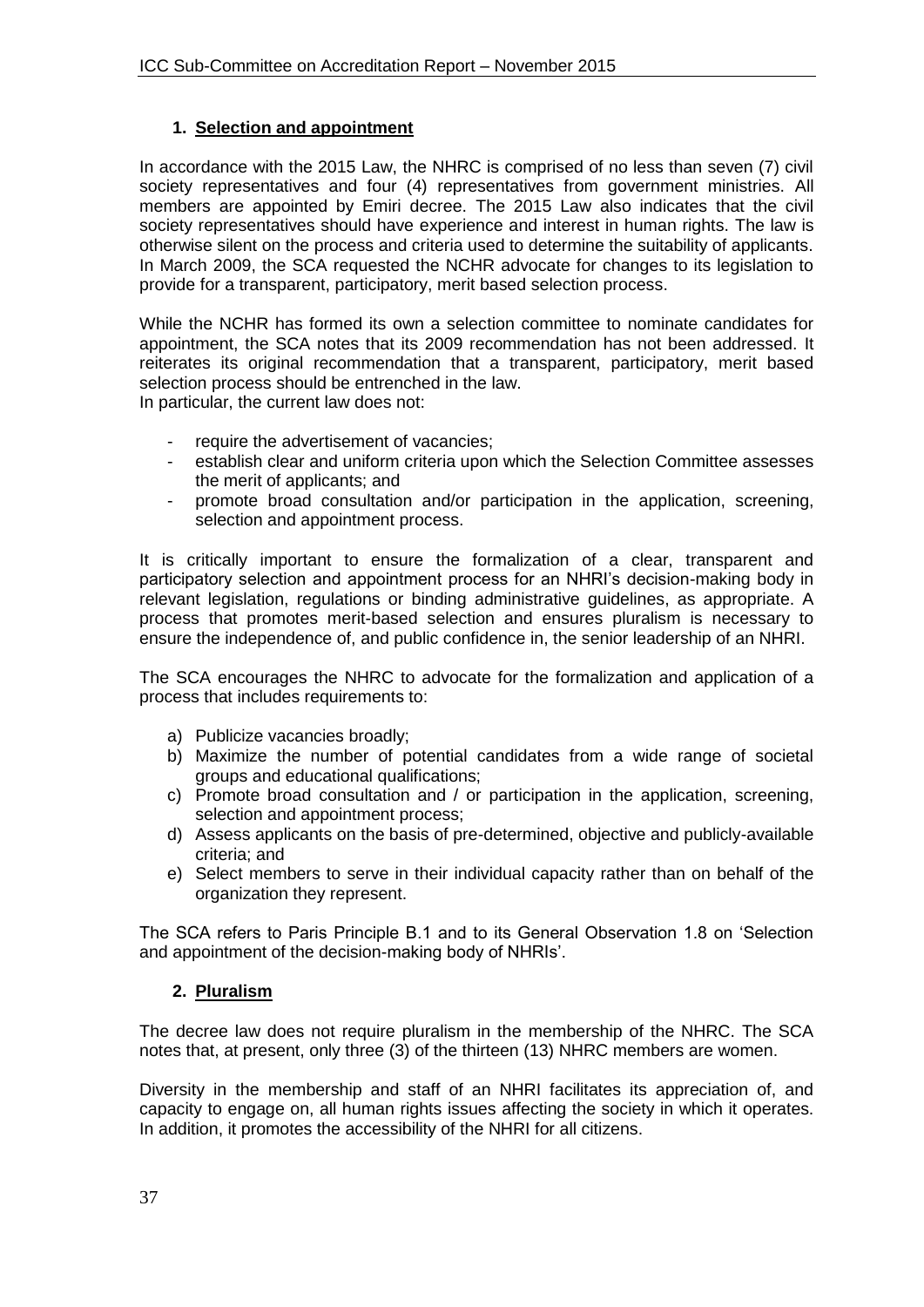While welcoming NHRC's engagement in ensuring gender balance, the SCA encourages the NHRC to advocate for the inclusion of provisions in its decree law to ensure diversity in its membership and staff.

The SCA refers to Paris Principle B.1 and to its General Observation 1.7 on 'Ensuring pluralism of NHRIs'.

### **3. Conflict of interest**

The decree law is silent on a situation where members have an actual or perceived conflict of interest.

The avoidance of conflicts of interest protects the reputation, and the real and perceived independence of, an NHRI. Members should be required to disclose conflicts of interest and to avoid participation on decisions where these arise.

The SCA encourages the NHRC to advocate for the inclusion of provisions in its enabling legislation, regulations or binding administrative guidelines that protect against real or perceived conflicts of interest.

#### **4. Guarantee of tenure**

In accordance with article 10 of the 2010 Law, termination of a member is effected by an Emiri decree upon a proposal of the NHRC for reasons which include performing "an act contrary to the objectives of the NHRC or that would disrupt the performance of its duties and terms of reference" and "a disability which may prevent the member from performing the duties of his membership".

The SCA is of the view that:

- the initial ground of termination is not appropriately defined and could be open for misuse; and

- the latter ground should require the determination of an incapacity by an appropriate independent medical professional or tribunal.

Further, the SCA notes that the exact procedure for dismissal is not outlined in the Law.

The SCA reiterates its comment from 2010 that, in order to address the requirement for a stable mandate, which is important in reinforcing independence, the enabling law of a NHRI must contain an independent and objective dismissal process similar to that accorded to members of other independent State agencies.

The grounds for dismissal must be clearly defined and appropriately confined to those actions that impact adversely on the capacity of the members to fulfill the institution's mandate. Where appropriate, the legislation should specify that the application of a particular ground must be supported by a decision of an independent body with appropriate jurisdiction. The dismissal must be made in strict conformity with all the substantive and procedural requirements as prescribed by law. Dismissal should not be allowed to be based solely on the discretion of the appointing authorities.

The SCA is of the view that such requirements ensure the security of tenure of members of the governing body and are essential to ensure the independence of, and public confidence in, the senior leadership of a NHRI.

The SCA refers to Paris Principle B.3 and to its General Observation 2.1 on 'Guarantee of tenure for members of the NHRI decision-making body'.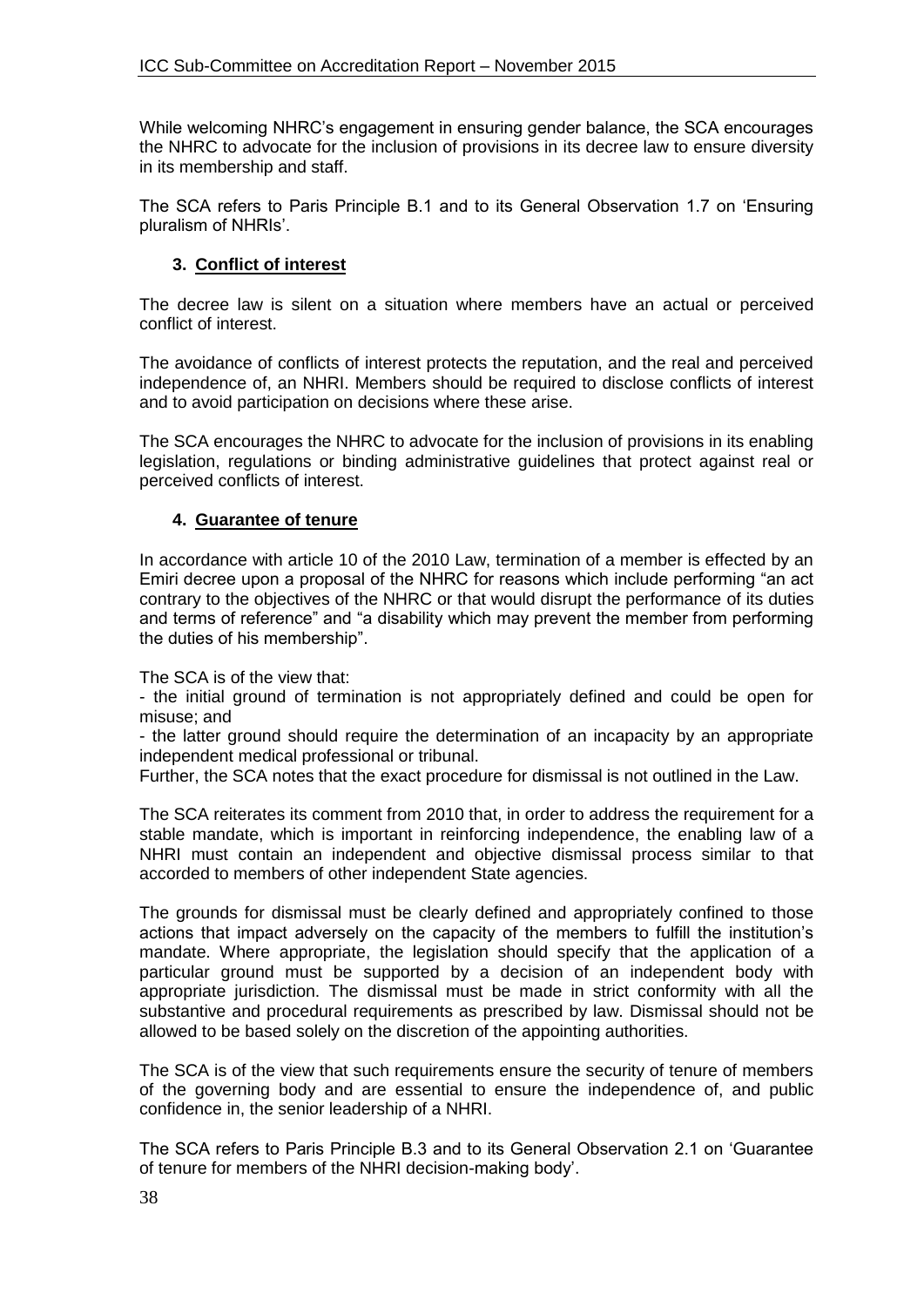## **4. SPECIFIC RECOMMENDATIONS - Review under Article 18.1 of the ICC Statute**

### **4.1 Thailand: National Human Rights Commission of Thailand (NHRCT)**

**Recommendation:** The SCA recommends that the NHRCT be downgraded to **B** status.

At the SCA's session in October 2014, it gave the NHRCT the opportunity to provide, in writing, within one year of such notice, the documentary evidence deemed necessary to establish its continued conformity with the Paris Principles. The SCA is of the view that the information provided by the NHRCT has not adequately addressed its concerns.

The SCA reiterates its concerns as follows:

#### **1. Selection and appointment**

The SCA expressed concerns about the selection process for Commissioners. In particular, the SCA noted that:

- There is no requirement to advertise vacancies on the NHRCT;
- The selection committee established by Section 8(1) of the enabling law is composed of officials from a very small number of public institutions, with no clear representation, or a requirement for consultation with key stakeholder groups or civil society;
- There is no provision for broad consultation and/or participation, in the application, screening and selection process;
- There does not appear to be clear and detailed criteria upon which to assess the merit of eligible applicants.

The SCA notes that these concerns have not been addressed.

It is critically important to ensure the formalization of a clear, transparent and participatory selection and appointment process for an NHRI's decision-making body in relevant legislation, regulations or binding administrative guidelines, as appropriate. A process that promotes merit-based selection and ensures pluralism is necessary to ensure the independence of, and public confidence in, the senior leadership of an NHRI.

The SCA encourages the NHRCT to continue to advocate for the formalization and application of a process that includes requirements to:

- a) Publicize vacancies broadly;
- b) Maximize the number of potential candidates from a wide range of societal groups and educational qualifications;
- c) Promote broad consultation and / or participation in the application, screening, selection and appointment process;
- d) Assess applicants on the basis of pre-determined, objective and publicly-available criteria; and
- e) Select members to serve in their individual capacity rather than on behalf of the organization they represent.

The SCA refers to Paris Principle B.1 and to its General Observation 1.8 on 'Selection and appointment of the decision-making body of NHRIs'.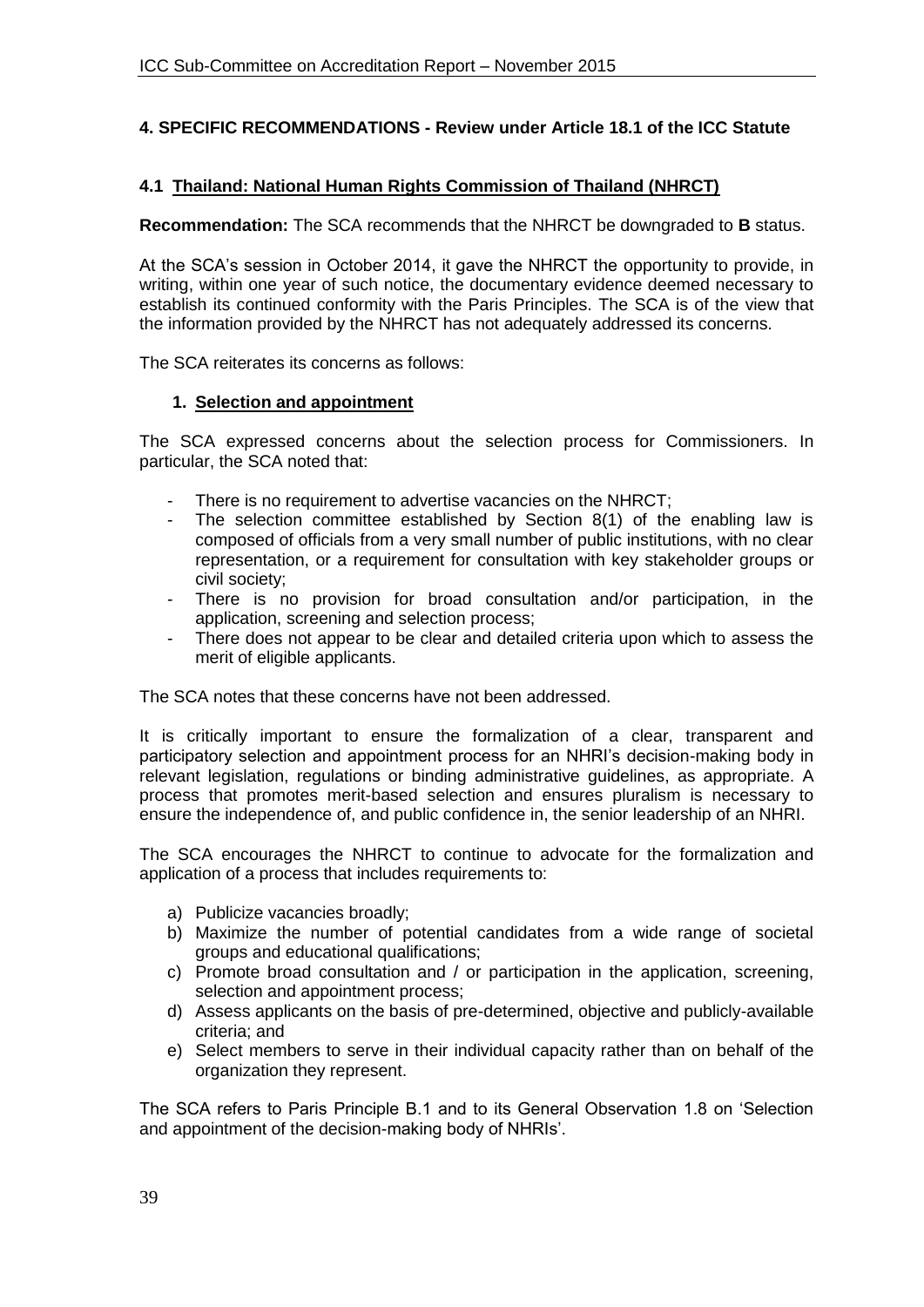## **2. Functional immunity and independence**

The SCA expressed its concern that the NHRCT is forced to rely on a variety of provisions in various laws to ensure its functional immunity and independence.

The SCA notes that external parties may seek to influence the independent operation of a NHRI by initiating, or by threatening to initiate legal proceedings against a member. For this reason, and given the unique role of NHRIs, the SCA is of the view that NHRI legislation should include a clear and unequivocal provision to protect members from legal liability for acts undertaken in good faith in their official capacity. Such a provision promotes:

- security of tenure;
- the NHRIs ability to engage in critical analysis and commentary on human rights issues free from interference;
- the independence of the senior leadership; and
- public confidence in national human rights institution.

The SCA encourages the NHRCT to advocate for the inclusion of provisions in its founding legislation that clearly establish functional immunity by protecting members from legal liability for actions undertaken in good faith in the course of their official duties.

The SCA refers to Paris Principle B.3 and to its General Observation 2.3 on 'Guarantee of functional immunity'.

### **3. Addressing human rights issues in a timely manner**

The SCA expressed concern that the NHRCT had not addressed serious human rights violations in a timely manner.

In 2010, violent demonstrations and civil unrest resulted in a significant number of deaths and injuries as a result of alleged violations of human rights by law enforcement agencies. In October 2014, the SCA expressed concern that despite the serious nature of these violations, it took NHRCT three years to complete investigations and publish its report into the alleged human rights violations that occurred in 2010.

From July 2013 to May 2014, further demonstrations also resulted in a significant number of deaths and injuries. While acknowledging that the NHRCT has been operating in difficult circumstances, the SCA notes that the NHRCT completed and released its investigation report in November 2015.

The SCA reiterates its concern that the NHRCT has not been addressing human rights violations in a timely manner.

The SCA notes that in the situation of a coup d'état or a state of emergency, NHRIs are expected to conduct themselves with a heightened level of vigilance and independence, and to promote and ensure respect for human rights, democratic principles and the strengthening of the rule of law in all circumstances and without exception. Their actions may include monitoring, documenting, issuing public statements and releasing regular and detailed reports on human rights violations through the media in a timely manner. Furthermore, an NHRI should also undertake rigorous and systematic follow up activities and advocate for the consideration and implementation of its findings and recommendations in order to ensure the protection of those whose rights have been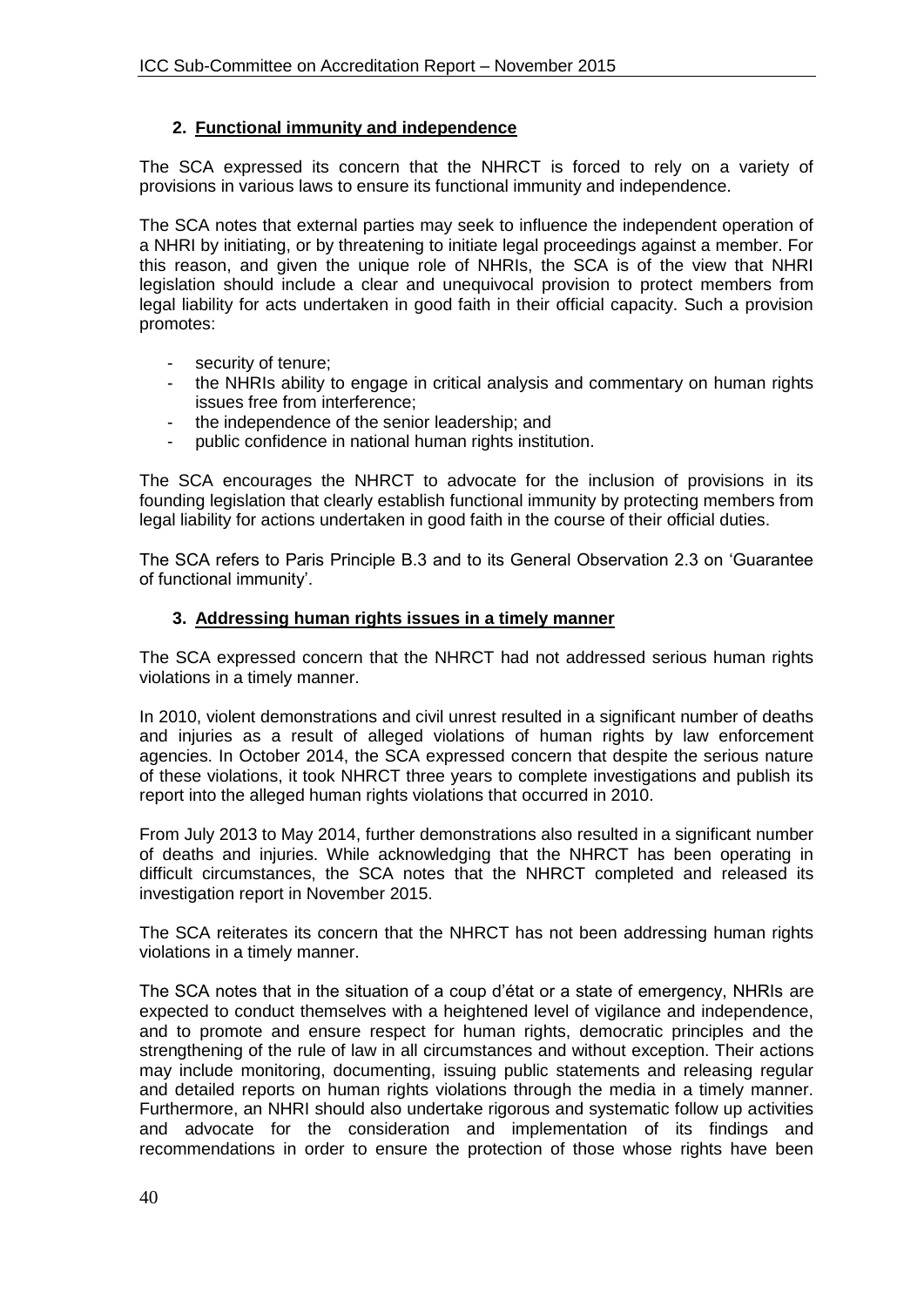violated. These actions, in particular the release of public reports, serve to combat impunity for human rights violations.

The SCA refers to Paris Principles A.3 and as well as to its General Observations 1.6. 'Recommendations by NHRIs', and 2.6 'NHRIs during the situation of a coup d'état or a state of emergency'.

### **4. Independence and neutrality**

During its October 2014 session, the Chairperson confirmed that staff members of the NHRCT were displaying publicly their political affiliations whilst undertaking official functions.

The SCA welcomes the report of the NHRCT that the Chairperson has directed that staff should not publicly display their political affiliations whist undertaking official functions and that such conduct would be contrary to the Code of Conduct.

The SCA is therefore satisfied that this issue of concern has been addressed.

#### **5. SPECIFIC DECISIONS – RE-ACCREDITATION APPLICATIONS (Art. 15 of the ICC Statute)**

## **5.1 Egypt: National Council for Human Rights (NCHR)**

**Decision:** The SCA decides **to defer** consideration of the review of the NCHR to its second session of 2016.

The SCA first considered the re-accreditation of the NCHR in October 2011. At that time it deferred the application for one year so that the NCHR's re-accreditation could be undertaken following the enactment of proposed amendments to the enabling law to address compliance with the Paris Principles. The SCA made the following recommendation:

*"The SCA commends the NCHR for the manner in which it has been undertaking its duties following the change of government earlier this year. In particular it notes:* 

*- the decision of the members to resign en-masse in order to facilitate the reconstitution of the NCHR by the new interim government,* 

*- that following their resignation, members continued to undertake their duties pending the reconstitution of the new NCHR;* 

*- the on-going actions of the reconstituted NCHR in continuing to monitor the human rights situation in Egypt; and* 

*- its on-going documentation of allegations of human rights violations that occurred in the lead up to and following the popular uprising and subsequent change of government. Furthermore, the SCA notes that these activities have been undertaken in very volatile circumstances, made more difficult by the loss of the NCHR's premises through fire. The SCA also notes that the NCHR has advised the Government to enact amendments to its enabling legislation. This advice accompanied their resignation earlier in the year and it is expected that amendments are likely to be considered in 2012. It is for this reason that the Sub-Committee recommends deferral for one year so that the NCHR's re-accreditation can be undertaken following the enactment of amendments to the enabling law.*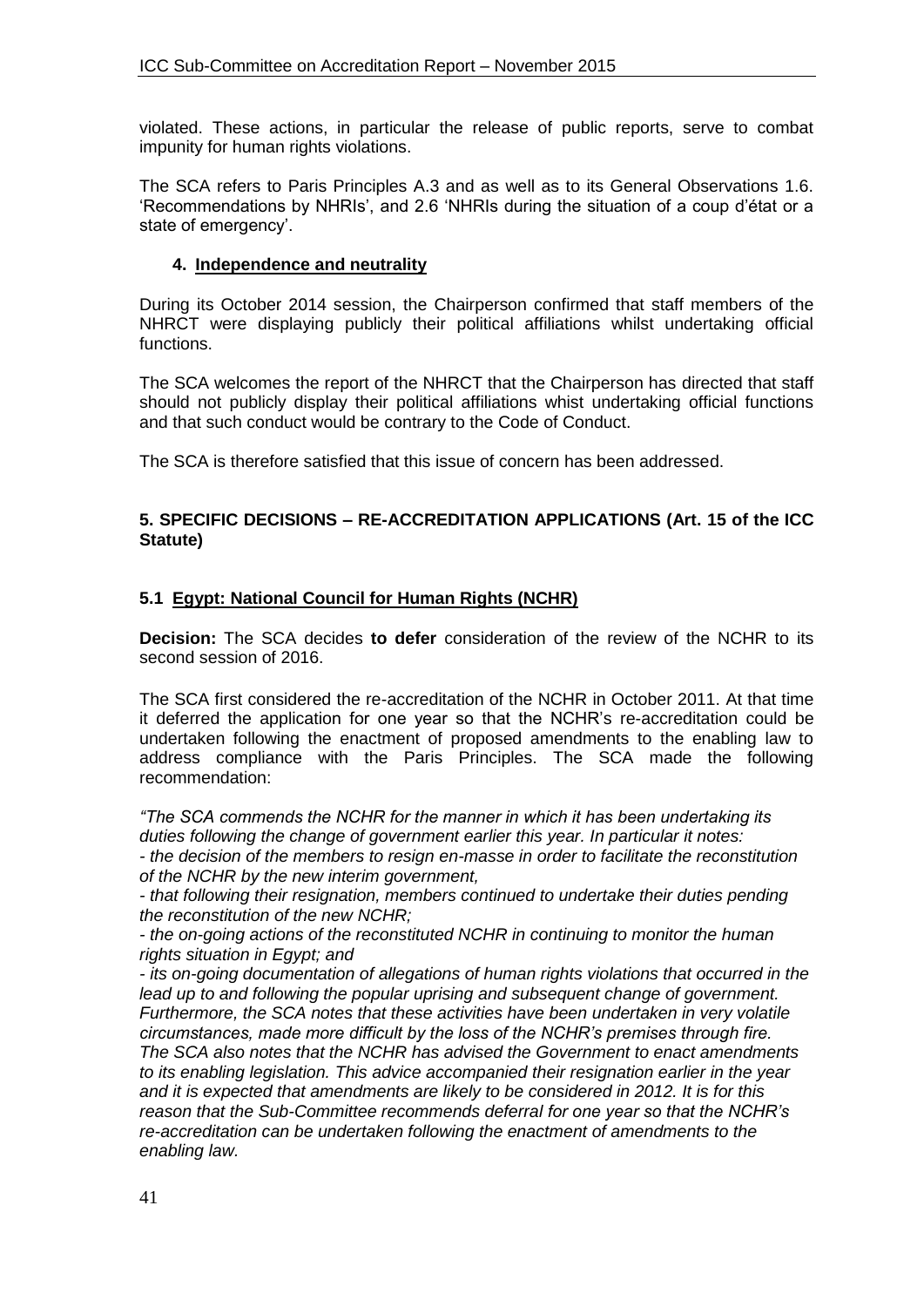*In the interim, the SCA encourages the NCHR to continue to advocate for relevant changes to the enabling legislation in order to ensure compliance with the Paris Principles. In particular, the Sub-Committee draws the attention of the NCHR to the following issues:* 

## *1. Selection and appointment process*

*The existing legislation does not provide a clear, transparent and participatory selection process that promotes the independence of, and public confidence in, the senior leadership of the NCHR. It encourages the NCHR to support amendments to the selection process to:* 

*- publicise vacancies* 

*- maximise the number of potential candidates from a wide range of societal groups;* 

*- promote broad consultation and/or participation in the application, screening and selection process; and* 

*- ensure pluralism in the composition of the Council and the staff.* 

*The SCA draws the attention of the NCHR to General Observation 2.2 'Selection and appointment of the governing body'.* 

## *2. Term of office of members*

*The enabling law provides that a Commissioner shall be appointed for a term of 3 years. An appropriate minimum term of appointment is crucial in promoting the independence of the member and the NCHR, and to ensure the continuity of its programs and services. The SCA is of the view that an appointment for a period of three years is the minimum that would be sufficient to achieve these aims. It encourages the NCHR to consider advocating for amendments to the enabling law to provide for a longer term of between three and seven years with the option to renew once.* 

## *3. Security of tenure of members*

*Members of the governing body of the NCHR should be provided with immunity from legal prosecution for actions undertaken in good faith in the context of their employment. In addition, grounds for the dismissal of members of the governing body should be clearly defined and decisions undertaken by a regularly constituted court, tribunal or other bodies as appropriate.* 

*The SCA encourages the NCHR to advocate for the inclusion of amendments to provide for: limited immunity of members; appropriately defined grounds for dismissal; and an independent and objective dismissal process. It draws the NCHR's attention to General Observation 2.9 on Guarantees of Tenure.* 

## *4. Access to places of detention and confinement*

*The SCA notes that limitations on the NCHR's ability to visit and access places of detention without prior notice may hamper the fulfilment of its human rights monitoring and protection obligations. The SCA encourages the amendment of legislation to permit the NCHR to make unannounced visits to all public and private places of voluntary and involuntary detention and confinement.* 

## *5. Mandate*

*The SCA notes the mandate of the NCHR encompassed in Article 3 of the enabling law. The SCA encourages the NCHR to advocate to maintain a broad mandate to promote and protect all human rights, and for the enactment of additional amendments that provide it with the necessary powers to fulfil its mandated functions".* 

In November 2012, the SCA reviewed the NCHR a second time and decided to defer the NCHR until its first session of 2013 and made the following recommendation: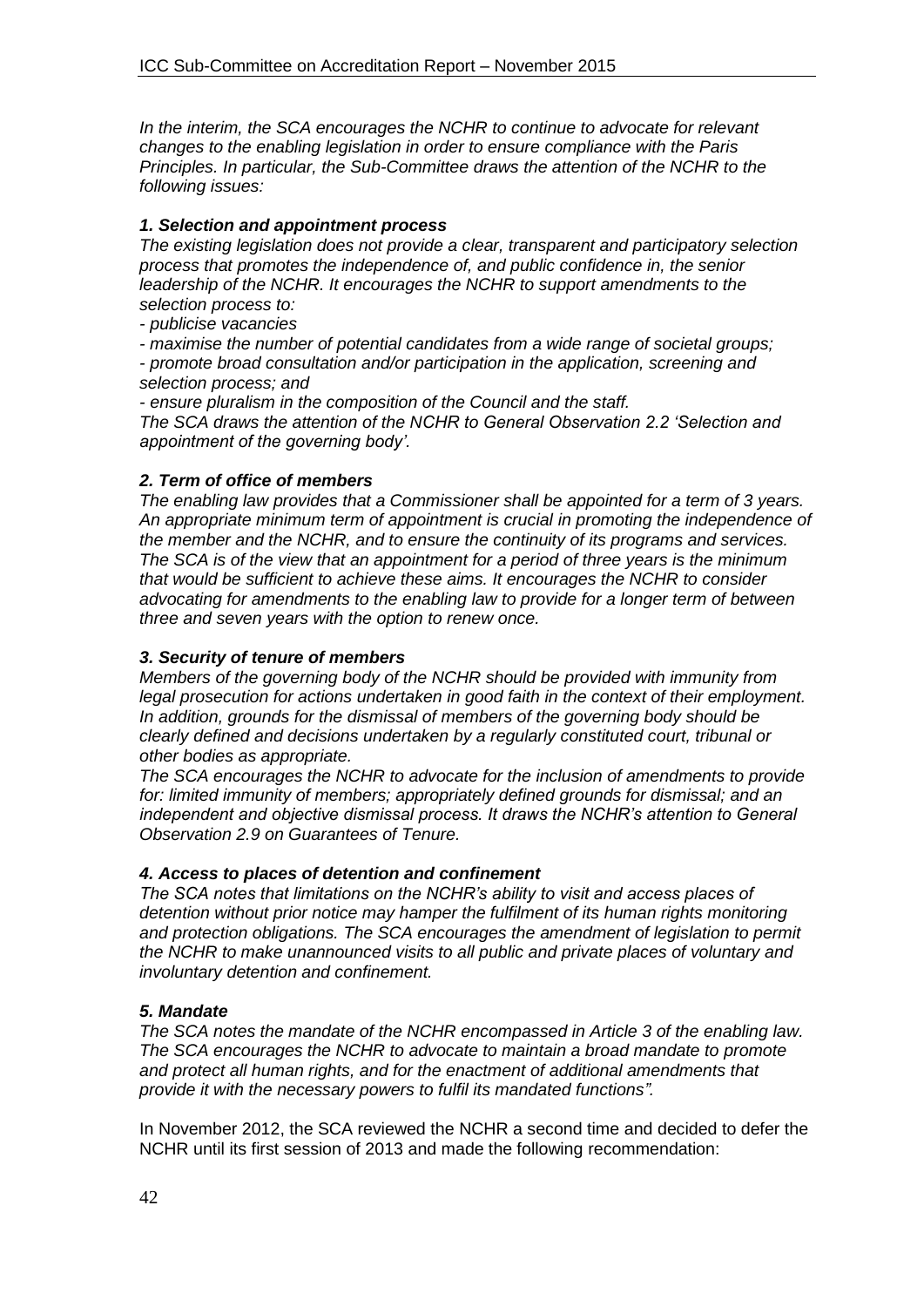*" . . . The SCA encourages the NCHR to continue to advocate for the enactment of the amendments that are compliant with the international standards contained in the Paris Principles and elaborated in the ICC General Observations, noting in particular the requirements in Paris Principles B.1 – B.3, which require independence from government.* 

*The SCA again refers the NCHR to issues raised in its report of October 2011. These specifically addressed concerns about the selection and appointment process, the duration of appointment of members, security of tenure, appropriately defining the grounds and process for dismissal of members, access to places of detention and confinement and a broader mandate to promote and protect human rights.* 

*The SCA also highlights the following comments on the proposed amendments that were before it:* 

*- Proposed Article 2 states that the NHCR shall not comprise more than 5 members of political parties whether members of the People's Assembly or the Shura Council. The criteria for the selection of candidates should focus on applicants having appropriate skills, qualification and experience in the promotion and protection of human rights. Membership of a political party is not, in itself, a relevant criteria for the selection of members to the governing body on an NHRI. In addition, in order to ensure both the actual and perceived independence of the NCHR, which is a fundamental requirement in the Paris Principles, neither members of parliament, nor members of political parties, should be appointed as members of the governing board nor should they have the right to vote. Finally, in determining the overall composition of the NHCR, the appointment process should also highlight that the Parliamentary Committee of Human Rights, ensure fair gender representation in each of the proposed categories; and* 

*- The NHRC may refer alleged human violations committed by public officials to the relevant public authority. The reference of such matters to the relevant public authorities should not preclude the capacity of the NHRC to conduct its own independent inquiry. The SCA encourages the NCHR to continue its activities in a manner which reflects the independence, in law as well as in practice, required under the Paris Principles and despite the challenging context in the country, especially as to the investigation of human rights violations".* 

The SCA reviewed the NCHR for a third time in May 2013, at which time it decided to again defer consideration of the re-accreditation of the NCHR. At this time is noted that *"Despite the challenging context in which the NCHR is functioning, the SCA encourages it to continue its activities in a manner which reflects its independence, in law and in practice, as required by Paris Principles B.1 and B.3. This pertains especially to the investigation of alleged human rights violations, particularly torture, forced disappearances and violence".*

The SCA discussed the re-accreditation of the NCHR for a fourth time during its current session. It again acknowledges the specific circumstances in which the NCHR has been functioning, and its continuous efforts trying to amend its law, after the revolution of 2011. It recognizes that amendments proposed in June 2013 were not adopted as a result of the dissolution of the People's Assembly in June 2012 and of the Shura Council in June 2013.

The SCA notes that the current Parliamentary elections are expected to be completed by 2 December 2015 and that a new Parliament be convened in the second half of December 2015.

It encourages the NCHR to engage with the new Parliament to advocate for the adoption of proposed amendments to its law that comply with the Paris Principles, noting the issues raised in previous reviews.